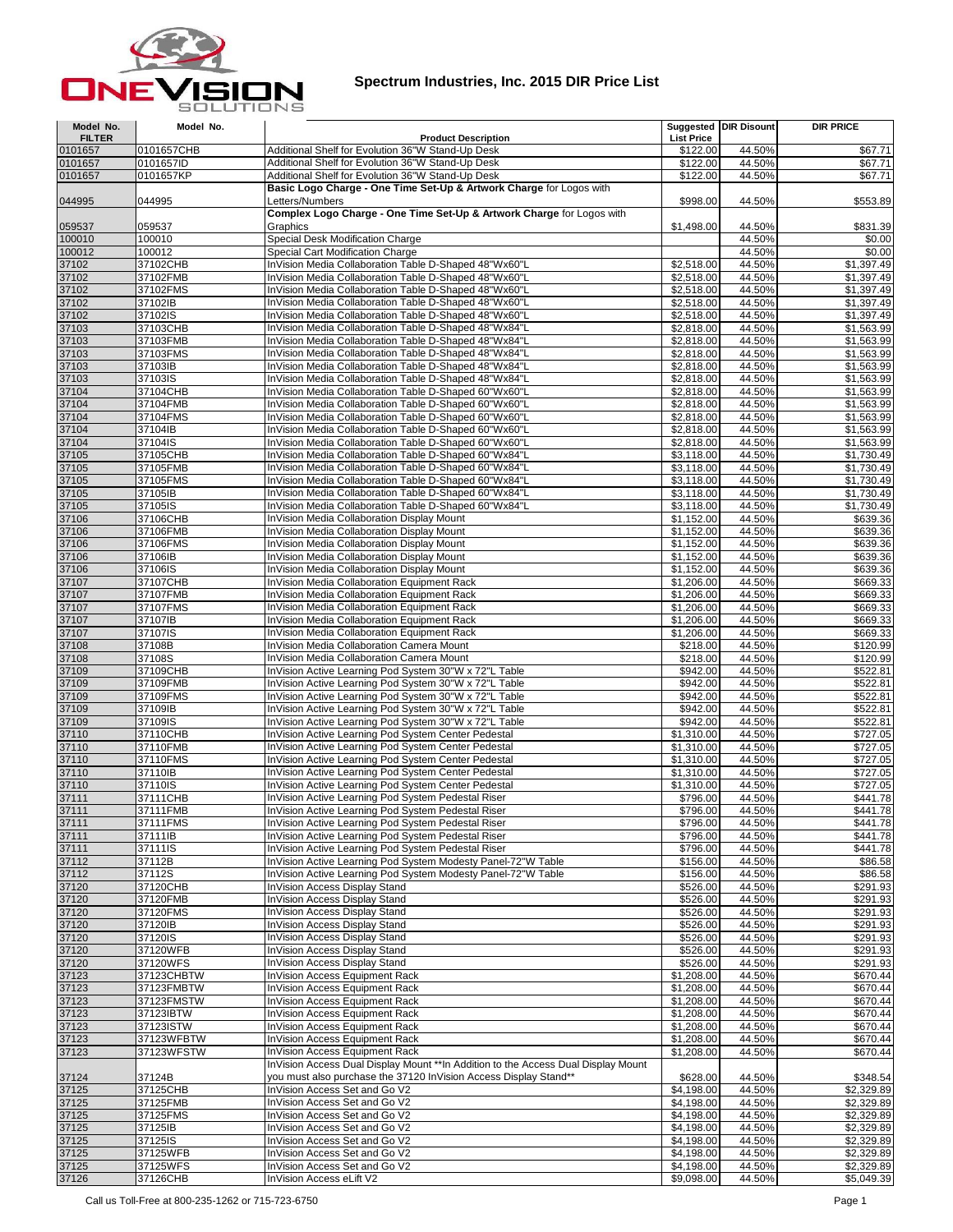| Model No.              | Model No.            |                                                                                                          |                                 | <b>Suggested DIR Disount</b> | <b>DIR PRICE</b>         |
|------------------------|----------------------|----------------------------------------------------------------------------------------------------------|---------------------------------|------------------------------|--------------------------|
| <b>FILTER</b><br>37126 | 37126FMB             | <b>Product Description</b><br>InVision Access eLift V2                                                   | <b>List Price</b><br>\$9,098.00 | 44.50%                       | \$5,049.39               |
| 37126                  | 37126FMS             | InVision Access eLift V2                                                                                 | \$9,098.00                      | 44.50%                       | \$5,049.39               |
| 37126                  | 37126 <sub>B</sub>   | InVision Access eLift V2                                                                                 | \$9,098.00                      | 44.50%                       | \$5,049.39               |
| 37126                  | 37126IS              | InVision Access eLift V2                                                                                 | \$9,098.00                      | 44.50%                       | \$5,049.39               |
| 37126                  | 37126WFB             | InVision Access eLift V2                                                                                 | \$9,098.00                      | 44.50%                       | \$5,049.39               |
| 37126                  | 37126WFS             | InVision Access eLift V2                                                                                 | \$9.098.00                      | 44.50%                       | \$5,049.39               |
| 37127                  | 37127CHB             | <b>InVision Access Fixed V2</b>                                                                          | \$3,598.00                      | 44.50%                       | \$1,996.89               |
| 37127                  | 37127FMB             | InVision Access Fixed V2                                                                                 | \$3,598.00                      | 44.50%                       | \$1,996.89               |
| 37127<br>37127         | 37127FMS<br>37127IB  | InVision Access Fixed V2<br>InVision Access Fixed V2                                                     | \$3,598.00<br>\$3,598.00        | 44.50%<br>44.50%             | \$1,996.89<br>\$1,996.89 |
| 37127                  | 37127IS              | InVision Access Fixed V2                                                                                 | \$3,598.00                      | 44.50%                       | \$1,996.89               |
| 37127                  | 37127WFB             | InVision Access Fixed V2                                                                                 | \$3,598.00                      | 44.50%                       | \$1,996.89               |
| 37127                  | 37127WFS             | InVision Access Fixed V2                                                                                 | \$3,598.00                      | 44.50%                       | \$1,996.89               |
| 37250                  | 37250CHB             | Flex Training Table 48" Round 4 Glides                                                                   | \$570.00                        | 44.50%                       | \$316.35                 |
| 37250                  | 37250FMB             | Flex Training Table 48" Round 4 Glides                                                                   | \$570.00                        | 44.50%                       | \$316.35                 |
| 37250                  | 37250FMS             | Flex Training Table 48" Round 4 Glides                                                                   | \$570.00                        | 44.50%                       | \$316.35                 |
| 37250<br>37250         | 37250IB<br>37250ID   | Flex Training Table 48" Round 4 Glides<br>Flex Training Table 48" Round 4 Glides                         | \$570.00<br>\$570.00            | 44.50%<br>44.50%             | \$316.35<br>\$316.35     |
| 37250                  | 37250IS              | Flex Training Table 48" Round 4 Glides                                                                   | \$570.00                        | 44.50%                       | \$316.35                 |
| 37250                  | 37250KP              | Flex Training Table 48" Round 4 Glides                                                                   | \$570.00                        | 44.50%                       | \$316.35                 |
| 37251                  | 37251CHB             | Flex Training Table 1/2 Round 48"W x 24"D 4 Glides                                                       | \$450.00                        | 44.50%                       | \$249.75                 |
| 37251                  | 37251FMB             | Flex Training Table 1/2 Round 48"W x 24"D 4 Glides                                                       | \$450.00                        | 44.50%                       | \$249.75                 |
| 37251                  | 37251FMS             | Flex Training Table 1/2 Round 48"W x 24"D 4 Glides                                                       | \$450.00                        | 44.50%                       | \$249.75                 |
| 37251                  | 37251IB<br>37251ID   | Flex Training Table 1/2 Round 48"W x 24"D 4 Glides                                                       | \$450.00                        | 44.50%                       | \$249.75<br>3249.75      |
| 37251<br>37251         | 37251IS              | Flex Training Table 1/2 Round 48"W x 24"D 4 Glides<br>Flex Training Table 1/2 Round 48"W x 24"D 4 Glides | \$450.00<br>\$450.00            | 44.50%<br>44.50%             | \$249.75                 |
| 37251                  | 37251KP              | Flex Training Table 1/2 Round 48"W x 24"D 4 Glides                                                       | \$450.00                        | 44.50%                       | 3249.75                  |
| 37252                  | 37252CHB             | Flex Training Table 1/2 Round 60"W x 30"D 4 Glides                                                       | \$500.00                        | 44.50%                       | \$277.50                 |
| 37252                  | 37252FMB             | Flex Training Table 1/2 Round 60"W x 30"D 4 Glides                                                       | \$500.00                        | 44.50%                       | \$277.50                 |
| 37252                  | 37252FMS             | Flex Training Table 1/2 Round 60"W x 30"D 4 Glides                                                       | \$500.00                        | 44.50%                       | \$277.50                 |
| 37252                  | 37252IB              | Flex Training Table 1/2 Round 60"W x 30"D 4 Glides<br>Flex Training Table 1/2 Round 60"W x 30"D 4 Glides | \$500.00<br>\$500.00            | 44.50%                       | \$277.50                 |
| 37252<br>37252         | 37252ID<br>37252IS   | Flex Training Table 1/2 Round 60"W x 30"D 4 Glides                                                       | \$500.00                        | 44.50%<br>44.50%             | \$277.50<br>\$277.50     |
| 37252                  | 37252KP              | Flex Training Table 1/2 Round 60"W x 30"D 4 Glides                                                       | \$500.00                        | 44.50%                       | \$277.50                 |
| 37254                  | 37254B               | Flex Training Table 60" Modesty Panel                                                                    | \$128.00                        | 44.50%                       | \$71.04                  |
| 37254                  | 37254D               | Flex Training Table 60" Modesty Panel                                                                    | \$128.00                        | 44.50%                       | \$71.04                  |
| 37254                  | 37254P               | Flex Training Table 60" Modesty Panel                                                                    | \$128.00                        | 44.50%                       | \$71.04                  |
| 37254<br>37255         | 37254S<br>37255B     | Flex Training Table 60" Modesty Panel<br>Flex Training Table 72" Modesty Panel                           | \$128.00<br>\$138.00            | 44.50%<br>44.50%             | \$71.04<br>\$76.59       |
| 37255                  | 37255D               | Flex Training Table 72" Modesty Panel                                                                    | \$138.00                        | 44.50%                       | \$76.59                  |
| 37255                  | 37255P               | Flex Training Table 72" Modesty Panel                                                                    | \$138.00                        | 44.50%                       | \$76.59                  |
| 37255                  | 37255S               | Flex Training Table 72" Modesty Panel                                                                    | \$138.00                        | 44.50%                       | \$76.59                  |
| 37257                  | 37257B               | Flex Training Table 60" Cord Channel                                                                     | \$128.00                        | 44.50%                       | \$71.04                  |
| 37257                  | 37257D               | Flex Training Table 60" Cord Channel                                                                     | \$128.00                        | 44.50%                       | \$71.04                  |
| 37257<br>37257         | 37257P<br>37257S     | Flex Training Table 60" Cord Channel<br>Flex Training Table 60" Cord Channel                             | \$128.00<br>\$128.00            | 44.50%<br>44.50%             | \$71.04<br>\$71.04       |
| 37258                  | 37258B               | Flex Training Table 72" Cord Channel                                                                     | \$138.00                        | 44.50%                       | \$76.59                  |
| 37258                  | 37258D               | Flex Training Table 72" Cord Channel                                                                     | \$138.00                        | 44.50%                       | \$76.59                  |
| 37258                  | 37258P               | Flex Training Table 72" Cord Channel                                                                     | \$138.00                        | 44.50%                       | \$76.59                  |
| 37258                  | 37258S               | Flex Training Table 72" Cord Channel                                                                     | \$138.00                        | 44.50%                       | \$76.59                  |
| 37260<br>37260         | 37260CHB<br>37260FMB | Flex Training Table 60"W x 24"D 4 Glides<br>Flex Training Table 60"W x 24"D 4 Glides                     | \$568.00<br>\$568.00            | 44.50%<br>44.50%             | \$315.24<br>\$315.24     |
| 37260                  | 37260FMS             | Flex Training Table 60"W x 24"D 4 Glides                                                                 | \$568.00                        | 44.50%                       | \$315.24                 |
| 37260                  | 37260IB              | Flex Training Table 60"W x 24"D 4 Glides                                                                 | \$568.00                        | 44.50%                       | \$315.24                 |
| 37260                  | 37260ID              | Flex Training Table 60"W x 24"D 4 Glides                                                                 | \$568.00                        | 44.50%                       | \$315.24                 |
| 37260                  | 37260IS              | Flex Training Table 60"W x 24"D 4 Glides                                                                 | \$568.00                        | 44.50%                       | \$315.24                 |
| 37260                  | 37260KP              | Flex Training Table 60"W x 24"D 4 Glides                                                                 | \$568.00                        | 44.50%                       | \$315.24                 |
| 37261<br>37261         | 37261CHB<br>37261FMB | Flex Training Table 72"W x 24"D 4 Glides<br>Flex Training Table 72"W x 24"D 4 Glides                     | \$608.00<br>\$608.00            | 44.50%<br>44.50%             | \$337.44<br>\$337.44     |
| 37261                  | 37261FMS             | Flex Training Table 72"W x 24"D 4 Glides                                                                 | \$608.00                        | 44.50%                       | \$337.44                 |
| 37261                  | 37261IB              | Flex Training Table 72"W x 24"D 4 Glides                                                                 | \$608.00                        | 44.50%                       | \$337.44                 |
| 37261                  | 37261ID              | Flex Training Table 72"W x 24"D 4 Glides                                                                 | \$608.00                        | 44.50%                       | \$337.44                 |
| 37261                  | 37261IS              | Flex Training Table 72"W x 24"D 4 Glides                                                                 | \$608.00                        | 44.50%                       | \$337.44                 |
| 37261                  | 37261KP<br>37263CHB  | Flex Training Table 72"W x 24"D 4 Glides<br>Flex Training Table 60"W x 30"D 4 Glides                     | \$608.00                        | 44.50%                       | \$337.44                 |
| 37263<br>37263         | 37263FMB             | Flex Training Table 60"W x 30"D 4 Glides                                                                 | \$608.00<br>\$608.00            | 44.50%<br>44.50%             | \$337.44<br>\$337.44     |
| 37263                  | 37263FMS             | Flex Training Table 60"W x 30"D 4 Glides                                                                 | \$608.00                        | 44.50%                       | \$337.44                 |
| 37263                  | 37263IB              | Flex Training Table 60"W x 30"D 4 Glides                                                                 | \$608.00                        | 44.50%                       | \$337.44                 |
| 37263                  | 37263ID              | Flex Training Table 60"W x 30"D 4 Glides                                                                 | \$608.00                        | 44.50%                       | \$337.44                 |
| 37263                  | 37263IS              | Flex Training Table 60"W x 30"D 4 Glides                                                                 | \$608.00                        | 44.50%                       | \$337.44                 |
| 37263<br>37264         | 37263KP<br>37264CHB  | Flex Training Table 60"W x 30"D 4 Glides<br>Flex Training Table 72"W x 30"D 4 Glides                     | \$608.00<br>\$648.00            | 44.50%<br>44.50%             | \$337.44<br>\$359.64     |
| 37264                  | 37264FMB             | Flex Training Table 72"W x 30"D 4 Glides                                                                 | \$648.00                        | 44.50%                       | \$359.64                 |
| 37264                  | 37264FMS             | Flex Training Table 72"W x 30"D 4 Glides                                                                 | \$648.00                        | 44.50%                       | \$359.64                 |
| 37264                  | 37264IB              | Flex Training Table 72"W x 30"D 4 Glides                                                                 | \$648.00                        | 44.50%                       | \$359.64                 |
| 37264                  | 37264ID              | Flex Training Table 72"W x 30"D 4 Glides                                                                 | \$648.00                        | 44.50%                       | \$359.64                 |
| 37264                  | 37264IS<br>37264KP   | Flex Training Table 72"W x 30"D 4 Glides                                                                 | \$648.00                        | 44.50%<br>44.50%             | \$359.64                 |
| 37264<br>37266         | 37266CHB             | Flex Training Table 72"W x 30"D 4 Glides<br>Flex Training Table 60"W x 24"D 2 Glides/2 Casters           | \$648.00<br>\$598.00            | 44.50%                       | \$359.64<br>\$331.89     |
| 37266                  | 37266FMB             | Flex Training Table 60"W x 24"D 2 Glides/2 Casters                                                       | \$598.00                        | 44.50%                       | \$331.89                 |
| 37266                  | 37266FMS             | Flex Training Table 60"W x 24"D 2 Glides/2 Casters                                                       | \$598.00                        | 44.50%                       | \$331.89                 |
| 37266                  | 37266IB              | Flex Training Table 60"W x 24"D 2 Glides/2 Casters                                                       | \$598.00                        | 44.50%                       | \$331.89                 |
| 37266                  | 37266ID              | Flex Training Table 60"W x 24"D 2 Glides/2 Casters<br>Flex Training Table 60"W x 24"D 2 Glides/2 Casters | \$598.00                        | 44.50%<br>44.50%             | \$331.89<br>\$331.89     |
| 37266<br>37266         | 37266IS<br>37266KP   | Flex Training Table 60"W x 24"D 2 Glides/2 Casters                                                       | \$598.00<br>\$598.00            | 44.50%                       | \$331.89                 |
| 37267                  | 37267CHB             | Flex Training Table 72"W x 24"D 2 Glides/2 Casters                                                       | \$638.00                        | 44.50%                       | \$354.09                 |
| 37267                  | 37267FMB             | Flex Training Table 72"W x 24"D 2 Glides/2 Casters                                                       | \$638.00                        | 44.50%                       | \$354.09                 |
| 37267                  | 37267FMS             | Flex Training Table 72"W x 24"D 2 Glides/2 Casters                                                       | \$638.00                        | 44.50%                       | \$354.09                 |
| 37267                  | 37267IB              | Flex Training Table 72"W x 24"D 2 Glides/2 Casters                                                       | \$638.00                        | 44.50%                       | \$354.09                 |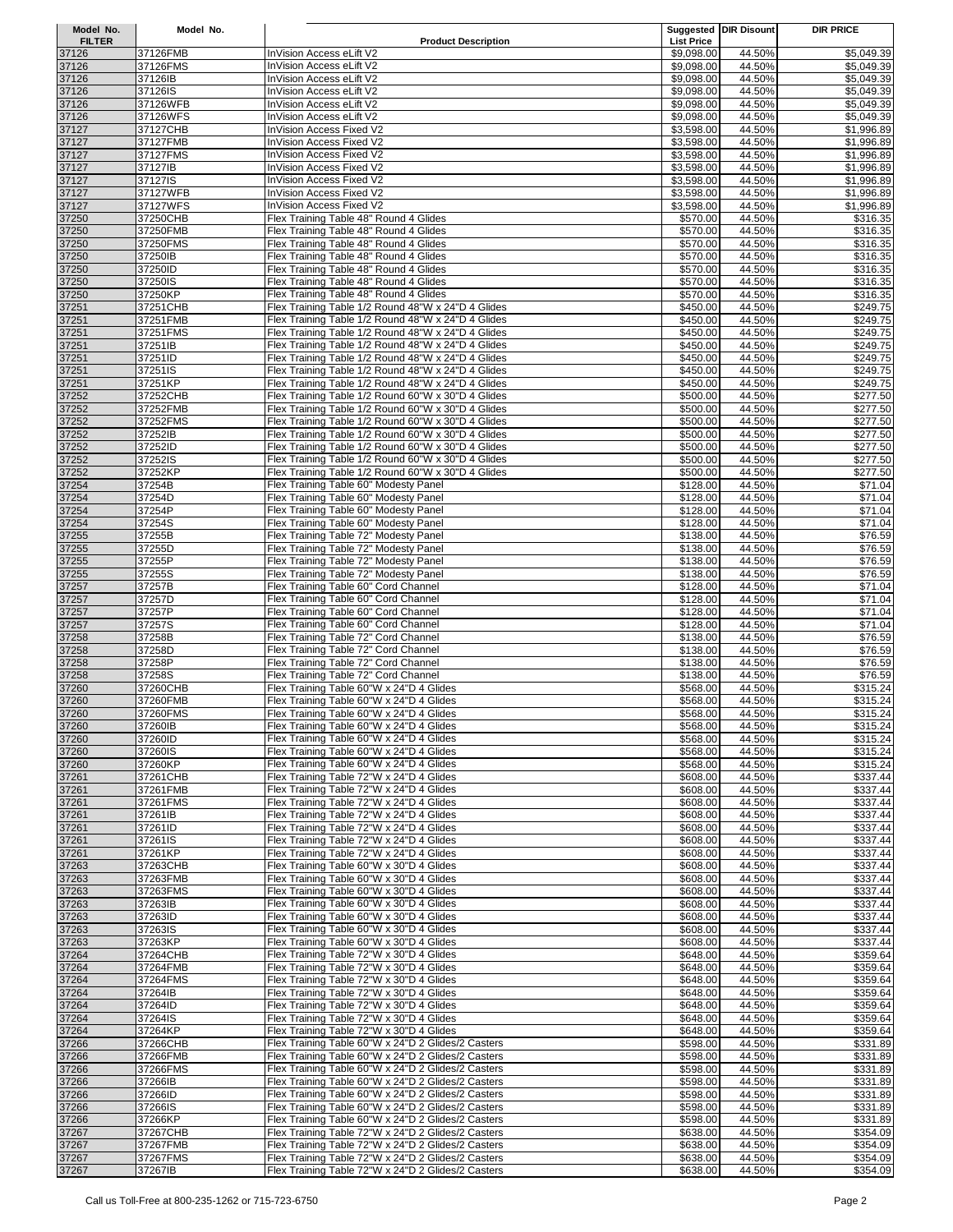| Model No.              | Model No.            |                                                                                                                              |                               | <b>Suggested DIR Disount</b> | <b>DIR PRICE</b>     |
|------------------------|----------------------|------------------------------------------------------------------------------------------------------------------------------|-------------------------------|------------------------------|----------------------|
| <b>FILTER</b><br>37267 |                      | <b>Product Description</b><br>Flex Training Table 72"W x 24"D 2 Glides/2 Casters                                             | <b>List Price</b><br>\$638.00 | 44.50%                       | \$354.09             |
| 37267                  | 37267ID<br>37267IS   | Flex Training Table 72"W x 24"D 2 Glides/2 Casters                                                                           | \$638.00                      | 44.50%                       | \$354.09             |
| 37267                  | 37267KP              | Flex Training Table 72"W x 24"D 2 Glides/2 Casters                                                                           | \$638.00                      | 44.50%                       | \$354.09             |
| 37269                  | 37269CHB             | Flex Training Table 60"W x 30"D 2 Glides/2 Casters                                                                           | \$640.00                      | 44.50%                       | \$355.20             |
| 37269                  | 37269FMB             | Flex Training Table 60"W x 30"D 2 Glides/2 Casters                                                                           | \$640.00                      | 44.50%                       | \$355.20             |
| 37269                  | 37269FMS             | Flex Training Table 60"W x 30"D 2 Glides/2 Casters                                                                           | \$640.00                      | 44.50%                       | \$355.20             |
| 37269                  | 37269IB              | Flex Training Table 60"W x 30"D 2 Glides/2 Casters                                                                           | \$640.00                      | 44.50%                       | \$355.20             |
| 37269<br>37269         | 37269ID<br>37269IS   | Flex Training Table 60"W x 30"D 2 Glides/2 Casters<br>Flex Training Table 60"W x 30"D 2 Glides/2 Casters                     | \$640.00<br>\$640.00          | 44.50%<br>44.50%             | \$355.20<br>\$355.20 |
| 37269                  | 37269KP              | Flex Training Table 60"W x 30"D 2 Glides/2 Casters                                                                           | \$640.00                      | 44.50%                       | \$355.20             |
| 37270                  | 37270CHB             | Flex Training Table 72"W x 30"D 2 Glides/2 Casters                                                                           | \$680.00                      | 44.50%                       | \$377.40             |
| 37270                  | 37270FMB             | Flex Training Table 72"W x 30"D 2 Glides/2 Casters                                                                           | \$680.00                      | 44.50%                       | \$377.40             |
| 37270                  | 37270FMS             | Flex Training Table 72"W x 30"D 2 Glides/2 Casters                                                                           | \$680.00                      | 44.50%                       | \$377.40             |
| 37270                  | 37270IB              | Flex Training Table 72"W x 30"D 2 Glides/2 Casters                                                                           | \$680.00                      | 44.50%                       | \$377.40             |
| 37270                  | 37270ID              | Flex Training Table 72"W x 30"D 2 Glides/2 Casters                                                                           | \$680.00                      | 44.50%                       | \$377.40             |
| 37270                  | 37270IS              | Flex Training Table 72"W x 30"D 2 Glides/2 Casters                                                                           | \$680.00                      | 44.50%                       | \$377.40             |
| 37270<br>37272         | 37270KP<br>37272CHB  | Flex Training Table 72"W x 30"D 2 Glides/2 Casters<br>Flex Training Table 60"W x 24"D 4 Casters                              | \$680.00<br>\$620.00          | 44.50%<br>44.50%             | \$377.40<br>\$344.10 |
| 37272                  | 37272FMB             | Flex Training Table 60"W x 24"D 4 Casters                                                                                    | \$620.00                      | 44.50%                       | \$344.10             |
| 37272                  | 37272FMS             | Flex Training Table 60"W x 24"D 4 Casters                                                                                    | \$620.00                      | 44.50%                       | \$344.10             |
| 37272                  | 37272IB              | Flex Training Table 60"W x 24"D 4 Casters                                                                                    | \$620.00                      | 44.50%                       | \$344.10             |
| 37272                  | 37272ID              | Flex Training Table 60"W x 24"D 4 Casters                                                                                    | \$620.00                      | 44.50%                       | \$344.10             |
| 37272                  | 37272IS              | Flex Training Table 60"W x 24"D 4 Casters                                                                                    | \$620.00                      | 44.50%                       | \$344.10             |
| 37272                  | 37272KP              | Flex Training Table 60"W x 24"D 4 Casters                                                                                    | \$620.00                      | 44.50%                       | \$344.10             |
| 37273                  | 37273CHB             | Flex Training Table 72"W x 24"D 4 Casters                                                                                    | \$660.00                      | 44.50%                       | \$366.30             |
| 37273<br>37273         | 37273FMB<br>37273FMS | Flex Training Table 72"W x 24"D 4 Casters<br>Flex Training Table 72"W x 24"D 4 Casters                                       | \$660.00<br>\$660.00          | 44.50%<br>44.50%             | \$366.30<br>\$366.30 |
| 37273                  | 37273IB              | Flex Training Table 72"W x 24"D 4 Casters                                                                                    | \$660.00                      | 44.50%                       | \$366.30             |
| 37273                  | 37273ID              | Flex Training Table 72"W x 24"D 4 Casters                                                                                    | \$660.00                      | 44.50%                       | \$366.30             |
| 37273                  | 37273IS              | Flex Training Table 72"W x 24"D 4 Casters                                                                                    | \$660.00                      | 44.50%                       | \$366.30             |
| 37273                  | 37273KP              | Flex Training Table 72"W x 24"D 4 Casters                                                                                    | \$660.00                      | 44.50%                       | \$366.30             |
| 37275                  | 37275CHB             | Flex Training Table 60"W x 30"D 4 Casters                                                                                    | \$662.00                      | 44.50%                       | \$367.41             |
| 37275                  | 37275FMB             | Flex Training Table 60"W x 30"D 4 Casters                                                                                    | \$662.00                      | 44.50%                       | \$367.41             |
| 37275                  | 37275FMS             | Flex Training Table 60"W x 30"D 4 Casters                                                                                    | \$662.00                      | 44.50%                       | \$367.41             |
| 37275<br>37275         | 37275IB<br>37275ID   | Flex Training Table 60"W x 30"D 4 Casters<br>Flex Training Table 60"W x 30"D 4 Casters                                       | \$662.00<br>\$662.00          | 44.50%<br>44.50%             | \$367.41<br>\$367.41 |
| 37275                  | 37275IS              | Flex Training Table 60"W x 30"D 4 Casters                                                                                    | \$662.00                      | 44.50%                       | \$367.41             |
| 37275                  | 37275KP              | Flex Training Table 60"W x 30"D 4 Casters                                                                                    | \$662.00                      | 44.50%                       | \$367.41             |
| 37276                  | 37276CHB             | Flex Training Table 72"W x 30"D 4 Casters                                                                                    | \$702.00                      | 44.50%                       | \$389.61             |
| 37276                  | 37276FMB             | Flex Training Table 72"W x 30"D 4 Casters                                                                                    | \$702.00                      | 44.50%                       | \$389.61             |
| 37276                  | 37276FMS             | Flex Training Table 72"W x 30"D 4 Casters                                                                                    | \$702.00                      | 44.50%                       | \$389.61             |
| 37276                  | 37276IB              | Flex Training Table 72"W x 30"D 4 Casters                                                                                    | \$702.00                      | 44.50%                       | \$389.61             |
| 37276                  | 37276ID<br>37276IS   | Flex Training Table 72"W x 30"D 4 Casters<br>Flex Training Table 72"W x 30"D 4 Casters                                       | \$702.00                      | 44.50%<br>44.50%             | \$389.61             |
| 37276<br>37276         | 37276KP              | Flex Training Table 72"W x 30"D 4 Casters                                                                                    | \$702.00<br>\$702.00          | 44.50%                       | \$389.61<br>\$389.61 |
| 37295                  | 37295CHB             | Flex Training Table 1/8 Round Corner 4 Glides for 24"D Table                                                                 | \$452.00                      | 44.50%                       | \$250.86             |
| 37295                  | 37295FMB             | Flex Training Table 1/8 Round Corner 4 Glides for 24"D Table                                                                 | \$452.00                      | 44.50%                       | \$250.86             |
| 37295                  | 37295FMS             | Flex Training Table 1/8 Round Corner 4 Glides for 24"D Table                                                                 | \$452.00                      | 44.50%                       | \$250.86             |
| 37295                  | 37295IB              | Flex Training Table 1/8 Round Corner 4 Glides for 24"D Table                                                                 | \$452.00                      | 44.50%                       | \$250.86             |
| 37295                  | 37295ID              | Flex Training Table 1/8 Round Corner 4 Glides for 24"D Table                                                                 | \$452.00                      | 44.50%                       | \$250.86             |
| 37295                  | 37295IS<br>37295KP   | Flex Training Table 1/8 Round Corner 4 Glides for 24"D Table                                                                 | \$452.00                      | 44.50%                       | \$250.86             |
| 37295<br>37296         | 37296CHB             | Flex Training Table 1/8 Round Corner 4 Glides for 24"D Table<br>Flex Training Table 1/4 Round Corner 4 Glides for 24"D Table | \$452.00<br>\$492.00          | 44.50%<br>44.50%             | \$250.86<br>\$273.06 |
| 37296                  | 37296FMB             | Flex Training Table 1/4 Round Corner 4 Glides for 24"D Table                                                                 | \$492.00                      | 44.50%                       | \$273.06             |
| 37296                  | 37296FMS             | Flex Training Table 1/4 Round Corner 4 Glides for 24"D Table                                                                 | \$492.00                      | 44.50%                       | \$273.06             |
| 37296                  | 37296IB              | Flex Training Table 1/4 Round Corner 4 Glides for 24"D Table                                                                 | \$492.00                      | 44.50%                       | \$273.06             |
| 37296                  | 37296ID              | Flex Training Table 1/4 Round Corner 4 Glides for 24"D Table                                                                 | \$492.00                      | 44.50%                       | \$273.06             |
| 37296                  | 37296IS              | Flex Training Table 1/4 Round Corner 4 Glides for 24"D Table                                                                 | \$492.00                      | 44.50%                       | \$273.06             |
| 37296                  | 37296KP              | Flex Training Table 1/4 Round Corner 4 Glides for 24"D Table<br>Flex Training Table 1/8 Round Corner 4 Glides for 30"D Table | \$492.00                      | 44.50%<br>44.50%             | \$273.06             |
| 37297<br>37297         | 37297CHB<br>37297FMB | Flex Training Table 1/8 Round Corner 4 Glides for 30"D Table                                                                 | \$492.00<br>\$492.00          | 44.50%                       | \$273.06<br>\$273.06 |
| 37297                  | 37297FMS             | Flex Training Table 1/8 Round Corner 4 Glides for 30"D Table                                                                 | \$492.00                      | 44.50%                       | \$273.06             |
| 37297                  | 37297IB              | Flex Training Table 1/8 Round Corner 4 Glides for 30"D Table                                                                 | \$492.00                      | 44.50%                       | \$273.06             |
| 37297                  | 37297ID              | Flex Training Table 1/8 Round Corner 4 Glides for 30"D Table                                                                 | \$492.00                      | 44.50%                       | \$273.06             |
| 37297                  | 37297IS              | Flex Training Table 1/8 Round Corner 4 Glides for 30"D Table                                                                 | \$492.00                      | 44.50%                       | \$273.06             |
| 37297                  | 37297KP              | Flex Training Table 1/8 Round Corner 4 Glides for 30"D Table                                                                 | \$492.00                      | 44.50%                       | \$273.06             |
| 37298<br>37298         | 37298CHB<br>37298FMB | Flex Training Table 1/4 Round Corner 4 Glides for 30"D Table<br>Flex Training Table 1/4 Round Corner 4 Glides for 30"D Table | \$532.00<br>\$532.00          | 44.50%<br>44.50%             | \$295.26<br>\$295.26 |
| 37298                  | 37298FMS             | Flex Training Table 1/4 Round Corner 4 Glides for 30"D Table                                                                 | \$532.00                      | 44.50%                       | \$295.26             |
| 37298                  | 37298IB              | Flex Training Table 1/4 Round Corner 4 Glides for 30"D Table                                                                 | \$532.00                      | 44.50%                       | \$295.26             |
| 37298                  | 37298ID              | Flex Training Table 1/4 Round Corner 4 Glides for 30"D Table                                                                 | \$532.00                      | 44.50%                       | \$295.26             |
| 37298                  | 37298IS              | Flex Training Table 1/4 Round Corner 4 Glides for 30"D Table                                                                 | \$532.00                      | 44.50%                       | \$295.26             |
| 37298                  | 37298KP              | Flex Training Table 1/4 Round Corner 4 Glides for 30"D Table                                                                 | \$532.00                      | 44.50%                       | \$295.26             |
| 37310                  | 37310CHB             | Flex Flip Table-Straight Edge 48"W x 24"D 4 Casters                                                                          | \$1,238.00                    | 44.50%                       | \$687.09             |
| 37310                  | 37310FMB             | Flex Flip Table-Straight Edge 48"W x 24"D 4 Casters                                                                          | \$1,238.00                    | 44.50%<br>44.50%             | \$687.09             |
| 37310<br>37310         | 37310FMS<br>37310IB  | Flex Flip Table-Straight Edge 48"W x 24"D 4 Casters<br>Flex Flip Table-Straight Edge 48"W x 24"D 4 Casters                   | \$1,238.00<br>\$1,238.00      | 44.50%                       | \$687.09<br>\$687.09 |
| 37310                  | 37310ID              | Flex Flip Table-Straight Edge 48"W x 24"D 4 Casters                                                                          | \$1,238.00                    | 44.50%                       | \$687.09             |
| 37310                  | 37310IS              | Flex Flip Table-Straight Edge 48"W x 24"D 4 Casters                                                                          | \$1,238.00                    | 44.50%                       | \$687.09             |
| 37310                  | 37310KP              | Flex Flip Table-Straight Edge 48"W x 24"D 4 Casters                                                                          | \$1,238.00                    | 44.50%                       | \$687.09             |
| 37311                  | 37311CHB             | Flex Flip Table-Straight Edge 48"W x 30"D 4 Casters                                                                          | \$1,278.00                    | 44.50%                       | \$709.29             |
| 37311                  | 37311FMB             | Flex Flip Table-Straight Edge 48"W x 30"D 4 Casters                                                                          | \$1,278.00                    | 44.50%                       | \$709.29             |
| 37311                  | 37311FMS<br>37311IB  | Flex Flip Table-Straight Edge 48"W x 30"D 4 Casters<br>Flex Flip Table-Straight Edge 48"W x 30"D 4 Casters                   | \$1,278.00                    | 44.50%<br>44.50%             | \$709.29<br>\$709.29 |
| 37311<br>37311         | 37311ID              | Flex Flip Table-Straight Edge 48"W x 30"D 4 Casters                                                                          | \$1,278.00<br>\$1,278.00      | 44.50%                       | \$709.29             |
| 37311                  | 37311IS              | Flex Flip Table-Straight Edge 48"W x 30"D 4 Casters                                                                          | \$1,278.00                    | 44.50%                       | \$709.29             |
| 37311                  | 37311KP              | Flex Flip Table-Straight Edge 48"W x 30"D 4 Casters                                                                          | \$1,278.00                    | 44.50%                       | \$709.29             |
| 37312                  | 37312CHB             | Flex Flip Table-Straight Edge 60"W x 24"D 4 Casters                                                                          | \$1,268.00                    | 44.50%                       | \$703.74             |
| 37312                  | 37312FMB             | Flex Flip Table-Straight Edge 60"W x 24"D 4 Casters                                                                          | \$1,268.00                    | 44.50%                       | \$703.74             |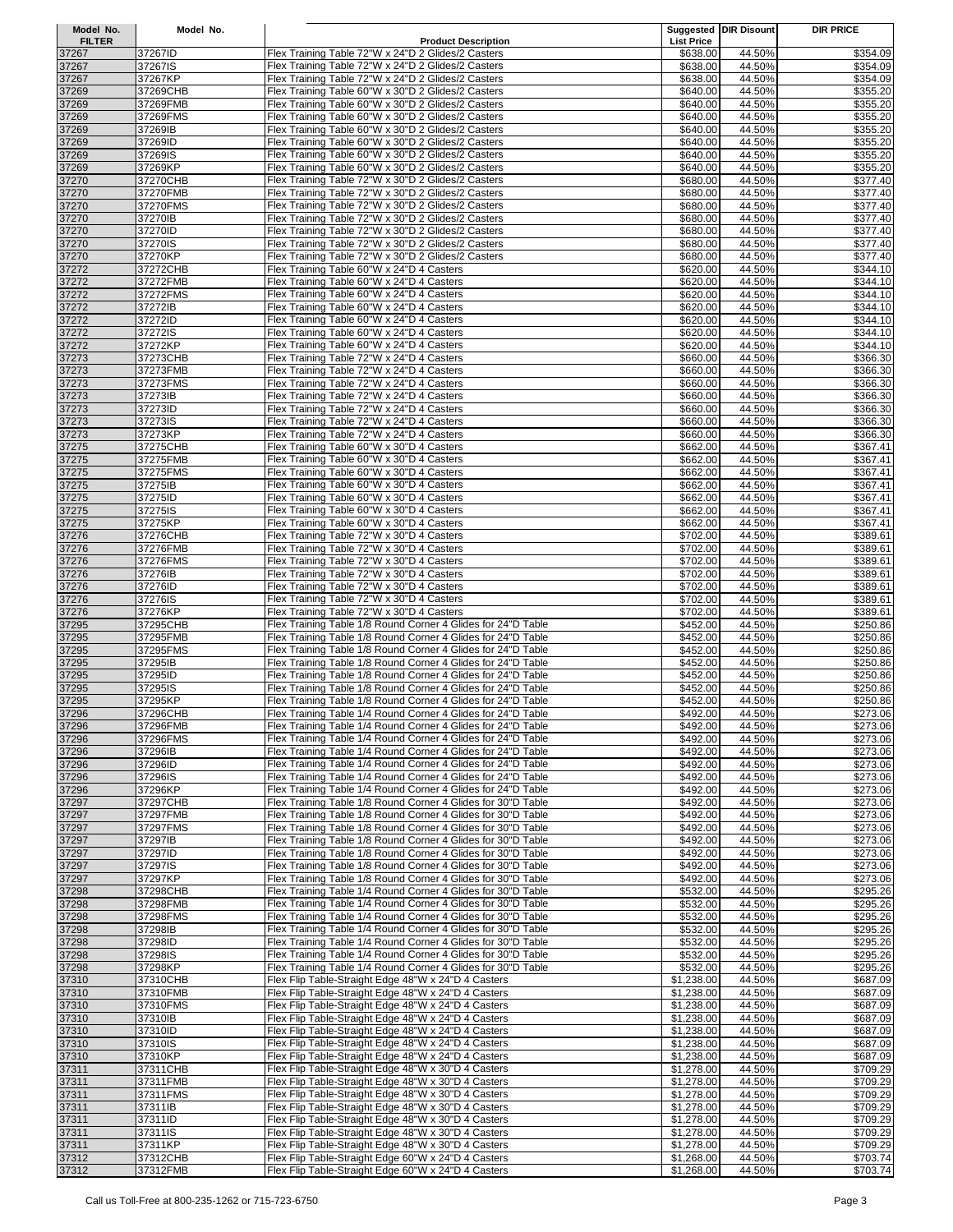| Model No.     | Model No.      |                                                                                  |                   | Suggested DIR Disount | <b>DIR PRICE</b> |
|---------------|----------------|----------------------------------------------------------------------------------|-------------------|-----------------------|------------------|
| <b>FILTER</b> |                | <b>Product Description</b>                                                       | <b>List Price</b> |                       |                  |
| 37312         | 37312FMS       | Flex Flip Table-Straight Edge 60"W x 24"D 4 Casters                              | \$1,268.00        | 44.50%                | \$703.74         |
| 37312         | 37312IB        | Flex Flip Table-Straight Edge 60"W x 24"D 4 Casters                              | \$1,268.00        | 44.50%                | \$703.74         |
| 37312         | 37312ID        | Flex Flip Table-Straight Edge 60"W x 24"D 4 Casters                              | \$1,268.00        | 44.50%                | \$703.74         |
| 37312         | 37312IS        | Flex Flip Table-Straight Edge 60"W x 24"D 4 Casters                              | \$1,268.00        | 44.50%                | \$703.74         |
| 37312         | 37312KP        | Flex Flip Table-Straight Edge 60"W x 24"D 4 Casters                              | \$1,268.00        | 44.50%                | \$703.74         |
| 37313         | 37313CHB       | Flex Flip Table-Straight Edge 60"W x 30"D 4 Casters                              | \$1,308.00        | 44.50%                | \$725.94         |
| 37313         | 37313FMB       | Flex Flip Table-Straight Edge 60"W x 30"D 4 Casters                              | \$1,308.00        | 44.50%                | \$725.94         |
| 37313         | 37313FMS       | Flex Flip Table-Straight Edge 60"W x 30"D 4 Casters                              | \$1,308.00        | 44.50%                | \$725.94         |
| 37313         | 37313IB        | Flex Flip Table-Straight Edge 60"W x 30"D 4 Casters                              | \$1,308.00        | 44.50%                | \$725.94         |
| 37313         | 37313ID        | Flex Flip Table-Straight Edge 60"W x 30"D 4 Casters                              | \$1,308.00        | 44.50%                | \$725.94         |
|               |                |                                                                                  |                   |                       |                  |
| 37313         | 37313IS        | Flex Flip Table-Straight Edge 60"W x 30"D 4 Casters                              | \$1,308.00        | 44.50%                | \$725.94         |
| 37313         | 37313KP        | Flex Flip Table-Straight Edge 60"W x 30"D 4 Casters                              | \$1,308.00        | 44.50%                | \$725.94         |
| 37314         | 37314CHB       | Flex Flip Table-Straight Edge 72"W x 24"D 4 Casters                              | \$1,298.00        | 44.50%                | \$720.39         |
| 37314         | 37314FMB       | Flex Flip Table-Straight Edge 72"W x 24"D 4 Casters                              | \$1,298.00        | 44.50%                | \$720.39         |
| 37314         | 37314FMS       | Flex Flip Table-Straight Edge 72"W x 24"D 4 Casters                              | \$1,298.00        | 44.50%                | \$720.39         |
| 37314         | 37314IB        | Flex Flip Table-Straight Edge 72"W x 24"D 4 Casters                              | \$1,298.00        | 44.50%                | \$720.39         |
| 37314         | 37314ID        | Flex Flip Table-Straight Edge 72"W x 24"D 4 Casters                              | \$1,298.00        | 44.50%                | \$720.39         |
| 37314         | 37314IS        | Flex Flip Table-Straight Edge 72"W x 24"D 4 Casters                              | \$1,298.00        | 44.50%                | \$720.39         |
| 37314         | 37314KP        | Flex Flip Table-Straight Edge 72"W x 24"D 4 Casters                              | \$1,298.00        | 44.50%                | \$720.39         |
| 37315         | 37315CHB       | Flex Flip Table-Straight Edge 72"W x 30"D 4 Casters                              | \$1,338.00        | 44.50%                | \$742.59         |
| 37315         | 37315FMB       | Flex Flip Table-Straight Edge 72"W x 30"D 4 Casters                              | \$1,338.00        | 44.50%                | \$742.59         |
| 37315         | 37315FMS       | Flex Flip Table-Straight Edge 72"W x 30"D 4 Casters                              | \$1,338.00        | 44.50%                | $\sqrt{$742.59}$ |
| 37315         | 37315IB        | Flex Flip Table-Straight Edge 72"W x 30"D 4 Casters                              | \$1,338.00        | 44.50%                | \$742.59         |
| 37315         | 37315ID        | Flex Flip Table-Straight Edge 72"W x 30"D 4 Casters                              | \$1,338.00        | 44.50%                | \$742.59         |
| 37315         | 37315IS        | Flex Flip Table-Straight Edge 72"W x 30"D 4 Casters                              | \$1,338.00        | 44.50%                | \$742.59         |
| 37315         | 37315KP        |                                                                                  |                   |                       |                  |
|               |                | Flex Flip Table-Straight Edge 72"W x 30"D 4 Casters<br>CHAIRS                    | \$1,338.00        | 44.50%                | \$742.59         |
|               |                |                                                                                  |                   |                       |                  |
|               |                | Chairs with fabric meet CA 117 Fire Rating.                                      |                   |                       |                  |
|               |                | Additional charges and a lead-time will apply for any fabric upgrades including  |                   |                       |                  |
|               |                | upgrades to meet CA 133 Fire Rating.                                             |                   |                       |                  |
|               |                | Call Spectrum at 1-800-235-1262 if you have any questions regarding fabric       |                   |                       |                  |
|               |                | availability, lead-times or pricing.                                             |                   | 44.50%                | \$0.00           |
| 38202         | 38202BK        | <b>Adjustable Drafting Stool</b>                                                 | \$378.00          | 44.50%                | \$209.79         |
| 38202         | 38202BL        | Adjustable Drafting Stool                                                        | \$378.00          | 44.50%                | \$209.79         |
| 38202         | 38202BU        | Adjustable Drafting Stool                                                        | \$378.00          | 44.50%                | \$209.79         |
| 38202         | 38202G         | Adjustable Drafting Stool                                                        | \$378.00          | 44.50%                | \$209.79         |
| 38202GR1      | 38202GR1       | Adjustable Drafting Stool Grade 1 Fabric                                         | \$378.00          | 44.50%                | \$209.79         |
| 38202GR2      | 38202GR2       | Adjustable Drafting Stool Grade 2 Fabric                                         | \$408.00          | 44.50%                | \$226.44         |
|               |                |                                                                                  |                   |                       |                  |
| 38202GR3      | 38202GR3       | Adjustable Drafting Stool Grade 3 Fabric                                         | \$428.00          | 44.50%                | \$237.54         |
| 38202         | 38202HG        | Adjustable Drafting Stool                                                        | \$378.00          | 44.50%                | \$209.79         |
| 38218         | 38218BK1       | Adjustable Height Chair                                                          | \$242.00          | 44.50%                | \$134.31         |
| 38218         | 38218BL1       | Adjustable Height Chair                                                          | \$242.00          | 44.50%                | \$134.31         |
| 38218         | 38218BU1       | Adjustable Height Chair                                                          | \$242.00          | 44.50%                | \$134.31         |
| 38218         | 38218G1        | Adjustable Height Chair                                                          | \$242.00          | 44.50%                | \$134.31         |
| 38218GR1      | 38218GR1       | Adjustable Height Chair Fabric Grade 1                                           | \$242.00          | 44.50%                | \$134.31         |
| 38218GR2      | 38218GR2       | Adjustable Height Chair Fabric Grade 2                                           | \$262.00          | 44.50%                | \$145.41         |
| 38218GR3      | 38218GR3       | Adjustable Height Chair Fabric Grade 3                                           | \$292.00          | 44.50%                | \$162.06         |
| 38219         | 38219          | Black Loop Arms for chairs 38202, 38218                                          | \$84.00           | 44.50%                | \$46.62          |
| 38239         | 38239          | Contoured Height Adjustable T-Arms for seating 38202, 38244                      | \$106.00          | 44.50%                | \$58.83          |
| 38240         | 38240          | Memosoft Armpad for seating 38202, 38244                                         | \$216.00          | 44.50%                | \$119.88         |
| 38242         | 38242          | Child Proof Kit for chair 38218                                                  | \$14.00           | 44.50%                | \$7.77           |
| 38244         | 38244BK        | <b>Executive Mesh Back Chair</b>                                                 | \$724.00          | 44.50%                | \$401.82         |
| 38244         | 38244BL        | <b>Executive Mesh Back Chair</b>                                                 | \$724.00          | 44.50%                | \$401.82         |
| 38244         | 38244G         | <b>Executive Mesh Back Chair</b>                                                 | \$724.00          | 44.50%                | \$401.82         |
| 38244GR1      | 38244GR1       | Executive Mesh Back Chair Grade 1 Fabric                                         | \$724.00          | 44.50%                | \$401.82         |
| 38244GR2      | 38244GR2       | Executive Mesh Back Chair Grade 2 Fabric                                         |                   | 44.50%                |                  |
|               |                | Executive Mesh Back Chair Grade 3 Fabric                                         | \$744.00          |                       | \$412.92         |
| 38244GR3      | 38244GR3       |                                                                                  | \$774.00          | 44.50%                | \$429.57         |
| 38246GR1      | 38246GR1       | Executive Nesting Chair-Grade 1 Fabric                                           | \$480.00          | 44.50%                | \$266.40         |
| 38246GR2      | 38246GR2       | Executive Nesting Chair-Grade 2 Fabric                                           | \$496.00          | 44.50%                | \$275.28         |
| 38246GR3      | 38246GR3       | Executive Nesting Chair-Grade 3 Fabric                                           | \$522.00          | 44.50%                | \$289.71         |
| 38272         | 38272          | Stack 4.0 Chair Poly Seat w/Mesh Back                                            | \$156.00          | 44.50%                | \$86.58          |
| 38273GR1      | 38273GR1       | Stack 4.0 Chair Fabric Seat w/Mesh Back Grade 1 Fabric                           | \$196.00          | 44.50%                | \$108.78         |
| 38273GR2      | 38273GR2       | Stack 4.0 Chair Fabric Seat w/Mesh Back Grade 2 Fabric                           | \$212.00          | 44.50%                | \$117.66         |
| 38273GR3      | 38273GR3       | Stack 4.0 Chair Fabric Seat w/Mesh Back Grade 3 Fabric                           | \$226.00          | 44.50%                | \$125.43         |
| 38274         | 38274          | Dolly for Stack 4.0 chairs                                                       | \$192.00          | 44.50%                | \$106.56         |
|               |                | EVOLUTION COMPUTER DESKS--BULK PACKS of x12 or x24                               |                   |                       |                  |
|               |                | ** With the cost savings of consolidating into Bulk Packaging, access to a truck |                   |                       |                  |
|               |                | height loading dock, forklift, Liftgate truck, or another means of unloading a   |                   |                       |                  |
|               |                | heavy shipment is needed.                                                        |                   | 44.50%                | \$0.00           |
| 38901         | 38901CHB       | 36"W x 30"D Evolution Computer Desk                                              | \$564.00          | 44.50%                | \$313.02         |
| 38901ADJ      | 38901CHBADJ    | 36"W x 30"D Evolution Computer Desk w/Adjustable Legs                            | \$638.00          | 44.50%                | \$354.09         |
| 38901ADJ      | 38901CHBADJX24 | 36"W x 30"D Evolution Computer Desk w/Adjustable Legs                            | \$13,872.00       | 44.50%                | \$7,698.96       |
| 38901         | 38901CHBX24    | 36"W x 30"D Evolution Computer Desk                                              | \$12,096.00       | 44.50%                | \$6,713.28       |
| 38901         | 38901ID        | 36"W x 30"D Evolution Computer Desk                                              | \$564.00          | 44.50%                | \$313.02         |
| 38901ADJ      | 38901IDADJ     | 36"W x 30"D Evolution Computer Desk w/Adjustable Legs                            | \$638.00          | 44.50%                | \$354.09         |
| 38901ADJ      | 38901IDADJX24  |                                                                                  |                   |                       |                  |
|               |                | 36"W x 30"D Evolution Computer Desk w/Adjustable Legs                            | \$13,872.00       | 44.50%                | \$7,698.96       |
| 38901         | 38901IDX24     | 36"W x 30"D Evolution Computer Desk                                              | \$12,096.00       | 44.50%                | \$6,713.28       |
| 38901         | 38901KP        | 36"W x 30"D Evolution Computer Desk                                              | \$564.00          | 44.50%                | \$313.02         |
| 38901ADJ      | 38901KPADJ     | 36"W x 30"D Evolution Computer Desk w/Adjustable Legs                            | \$638.00          | 44.50%                | \$354.09         |
| 38901ADJ      | 38901KPADJX24  | 36"W x 30"D Evolution Computer Desk w/Adjustable Legs                            | \$13,872.00       | 44.50%                | \$7,698.96       |
| 38901         | 38901KPX24     | 36"W x 30"D Evolution Computer Desk                                              | \$12,096.00       | 44.50%                | \$6,713.28       |
| 38904         | 38904CHB       | 60"W x 30"D Evolution Computer Desk                                              | \$774.00          | 44.50%                | \$429.57         |
| 38904ADJ      | 38904CHBADJ    | 60"W x 30"D Evolution Computer Desk w/Adjustable Legs                            | \$844.00          | 44.50%                | \$468.42         |
| 38904ADJ      | 38904CHBADJX12 | 60"W x 30"D Evolution Computer Desk w/Adjustable Legs                            | \$9,408.00        | 44.50%                | \$5,221.44       |
| 38904         | 38904CHBX12    | 60"W x 30"D Evolution Computer Desk                                              | \$8,568.00        | 44.50%                | \$4,755.24       |
| 38904         | 38904ID        | 60"W x 30"D Evolution Computer Desk                                              | \$774.00          | 44.50%                | \$429.57         |
| 38904ADJ      | 38904IDADJ     | 60"W x 30"D Evolution Computer Desk w/Adjustable Legs                            | \$844.00          | 44.50%                | \$468.42         |
| 38904ADJ      | 38904IDADJX12  | 60"W x 30"D Evolution Computer Desk w/Adjustable Legs                            | \$9,408.00        | 44.50%                | \$5,221.44       |
| 38904         | 38904IDX12     | 60"W x 30"D Evolution Computer Desk                                              | \$8,568.00        | 44.50%                | \$4,755.24       |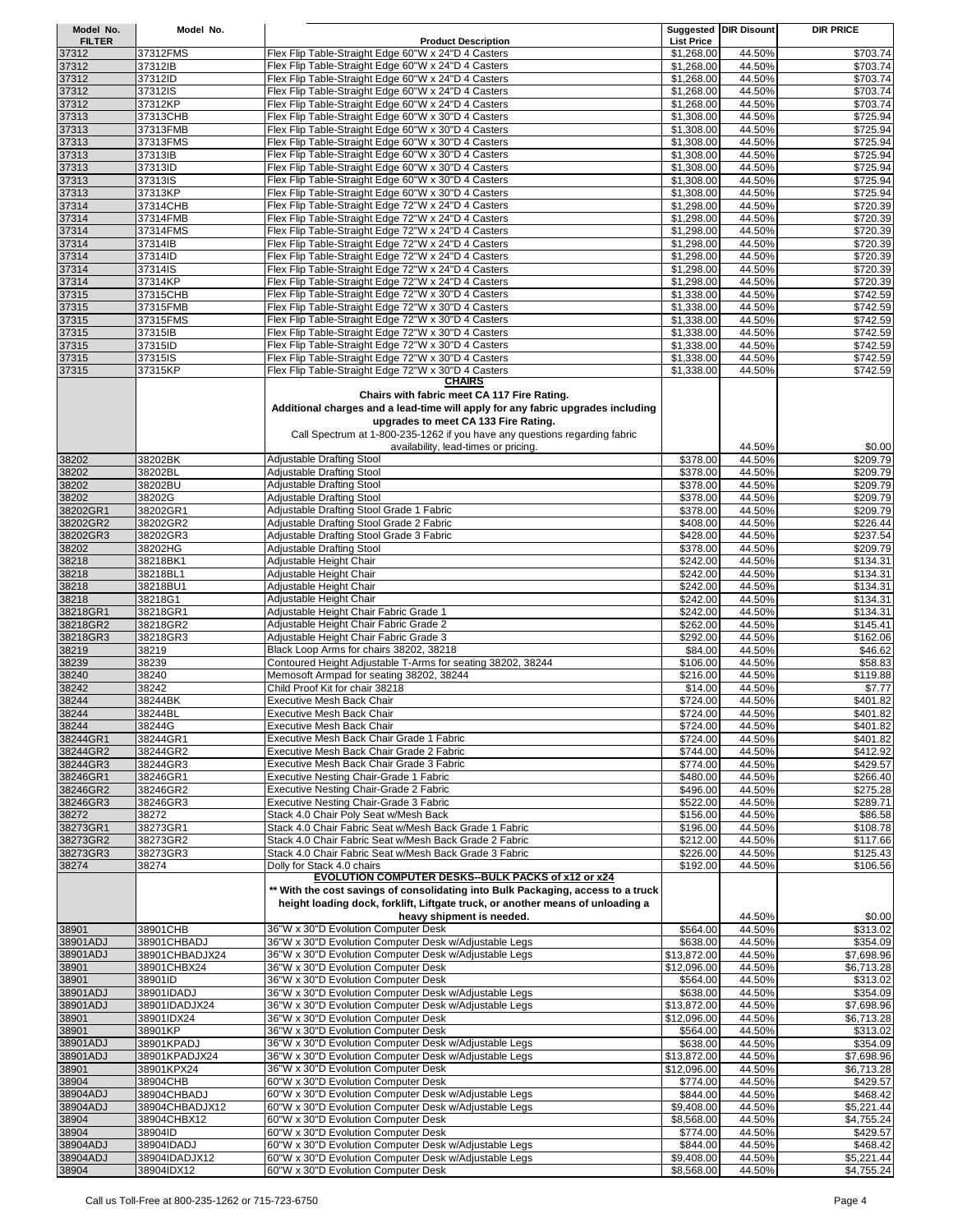| Model No.     | Model No.          |                                                          |                   | <b>Suggested DIR Disount</b> | <b>DIR PRICE</b> |
|---------------|--------------------|----------------------------------------------------------|-------------------|------------------------------|------------------|
| <b>FILTER</b> |                    | <b>Product Description</b>                               | <b>List Price</b> |                              |                  |
| 38904         | 38904KP            | 60"W x 30"D Evolution Computer Desk                      | \$774.00          | 44.50%                       | \$429.57         |
| 38904ADJ      | 38904KPADJ         | 60"W x 30"D Evolution Computer Desk w/Adjustable Legs    | \$844.00          | 44.50%                       | \$468.42         |
| 38904ADJ      | 38904KPADJx12      | 60"W x 30"D Evolution Computer Desk w/Adjustable Legs    | \$9,408.00        | 44.50%                       | \$5,221.44       |
| 38904         | 38904KPX12         | 60"W x 30"D Evolution Computer Desk                      | \$8,568.00        | 44.50%                       | \$4,755.24       |
| 38905         | 38905CHB           | 72"W x 30"D Evolution Computer Desk                      | \$894.00          | 44.50%                       | \$496.17         |
| 38905ADJ      | 38905CHBADJ        | 72"W x 30"D Evolution Computer Desk w/Adjustable Legs    | \$964.00          | 44.50%                       | \$535.02         |
| 38905ADJ      | 38905CHBADJX12     | 72"W x 30"D Evolution Computer Desk w/Adjustable Legs    | \$10,848.00       | 44.50%                       | \$6,020.64       |
| 38905         | 38905CHBX12        | 72"W x 30"D Evolution Computer Desk                      | \$10,008.00       | 44.50%                       | \$5,554.44       |
| 38905         | 38905ID            | 72"W x 30"D Evolution Computer Desk                      | \$894.00          | 44.50%                       | \$496.17         |
| 38905ADJ      | 38905IDADJ         | 72"W x 30"D Evolution Computer Desk w/Adjustable Legs    | \$964.00          | 44.50%                       | \$535.02         |
| 38905ADJ      | 38905IDADJX12      | 72"W x 30"D Evolution Computer Desk w/Adjustable Legs    | \$10,848.00       | 44.50%                       | \$6,020.64       |
| 38905         | 38905IDX12         | 72"W x 30"D Evolution Computer Desk                      | \$10,008.00       | 44.50%                       | \$5,554.44       |
| 38905         | 38905KP            | 72"W x 30"D Evolution Computer Desk                      | \$894.00          | 44.50%                       | \$496.17         |
| 38905ADJ      | 38905KPADJ         | 72"W x 30"D Evolution Computer Desk w/Adjustable Legs    | \$964.00          | 44.50%                       | \$535.02         |
| 38905ADJ      | 38905KPADJx12      | 72"W x 30"D Evolution Computer Desk w/Adjustable Legs    | \$10,848.00       | 44.50%                       | \$6,020.64       |
| 38905         | 38905KPX12         | 72"W x 30"D Evolution Computer Desk                      | \$10,008.00       | 44.50%                       | \$5,554.44       |
| 38906         | 38906CHB           | Evolution Inside Corner Connector for 30"D work surfaces | \$512.00          | 44.50%                       | \$284.16         |
| 38906         | 38906ID            | Evolution Inside Corner Connector for 30"D work surfaces | \$512.00          | 44.50%                       | \$284.16         |
| 38906         | 38906KP            | Evolution Inside Corner Connector for 30"D work surfaces | \$512.00          | 44.50%                       | \$284.16         |
| 38912         | 38912CHB           | 36"W x 24"D Evolution Computer Desk                      | \$520.00          | 44.50%                       | \$288.60         |
| 38912ADJ      | 38912CHBADJ        | 36"W x 24"D Evolution Computer Desk w/Adjustable Legs    | \$590.00          | 44.50%                       | \$327.45         |
| 38912ADJ      | 38912CHBADJX24     | 36"W x 24"D Evolution Computer Desk w/Adjustable Legs    | \$13,056.00       | 44.50%                       | \$7,246.08       |
| 38912         | 38912CHBX24        | 36"W x 24"D Evolution Computer Desk                      | \$11,376.00       | 44.50%                       | \$6,313.68       |
| 38912         | 38912ID            | 36"W x 24"D Evolution Computer Desk                      | \$520.00          | 44.50%                       | \$288.60         |
| 38912ADJ      | 38912IDADJ         | 36"W x 24"D Evolution Computer Desk w/Adjustable Legs    | \$590.00          | 44.50%                       | \$327.45         |
|               |                    |                                                          |                   |                              |                  |
| 38912ADJ      | 38912IDADJX24      | 36"W x 24"D Evolution Computer Desk w/Adjustable Legs    | \$13,056.00       | 44.50%                       | \$7,246.08       |
| 38912         | 38912IDX24         | 36"W x 24"D Evolution Computer Desk                      | \$11,376.00       | 44.50%                       | \$6,313.68       |
| 38912         | 38912KP            | 36"W x 24"D Evolution Computer Desk                      | \$520.00          | 44.50%                       | \$288.60         |
| 38912ADJ      | 38912KPADJ         | 36"W x 24"D Evolution Computer Desk w/Adjustable Legs    | \$590.00          | 44.50%                       | \$327.45         |
| 38912ADJ      | 38912KPADJX24      | 36"W x 24"D Evolution Computer Desk w/Adjustable Legs    | \$13,056.00       | 44.50%                       | \$7,246.08       |
| 38912         | 38912KPX24         | 36"W x 24"D Evolution Computer Desk                      | \$11,376.00       | 44.50%                       | \$6,313.68       |
| 38915         | 38915CHB           | 60"W x 24"D Evolution Computer Desk                      | \$722.00          | 44.50%                       | \$400.71         |
| 38915ADJ      | 38915CHBADJ        | 60"W x 24"D Evolution Computer Desk w/Adjustable Legs    | \$792.00          | 44.50%                       | \$439.56         |
| 38915ADJ      | 38915CHBADJX12     | 60"W x 24"D Evolution Computer Desk w/Adjustable Legs    | \$8,808.00        | 44.50%                       | \$4,888.44       |
| 38915         | 38915CHBX12        | 60"W x 24"D Evolution Computer Desk                      | \$8,328.00        | 44.50%                       | \$4,622.04       |
| 38915         | 38915ID            | 60"W x 24"D Evolution Computer Desk                      | \$722.00          | 44.50%                       | \$400.71         |
| 38915ADJ      | 38915IDADJ         | 60"W x 24"D Evolution Computer Desk w/Adjustable Legs    | \$792.00          | 44.50%                       | \$439.56         |
| 38915ADJ      | 38915IDADJX12      | 60"W x 24"D Evolution Computer Desk w/Adjustable Legs    | \$8,808.00        | 44.50%                       | \$4,888.44       |
| 38915         | 38915IDX12         | 60"W x 24"D Evolution Computer Desk                      | \$8,328.00        | 44.50%                       | \$4,622.04       |
| 38915         | 38915KP            | 60"W x 24"D Evolution Computer Desk                      | \$722.00          | 44.50%                       | \$400.71         |
| 38915ADJ      | 38915KPADJ         | 60"W x 24"D Evolution Computer Desk w/Adjustable Legs    | \$792.00          | 44.50%                       | \$439.56         |
| 38915ADJ      | 38915KPADJX12      | 60"W x 24"D Evolution Computer Desk w/Adjustable Legs    | \$8,808.00        | 44.50%                       | \$4,888.44       |
| 38915         | 38915KPX12         | 60"W x 24"D Evolution Computer Desk                      | \$8,328.00        | 44.50%                       | \$4,622.04       |
| 38916         | 38916CHB           | 72"W x 24"D Evolution Computer Desk                      | \$830.00          | 44.50%                       | \$460.65         |
| 38916ADJ      | 38916CHBADJ        | 72"W x 24"D Evolution Computer Desk w/Adjustable Legs    | \$900.00          | 44.50%                       | \$499.50         |
| 38916ADJ      | 38916CHBADJX12     | 72"W x 24"D Evolution Computer Desk w/Adjustable Legs    | \$10,488.00       | 44.50%                       | \$5,820.84       |
| 38916         | 38916CHBX12        | 72"W x 24"D Evolution Computer Desk                      | \$9,648.00        | 44.50%                       | \$5,354.64       |
| 38916         | 38916ID            | 72"W x 24"D Evolution Computer Desk                      | \$830.00          | 44.50%                       | \$460.65         |
| 38916ADJ      | 38916IDADJ         | 72"W x 24"D Evolution Computer Desk w/Adjustable Legs    | \$900.00          | 44.50%                       | \$499.50         |
| 38916ADJ      | 38916IDADJX12      | 72"W x 24"D Evolution Computer Desk w/Adjustable Legs    | \$10,488.00       | 44.50%                       | \$5,820.84       |
| 38916         | 38916IDX12         | 72"W x 24"D Evolution Computer Desk                      | \$9,648.00        | 44.50%                       | \$5,354.64       |
| 38916         | 38916KP            | 72"W x 24"D Evolution Computer Desk                      | \$830.00          | 44.50%                       | \$460.65         |
| 38916ADJ      | 38916KPADJ         | 72"W x 24"D Evolution Computer Desk w/Adjustable Legs    | \$900.00          | 44.50%                       | \$499.50         |
| 38916ADJ      | 38916KPADJX12      | 72"W x 24"D Evolution Computer Desk w/Adjustable Legs    | \$10,488.00       | 44.50%                       | \$5,820.84       |
| 38916         | 38916KPX12         | 72"W x 24"D Evolution Computer Desk                      | \$9,648.00        | 44.50%                       | \$5,354.64       |
|               | 38917CHB           | Evolution Inside Corner Connector for 24"D work surfaces |                   | 44.50%                       | \$289.71         |
| 38917         |                    | Evolution Inside Corner Connector for 24"D work surfaces | \$522.00          |                              |                  |
| 38917         | 38917ID<br>38917KP | Evolution Inside Corner Connector for 24"D work surfaces | \$522.00          | 44.50%                       | \$289.71         |
| 38917         |                    |                                                          | \$522.00          | 44.50%                       | \$289.71         |
| 38930         | 38930CHB           | 36" Evolution Stand-up Desk                              | \$764.00          | 44.50%                       | \$424.02         |
| 38930         | 38930ID            | 36" Evolution Stand-up Desk                              | \$764.00          | 44.50%                       | \$424.02         |
| 38930         | 38930KP            | 36" Evolution Stand-up Desk                              | \$764.00          | 44.50%                       | \$424.02         |
| 38955         | 38955CHB           | Flex InSight 36" Desk                                    | \$1,502.00        | 44.50%                       | \$833.61         |
| 38955         | 38955FMB           | Flex InSight 36" Desk                                    | \$1,502.00        | 44.50%                       | \$833.61         |
| 38955         | 38955IB            | Flex InSight 36" Desk                                    | \$1,502.00        | 44.50%                       | \$833.61         |
| 38956         | 38956CHB           | Flex InSight 42" Desk                                    | \$1,552.00        | 44.50%                       | \$861.36         |
| 38956         | 38956FMB           | Flex InSight 42" Desk                                    | \$1,552.00        | 44.50%                       | \$861.36         |
| 38956         | 38956IB            | Flex InSight 42" Desk                                    | \$1,552.00        | 44.50%                       | \$861.36         |
| 38957         | 38957CHB           | Flex InSight 72" Desk                                    | \$2,478.00        | 44.50%                       | \$1,375.29       |
| 38957         | 38957FMB           | Flex InSight 72" Desk                                    | \$2,478.00        | 44.50%                       | \$1,375.29       |
| 38957         | 38957IB            | Flex InSight 72" Desk                                    | \$2,478.00        | 44.50%                       | \$1,375.29       |
| 38958         | 38958CHB           | Flex InSight 36" Desk w/Lock                             | \$1,522.00        | 44.50%                       | \$844.71         |
| 38958         | 38958FMB           | Flex InSight 36" Desk w/Lock                             | \$1,522.00        | 44.50%                       | \$844.71         |
| 38958         | 38958IB            | Flex InSight 36" Desk w/Lock                             | \$1,522.00        | 44.50%                       | \$844.71         |
| 38959         | 38959CHB           | Flex InSight 42" Desk w/Lock                             | \$1,572.00        | 44.50%                       | \$872.46         |
| 38959         | 38959FMB           | Flex InSight 42" Desk w/Lock                             | \$1,572.00        | 44.50%                       | \$872.46         |
| 38959         | 38959IB            | Flex InSight 42" Desk w/Lock                             | \$1,572.00        | 44.50%                       | \$872.46         |
| 38960         | 38960CHB           | Flex InSight 72" Desk w/Lock                             | \$2,518.00        | 44.50%                       | \$1,397.49       |
| 38960         | 38960FMB           | Flex InSight 72" Desk w/Lock                             | \$2,518.00        | 44.50%                       | \$1,397.49       |
| 38960         | 38960IB            | Flex InSight 72" Desk w/Lock                             | \$2,518.00        | 44.50%                       | \$1,397.49       |
| 38965         | 38965B             | Monitor Counter Balance Kit                              | \$68.00           | 44.50%                       | \$37.74          |
| 55116         | 55116CHBHD         | 42"H LINK Lectern w/Heavy-Duty Casters                   | \$2,770.00        | 44.50%                       | \$1,537.35       |
| 55116         | 55116CHBTK         | 42"H LINK Lectern w/Toekick                              | \$2,770.00        | 44.50%                       | \$1,537.35       |
| 55116         | 55116CHBTW         | 42"H LINK Lectern w/Twin Wheels                          | \$2,640.00        | 44.50%                       | \$1,465.20       |
| 55116         | 55116FMBHD         | 42"H LINK Lectern w/Heavy-Duty Casters                   | \$2,770.00        | 44.50%                       | \$1,537.35       |
| 55116         | 55116FMBTK         | 42"H LINK Lectern w/Toekick                              | \$2,770.00        | 44.50%                       | \$1,537.35       |
| 55116         | 55116IBHD          | 42"H LINK Lectern w/Heavy-Duty Casters                   | \$2,770.00        | 44.50%                       | \$1,537.35       |
| 55116         | 55116IBTK          | 42"H LINK Lectern w/Toekick                              | \$2,770.00        | 44.50%                       | \$1,537.35       |
| 55116         | 55116IBTW          | 42"H LINK Lectern w/Twin Wheels                          | \$2,640.00        | 44.50%                       | \$1,465.20       |
| 55116         | 55116IDHD          | 42"H LINK Lectern w/Heavy-Duty Casters                   | \$2,770.00        | 44.50%                       | \$1,537.35       |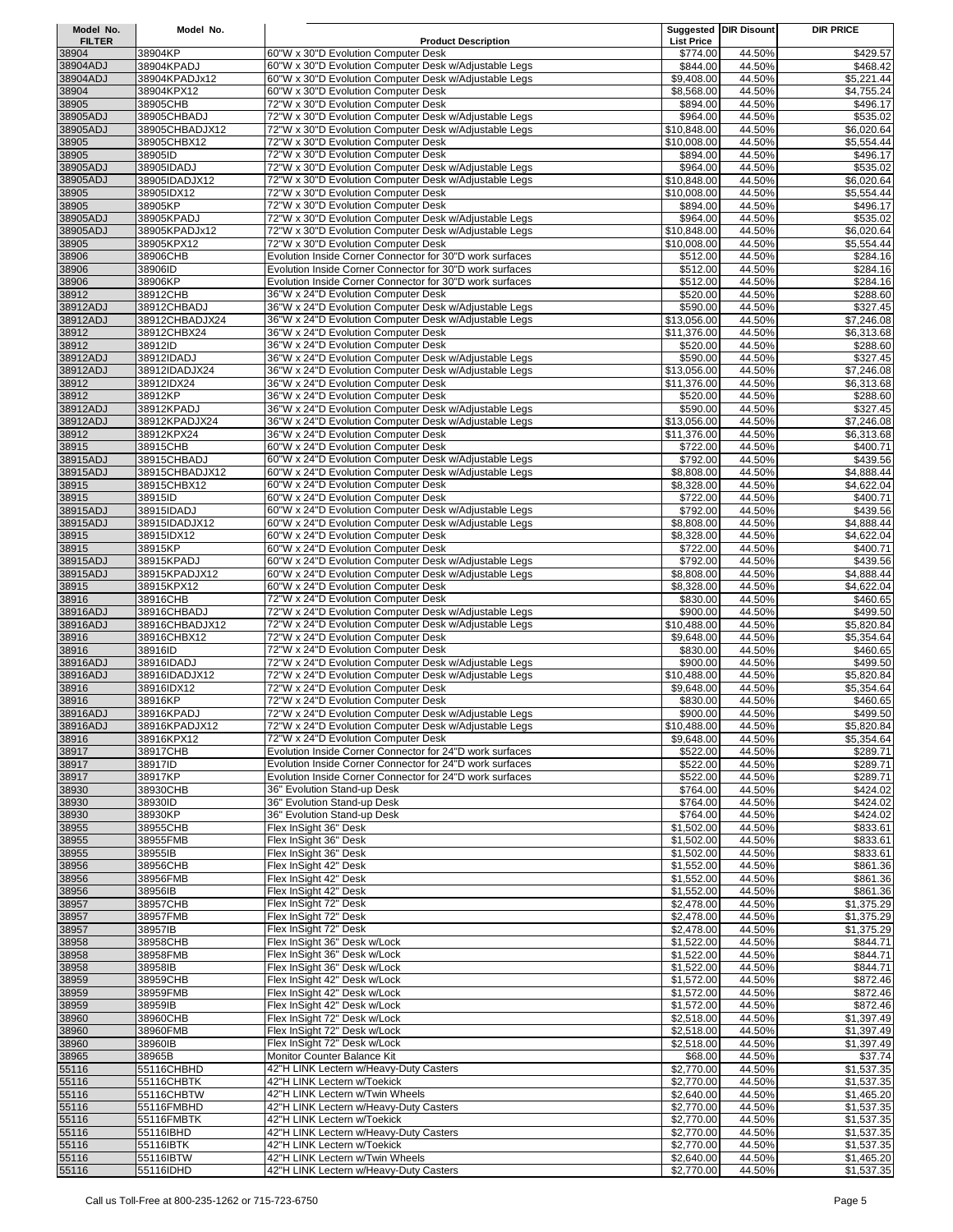| Model No.      | Model No.               |                                                                                                                                |                          | Suggested   DIR Disount | <b>DIR PRICE</b>         |
|----------------|-------------------------|--------------------------------------------------------------------------------------------------------------------------------|--------------------------|-------------------------|--------------------------|
| <b>FILTER</b>  |                         | <b>Product Description</b>                                                                                                     | <b>List Price</b>        |                         |                          |
| 55116          | 55116IDTK               | 42"H LINK Lectern w/Toekick                                                                                                    | \$2,770.00               | 44.50%                  | \$1,537.35               |
| 55116          | 55116IDTW               | 42"H LINK Lectern w/Twin Wheels                                                                                                | \$2.640.00               | 44.50%                  | \$1,465.20               |
| 55117          | 55117CHBHD              | 36"H LINK Lectern w/Heavy-Duty Casters                                                                                         | \$2,610.00               | 44.50%                  | \$1,448.55               |
| 55117          | 55117CHBTK              | 36"H LINK Lectern w/Toekick                                                                                                    | \$2,610.00               | 44.50%                  | \$1,448.55               |
| 55117          | 55117CHBTW              | 36"H LINK Lectern w/Twin Wheels                                                                                                | \$2,480.00               | 44.50%                  | \$1,376.40               |
| 55117          | 55117FMBHD              | 36"H LINK Lectern w/Heavy-Duty Casters                                                                                         | \$2.610.00               | 44.50%                  | \$1,448.55               |
| 55117          | 55117FMBTK              | 36"H LINK Lectern w/Toekick                                                                                                    | \$2,610.00               | 44.50%                  | \$1,448.55               |
| 55117          | 55117IBHD               | 36"H LINK Lectern w/Heavy-Duty Casters                                                                                         | \$2,610.00               | 44.50%                  | \$1,448.55               |
| 55117          | 55117IBTK               | 36"H LINK Lectern w/Toekick                                                                                                    | \$2,610.00               | 44.50%                  | \$1,448.55               |
| 55117          | 55117IBTW               | 36"H LINK Lectern w/Twin Wheels                                                                                                | \$2,480.00               | 44.50%                  | \$1,376.40               |
| 55117          | 55117IDHD               | 36"H LINK Lectern w/Heavy-Duty Casters                                                                                         | \$2,610.00               | 44.50%                  | \$1,448.55               |
| 55117          | 55117IDTK               | 36"H LINK Lectern w/Toekick                                                                                                    | \$2,610.00               | 44.50%                  | \$1,448.55               |
| 55117          | 55117IDTW               | 36"H LINK Lectern w/Twin Wheels                                                                                                | \$2,480.00               | 44.50%                  | \$1,376.40               |
| 55132          | 55132B                  | <b>LINK Handle</b>                                                                                                             | \$134.00                 | 44.50%                  | \$74.37                  |
| 55132          | 55132D                  | LINK Handle                                                                                                                    | \$134.00                 | 44.50%                  | \$74.37                  |
| 55134          | 55134                   | Rear Rack Rail for 36"H LINK Cabinet (15RU)                                                                                    | \$200.00                 | 44.50%                  | \$111.00                 |
| 55139          | 55139                   | Rear Rack Rail for 42"H LINK Cabinet (19RU)                                                                                    | \$264.00                 | 44.50%                  | \$146.52                 |
| 55140          | 55140CHB                | LINK Document Camera Shelf                                                                                                     | \$522.00                 | 44.50%                  | \$289.71                 |
| 55140<br>55140 | 55140FMB<br>55140IB     | <b>LINK Document Camera Shelf</b><br><b>LINK Document Camera Shelf</b>                                                         | \$522.00                 | 44.50%<br>44.50%        | \$289.71                 |
|                | 55140ID                 | <b>LINK Document Camera Shelf</b>                                                                                              | \$522.00                 | 44.50%                  | \$289.71<br>\$289.71     |
| 55140          | 55141                   |                                                                                                                                | \$522.00<br>\$88.00      | 44.50%                  | \$48.84                  |
| 55141          |                         | Custom Cut Laser Logo (per unit logo charge)<br>Replacement Key Set for all doors (and camera drawer on current and later 2008 |                          |                         |                          |
| 55142          | 55142                   | models)                                                                                                                        | \$12.00                  | 44.50%                  | \$6.66                   |
| 55144          | 55144                   | Custom Cut Laser Logo/Solid Color Backer                                                                                       | \$168.00                 | 44.50%                  | \$93.24                  |
| 55145          | 55145                   | Custom Cut Laser Logo/Printed Color Backer                                                                                     | \$316.00                 | 44.50%                  | \$175.38                 |
| 55238          | 55238B                  | Media Manager V2 Rear Rack Rail (11RU)                                                                                         | \$202.00                 | 44.50%                  | \$112.11                 |
| 55239          | 55239B                  | <b>Extron Adapter Plate</b>                                                                                                    | \$68.00                  | 44.50%                  | \$37.74                  |
| 55241          | 55241B                  | Logo Panel for MMLV2                                                                                                           | \$136.00                 | 44.50%                  | \$75.48                  |
| 55241          | 55241D                  | Logo Panel for MMLV2                                                                                                           | \$136.00                 | 44.50%                  | \$75.48                  |
| 55244          | 55244CHBTK              | Doctorate Interactive Lectern w/o Cut Out&Toekick                                                                              | \$7,828.00               | 44.50%                  | \$4,344.54               |
| 55244          | 55244CHBTW              | Doctorate Interactive Lectern w/o Cut Out&Twin Wheels                                                                          | \$7,828.00               | 44.50%                  | \$4,344.54               |
| 55244          | 55244FMBTK              | Doctorate Interactive Lectern w/o Cut Out&Toekick                                                                              | \$7,828.00               | 44.50%                  | \$4,344.54               |
| 55244          | 55244FMBTW              | Doctorate Interactive Lectern w/o Cut Out&Twin Wheels                                                                          | \$7,828.00               | 44.50%                  | \$4,344.54               |
| 55244          | 55244IBTK               | Doctorate Interactive Lectern w/o Cut Out&Toekick                                                                              | \$7,828.00               | 44.50%                  | \$4,344.54               |
| 55244          | 55244IBTW               | Doctorate Interactive Lectern w/o Cut Out&Twin Wheels                                                                          | \$7,828.00               | 44.50%                  | \$4,344.54               |
| 55244          | 55244IDTK               | Doctorate Interactive Lectern w/o Cut Out&Toekick                                                                              | \$7,828.00               | 44.50%                  | \$4,344.54               |
| 55244          | 55244IDTW               | Doctorate Interactive Lectern w/o Cut Out&Twin Wheels                                                                          | \$7,828.00               | 44.50%                  | \$4,344.54               |
| 55247          | 55247B                  | Doctorate / Masters Drawer                                                                                                     | \$326.00                 | 44.50%                  | \$180.93                 |
| 55247          | 55247D                  | Doctorate / Masters Drawer                                                                                                     | \$326.00                 | 44.50%                  | \$180.93                 |
| 55248          | 55248B                  | -ogo Panel for Doctorate                                                                                                       | \$368.00                 | 44.50%                  | \$204.24                 |
| 55248          | 55248D                  | -ogo Panel for Doctorate                                                                                                       | \$368.00                 | 44.50%                  | \$204.24                 |
| 55251          | 55251CHBTK              | Masters Interactive Lectern w/o Cut Out&Toekick                                                                                | \$5,828.00               | 44.50%                  | \$3,234.54               |
| 55251          | 55251CHBTW              | Masters Interactive Lectern w/o Cut Out&Twin Wheels                                                                            | \$5,828.00               | 44.50%                  | \$3,234.54               |
| 55251          | 55251FMBTK              | Masters Interactive Lectern w/o Cut Out&Toekick                                                                                | \$5,828.00               | 44.50%                  | \$3,234.54               |
| 55251          | 55251FMBTW              | Masters Interactive Lectern w/o Cut Out&Twin Wheels                                                                            | \$5,828.00               | 44.50%                  | \$3,234.54               |
| 55251          | 55251IBTK               | Masters Interactive Lectern w/o Cut Out&Toekick                                                                                | \$5,828.00               | 44.50%                  | \$3,234.54               |
| 55251          | 55251IBTW               | Masters Interactive Lectern w/o Cut Out&Twin Wheels                                                                            | \$5,828.00               | 44.50%                  | \$3,234.54               |
| 55251          | 55251IDTK               | Masters Interactive Lectern w/o Cut Out&Toekick                                                                                | \$5,828.00               | 44.50%                  | \$3,234.54               |
| 55251          | 55251IDTW               | Masters Interactive Lectern w/o Cut Out&Twin Wheels                                                                            | \$5,828.00               | 44.50%                  | \$3,234.54               |
| 55252          | 55252B                  | Logo Panel for Masters                                                                                                         | \$368.00                 | 44.50%                  | \$204.24                 |
| 55252          | 55252D                  | Logo Panel for Masters                                                                                                         | \$368.00                 | 44.50%                  | \$204.24                 |
| 55253          | 55253CHBHD              | Media Manager Lectern Left V2 w/Heavy-Duty Casters                                                                             | \$3,646.00               | 44.50%                  | \$2,023.53               |
|                |                         |                                                                                                                                |                          |                         |                          |
| 55253          | 55253CHBHDS             | Media Manager Lectern Left V2 w/Heavy-Duty Casters & Factory-Installed Surround                                                | \$3,846.00               | 44.50%                  | \$2,134.53               |
| 55253          | 55253CHBTK              | Media Manager Lectern Left V2 w/Toe Kick                                                                                       | \$3,646.00               | 44.50%                  | \$2,023.53               |
| 55253          | 55253CHBTKS             | Media Manager Lectern Left V2 w/Toe Kick & Factory-Installed Surround                                                          | \$3,846.00               | 44.50%                  | \$2,134.53               |
| 55253          | 55253FMBHD              | Media Manager Lectern Left V2 w/Heavy-Duty Casters                                                                             | \$3,646.00               | 44.50%                  | \$2,023.53               |
|                |                         |                                                                                                                                |                          |                         |                          |
| 55253          | 55253FMBHDS             | Media Manager Lectern Left V2 w/Heavy-Duty Casters & Factory-Installed Surround                                                | \$3,846.00               | 44.50%                  | \$2,134.53               |
| 55253          | 55253FMBTK              | Media Manager Lectern Left V2 w/Toe Kick                                                                                       | \$3,646.00               | 44.50%                  | \$2,023.53               |
| 55253          | 55253FMBTKS             | Media Manager Lectern Left V2 w/Toe Kick & Factory-Installed Surround                                                          | \$3,846.00               | 44.50%                  | \$2,134.53               |
| 55253          | 55253IBHD               | Media Manager Lectern Left V2 w/Heavy-Duty Casters                                                                             | \$3,646.00               | 44.50%                  | \$2,023.53               |
|                |                         |                                                                                                                                |                          |                         |                          |
| 55253          | 55253IBHDS              | Media Manager Lectern Left V2 w/Heavy-Duty Casters & Factory-Installed Surround                                                | \$3,846.00               | 44.50%                  | \$2,134.53               |
| 55253          | 55253IBTK               | Media Manager Lectern Left V2 w/Toe Kick                                                                                       | \$3,646.00               | 44.50%                  | \$2,023.53               |
| 55253          | 55253IBTKS              | Media Manager Lectern Left V2 w/Toe Kick & Factory-Installed Surround                                                          | \$3,846.00               | 44.50%                  | \$2,134.53               |
| 55253          | 55253IDHD               | Media Manager Lectern Left V2 w/Heavy-Duty Casters                                                                             | \$3,646.00               | 44.50%                  | \$2,023.53               |
|                |                         |                                                                                                                                |                          |                         |                          |
| 55253          | 55253IDHDS              | Media Manager Lectern Left V2 w/Heavy-Duty Casters & Factory-Installed Surround                                                | \$3,846.00               | 44.50%                  | \$2,134.53               |
| 55253          | 55253IDTK               | Media Manager Lectern Left V2 w/Toe Kick                                                                                       | \$3,646.00               | 44.50%                  | \$2,023.53               |
| 55253          | 55253IDTKS              | Media Manager Lectern Left V2 w/Toe Kick & Factory-Installed Surround                                                          | \$3,846.00               | 44.50%                  | \$2,134.53               |
| 55254          | 55254CHBHD              | Media Manager Lectern Right V2 w/Heavy-Duty Casters                                                                            | \$3,646.00               | 44.50%                  | \$2,023.53               |
|                |                         |                                                                                                                                |                          |                         |                          |
| 55254          | 55254CHBHDS             | Media Manager Lectern Right V2 w/Heavy-Duty Casters & Factory-Installed Surround                                               | \$3,846.00               | 44.50%                  | \$2,134.53               |
| 55254          | 55254CHBTK              | Media Manager Lectern Right V2 w/Toe Kick                                                                                      | \$3,646.00               | 44.50%                  | \$2,023.53               |
| 55254          | 55254CHBTKS             | Media Manager Lectern Right V2 w/Toe Kick & Factory-Installed Surround                                                         | \$3,846.00               | 44.50%                  | \$2,134.53               |
| 55254          | 55254FMBHD              | Media Manager Lectern Right V2 w/Heavy-Duty Casters                                                                            | \$3,646.00               | 44.50%                  | \$2,023.53               |
|                |                         |                                                                                                                                |                          |                         |                          |
| 55254          | 55254FMBHDS             | Media Manager Lectern Right V2 w/Heavy-Duty Casters & Factory-Installed Surround                                               | \$3,846.00               | 44.50%                  | \$2,134.53               |
| 55254          | 55254FMBTK              | Media Manager Lectern Right V2 w/Toe Kick                                                                                      | \$3,646.00               | 44.50%                  | \$2,023.53               |
| 55254          | 55254FMBTKS             | Media Manager Lectern Right V2 w/Toe Kick & Factory-Installed Surround                                                         | \$3,846.00               | 44.50%                  | \$2,134.53               |
| 55254          | 55254IBHD               | Media Manager Lectern Right V2 w/Heavy-Duty Casters                                                                            | \$3,646.00               | 44.50%                  | \$2,023.53               |
|                |                         |                                                                                                                                |                          |                         |                          |
| 55254<br>55254 | 55254IBHDS              | Media Manager Lectern Right V2 w/Heavy-Duty Casters & Factory-Installed Surround                                               | \$3,846.00               | 44.50%                  | \$2,134.53               |
|                | 55254IBTK<br>55254IBTKS | Media Manager Lectern Right V2 w/Toe Kick<br>Media Manager Lectern Right V2 w/Toe Kick & Factory-Installed Surround            | \$3,646.00<br>\$3,846.00 | 44.50%                  | \$2,023.53               |
| 55254<br>55254 | 55254IDHD               | Media Manager Lectern Right V2 w/Heavy-Duty Casters                                                                            | \$3,646.00               | 44.50%<br>44.50%        | \$2,134.53<br>\$2,023.53 |
|                |                         |                                                                                                                                |                          |                         |                          |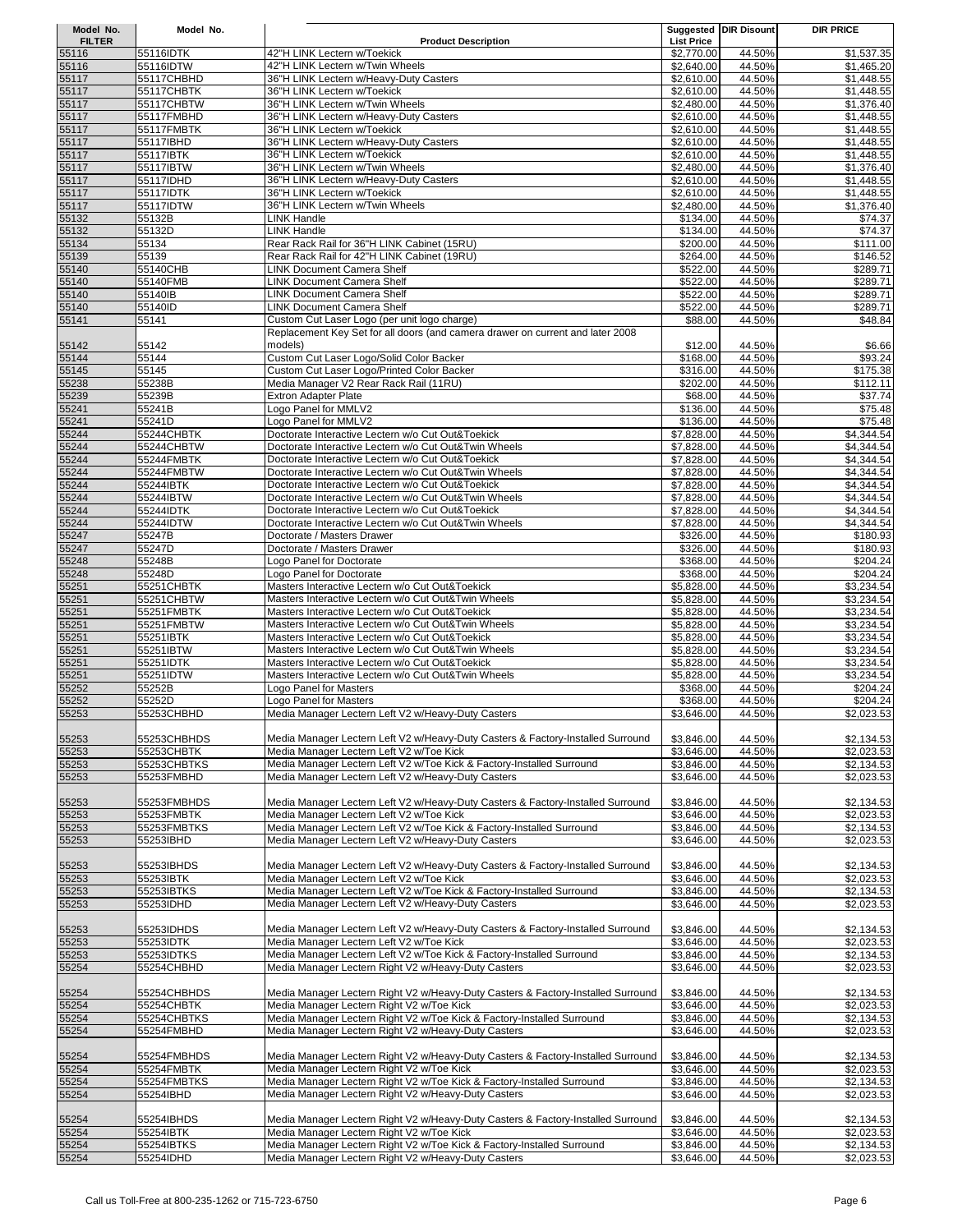| Model No.<br><b>FILTER</b> | Model No.                | <b>Product Description</b>                                                                                                                                         | <b>List Price</b>        | Suggested   DIR Disount | <b>DIR PRICE</b>         |
|----------------------------|--------------------------|--------------------------------------------------------------------------------------------------------------------------------------------------------------------|--------------------------|-------------------------|--------------------------|
|                            |                          |                                                                                                                                                                    |                          |                         |                          |
| 55254<br>55254             | 55254IDHDS<br>55254IDTK  | Media Manager Lectern Right V2 w/Heavy-Duty Casters & Factory-Installed Surround<br>Media Manager Lectern Right V2 w/Toe Kick                                      | \$3,846.00<br>\$3,646.00 | 44.50%<br>44.50%        | \$2,134.53<br>\$2,023.53 |
| 55254                      | 55254IDTKS               | Media Manager Lectern Right V2 w/Toe Kick & Factory-Installed Surround                                                                                             | \$3,846.00               | 44.50%                  | \$2,134.53               |
|                            |                          | Media Manager Left V2 w/Overbridge Control Console w/Heavy Duty Casters                                                                                            |                          |                         |                          |
| 55256                      | 55256CHBHD               | Overbridge Panel Sold Separately 96507B<br>Media Manager Left V2 w/Overbridge Control Console w/Toekick Overbridge Panel                                           | \$4,146.00               | 44.50%                  | \$2,301.03               |
| 55256                      | 55256CHBTK               | Sold Separately 96507B                                                                                                                                             | \$4,146.00               | 44.50%                  | \$2,301.03               |
|                            |                          | Media Manager Left V2 w/Overbridge Control Console w/Heavy Duty Casters                                                                                            |                          |                         |                          |
| 55256                      | 55256FMBHD               | Overbridge Panel Sold Separately 96507B<br>Media Manager Left V2 w/Overbridge Control Console w/Toekick Overbridge Panel                                           | \$4,146.00               | 44.50%                  | \$2,301.03               |
| 55256                      | 55256FMBTK               | Sold Separately 96507B                                                                                                                                             | \$4,146.00               | 44.50%                  | \$2,301.03               |
|                            | 55256IBHD                | Media Manager Left V2 w/Overbridge Control Console w/Heavy Duty Casters<br>Overbridge Panel Sold Separately 96507B                                                 | \$4,146.00               | 44.50%                  |                          |
| 55256                      |                          | Media Manager Left V2 w/Overbridge Control Console w/Toekick Overbridge Panel                                                                                      |                          |                         | \$2,301.03               |
| 55256                      | 55256IBTK                | Sold Separately 96507B                                                                                                                                             | \$4,146.00               | 44.50%                  | \$2,301.03               |
| 55256                      | 55256IDHD                | Media Manager Left V2 w/Overbridge Control Console w/Heavy Duty Casters<br>Overbridge Panel Sold Separately 96507B                                                 | \$4,146.00               | 44.50%                  | \$2,301.03               |
|                            |                          | Media Manager Left V2 w/Overbridge Control Console w/Toekick Overbridge Panel                                                                                      |                          |                         |                          |
| 55256                      | 55256IDTK                | Sold Separately 96507B<br>Media Manager Right V2 w/Overbridge Control Console w/Heavy Duty Casters                                                                 | \$4,146.00               | 44.50%                  | \$2,301.03               |
| 55257                      | 55257CHBHD               | Overbridge Panel Sold Separately 96507B                                                                                                                            | \$4,146.00               | 44.50%                  | \$2,301.03               |
|                            |                          | Media Manager Right V2 w/Overbridge Control Console w/Toekick Overbridge Panel                                                                                     |                          |                         |                          |
| 55257                      | 55257CHBTK               | Sold Separately 96507B<br>Media Manager Right V2 w/Overbridge Control Console w/Heavy Duty Casters                                                                 | \$4,146.00               | 44.50%                  | \$2,301.03               |
| 55257                      | 55257FMBHD               | Overbridge Panel Sold Separately 96507B                                                                                                                            | \$4,146.00               | 44.50%                  | \$2,301.03               |
| 55257                      | 55257FMBTK               | Media Manager Right V2 w/Overbridge Control Console w/Toekick Overbridge Panel<br>Sold Separately 96507B                                                           | \$4,146.00               | 44.50%                  | \$2,301.03               |
|                            |                          | Media Manager Right V2 w/Overbridge Control Console w/Heavy Duty Casters                                                                                           |                          |                         |                          |
| 55257                      | 55257IBHD                | Overbridge Panel Sold Separately 96507B                                                                                                                            | \$4,146.00               | 44.50%                  | \$2,301.03               |
| 55257                      | 55257IBTK                | Media Manager Right V2 w/Overbridge Control Console w/Toekick Overbridge Panel<br>Sold Separately 96507B                                                           | \$4,146.00               | 44.50%                  | \$2,301.03               |
|                            |                          | Media Manager Right V2 w/Overbridge Control Console w/Heavy Duty Casters                                                                                           |                          |                         |                          |
| 55257                      | 55257IDHD                | Overbridge Panel Sold Separately 96507B<br>Media Manager Right V2 w/Overbridge Control Console w/Toekick Overbridge Panel                                          | \$4,146.00               | 44.50%                  | \$2,301.03               |
| 55257                      | 55257IDTK                | Sold Separately 96507B                                                                                                                                             | \$4,146.00               | 44.50%                  | \$2,301.03               |
|                            |                          | Media Director V2 w/Overbridge Control Console w/Toekick Overbridge Panel Sold                                                                                     |                          |                         |                          |
| 55259                      | 55259CHBTK               | Separately 96507B<br>Media Director V2 w/Overbridge Control Console w/Twin Wheels Overbridge Panel                                                                 | \$4,498.00               | 44.50%                  | \$2,496.39               |
| 55259                      | 55259CHBTW               | Sold Separately 96507B                                                                                                                                             | \$4,498.00               | 44.50%                  | \$2,496.39               |
|                            |                          | Media Director V2 w/Overbridge Control Console w/Toekick Overbridge Panel Sold                                                                                     |                          |                         |                          |
| 55259                      | 55259FMBTK               | Separately 96507B<br>Media Director V2 w/Overbridge Control Console w/Twin Wheels Overbridge Panel                                                                 | \$4,498.00               | 44.50%                  | \$2,496.39               |
| 55259                      | 55259FMBTW               | Sold Separately 96507B                                                                                                                                             | \$4,498.00               | 44.50%                  | \$2,496.39               |
| 55259                      | 55259IBTK                | Media Director V2 w/Overbridge Control Console w/Toekick Overbridge Panel Sold<br>Separately 96507B                                                                | \$4,498.00               | 44.50%                  | \$2,496.39               |
|                            |                          | Media Director V2 w/Overbridge Control Console w/Twin Wheels Overbridge Panel                                                                                      |                          |                         |                          |
| 55259                      | 55259IBTW                | Sold Separately 96507B                                                                                                                                             | \$4,498.00               | 44.50%                  | \$2,496.39               |
| 55259                      | 55259IDTK                | Media Director V2 w/Overbridge Control Console w/Toekick Overbridge Panel Sold<br>Separately 96507B                                                                | \$4,498.00               | 44.50%                  | \$2,496.39               |
|                            |                          | Media Director V2 w/Overbridge Control Console w/Twin Wheels Overbridge Panel                                                                                      |                          |                         |                          |
| 55259                      | 55259IDTW                | Sold Separately 96507B<br>Media Director Lectern V2 w/Toe Kick                                                                                                     | \$4,498.00               | 44.50%                  | \$2,496.39               |
| 55260<br>55260             | 55260CHBTK<br>55260CHBTW | Media Director Lectern V2 w/Twin Wheels                                                                                                                            | \$4.198.00<br>\$4,198.00 | 44.50%<br>44.50%        | \$2.329.89<br>\$2,329.89 |
| 55260                      | 55260FMBTK               | Media Director Lectern V2 w/Toe Kick                                                                                                                               | \$4,198.00               | 44.50%                  | \$2,329.89               |
| 55260                      | 55260FMBTW               | Media Director Lectern V2 w/Twin Wheels                                                                                                                            | \$4,198.00               | 44.50%                  | \$2,329.89               |
| 55260                      | 55260IBTK                | Media Director Lectern V2 w/Toe Kick                                                                                                                               | \$4,198.00               | 44.50%                  | \$2,329.89               |
| 55260                      | 55260IBTW<br>55260IDTK   | Media Director Lectern V2 w/Twin Wheels<br>Media Director Lectern V2 w/Toe Kick                                                                                    | \$4,198.00               | 44.50%<br>44.50%        | \$2,329.89<br>\$2,329.89 |
| 55260<br>55260             | 55260IDTW                | Media Director Lectern V2 w/Twin Wheels                                                                                                                            | \$4,198.00<br>\$4,198.00 | 44.50%                  | \$2,329.89               |
| 55261                      | 55261B                   | Logo Panel for Media Director V2                                                                                                                                   | \$130.00                 | 44.50%                  | \$72.15                  |
| 55261                      | 55261D                   | Logo Panel for Media Director V2                                                                                                                                   | \$130.00                 | 44.50%                  | \$72.15                  |
| 55262                      | 55262B                   | Security Panel for Media Director V2                                                                                                                               | \$110.00                 | 44.50%                  | \$61.05                  |
| 55263<br>55263             | 55263CHB<br>55263FMB     | Optional Folding Shelf for Media Director V2                                                                                                                       | \$606.00                 | 44.50%<br>44.50%        | \$336.33<br>\$336.33     |
| 55263                      | 55263IB                  | Optional Folding Shelf for Media Director V2<br>Optional Folding Shelf for Media Director V2                                                                       | \$606.00<br>\$606.00     | 44.50%                  | \$336.33                 |
| 55263                      | 55263ID                  | Optional Folding Shelf for Media Director V2                                                                                                                       | \$606.00                 | 44.50%                  | \$336.33                 |
| 55264                      | 55264B                   | Pull-Out Drawer for Media Director V2                                                                                                                              | \$346.00                 | 44.50%                  | \$192.03                 |
| 55264                      | 55264D                   | Pull-Out Drawer for Media Director V2                                                                                                                              | \$346.00                 | 44.50%                  | \$192.03                 |
| 55265<br>55265             | 55265B<br>55265D         | Optional Handle for Media Director V2, vLT15, vLT30, Flat Panel Monitor Cart V2<br>Optional Handle for Media Director V2, vLT15, vLT30, Flat Panel Monitor Cart V2 | \$208.00<br>\$208.00     | 44.50%<br>44.50%        | \$115.44<br>\$115.44     |
| 55266                      | 55266B                   | Optional Upper Rack Rail for Media Director V2                                                                                                                     | \$162.00                 | 44.50%                  | \$89.91                  |
| 55278                      | 55278B                   | Universal Flat Panel Monitor Stand                                                                                                                                 | \$576.00                 | 44.50%                  | \$319.68                 |
|                            |                          | 36" Link Lectern w/Overbridge Control Console Hvy Duty Overbridge Panel Sold                                                                                       |                          |                         |                          |
| 55283                      | 55283CHBHD               | Separately 96504B<br>36" Link Lectern w/Overbridge Control Console Toekick Overbridge Panel Sold                                                                   | \$2,960.00               | 44.50%                  | \$1,642.80               |
| 55283                      | 55283CHBTK               | Separately 96504B                                                                                                                                                  | \$2,960.00               | 44.50%                  | \$1,642.80               |
|                            |                          | 36" Link Lectern w/Overbridge Control Console Twin Whl Overbridge Panel Sold                                                                                       |                          |                         |                          |
| 55283                      | 55283CHBTW               | Separately 96504B<br>36" Link Lectern w/Overbridge Control Console Hvy Duty Overbridge Panel Sold                                                                  | \$2,960.00               | 44.50%                  | \$1,642.80               |
| 55283                      | 55283FMBHD               | Separately 96504B                                                                                                                                                  | \$2,960.00               | 44.50%                  | \$1,642.80               |
|                            |                          | 36" Link Lectern w/Overbridge Control Console Toekick Overbridge Panel Sold                                                                                        |                          |                         |                          |
| 55283                      | 55283FMBTK               | Separately 96504B<br>36" Link Lectern w/Overbridge Control Console Twin Whl Overbridge Panel Sold                                                                  | \$2,960.00               | 44.50%                  | \$1,642.80               |
| 55283                      | 55283FMBTW               | Separately 96504B                                                                                                                                                  | \$2,960.00               | 44.50%                  | \$1,642.80               |
|                            | 55283IBHD                | 36" Link Lectern w/Overbridge Control Console Hvy Duty Overbridge Panel Sold<br>Separately 96504B                                                                  | \$2,960.00               | 44.50%                  | \$1,642.80               |
| 55283                      |                          | 36" Link Lectern w/Overbridge Control Console Toekick Overbridge Panel Sold                                                                                        |                          |                         |                          |
| 55283                      | 55283IBTK                | Separately 96504B                                                                                                                                                  | \$2,960.00               | 44.50%                  | \$1,642.80               |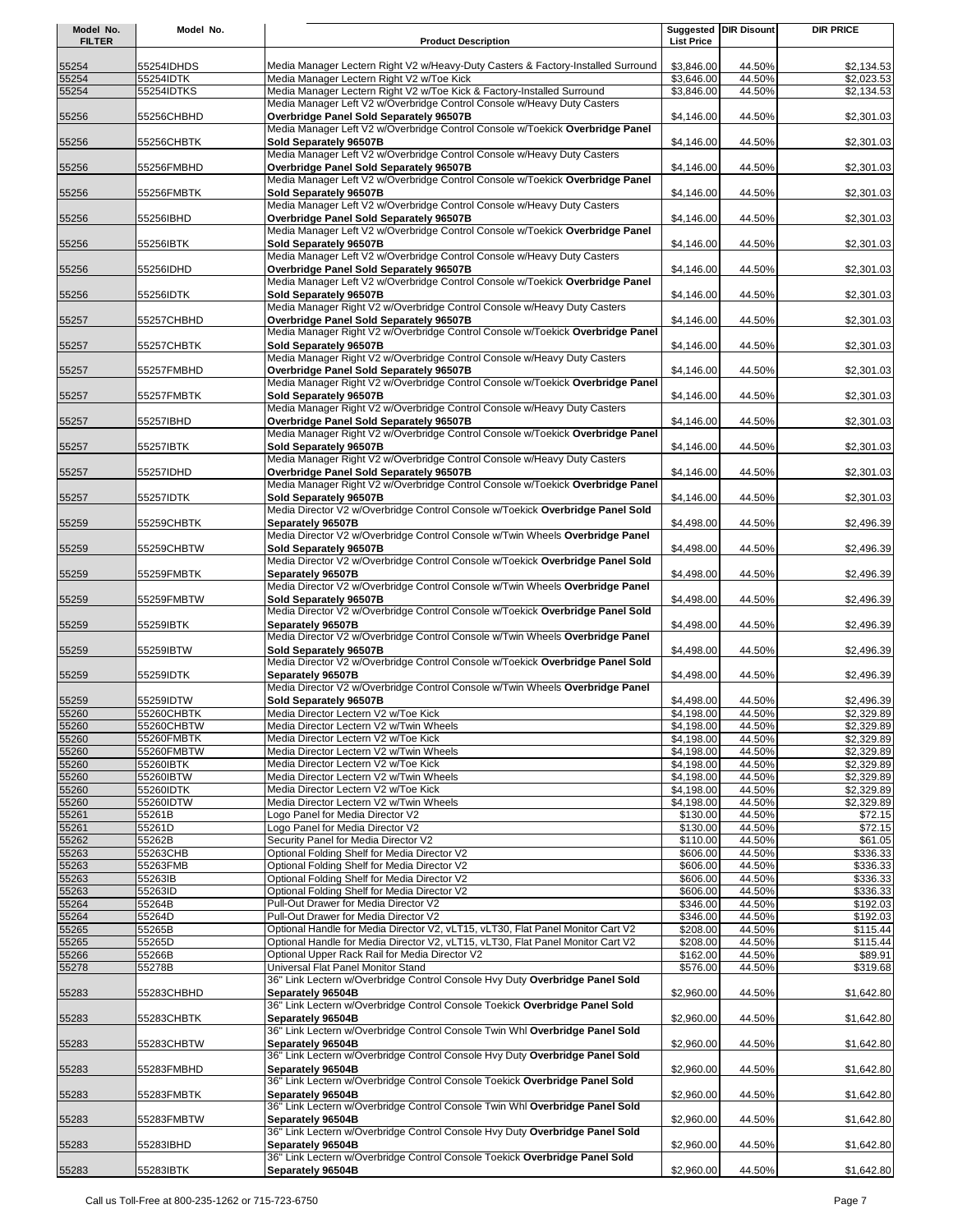| Model No.      | Model No.               |                                                                                                               |                          | Suggested DIR Disount | <b>DIR PRICE</b>         |
|----------------|-------------------------|---------------------------------------------------------------------------------------------------------------|--------------------------|-----------------------|--------------------------|
| <b>FILTER</b>  |                         | <b>Product Description</b>                                                                                    | <b>List Price</b>        |                       |                          |
|                |                         | 36" Link Lectern w/Overbridge Control Console Twin Whl Overbridge Panel Sold                                  |                          |                       |                          |
| 55283          | 55283IBTW               | Separately 96504B<br>36" Link Lectern w/Overbridge Control Console Hvy Duty Overbridge Panel Sold             | \$2,960.00               | 44.50%                | \$1,642.80               |
| 55283          | 55283IDHD               | Separately 96504B                                                                                             | \$2,960.00               | 44.50%                | \$1,642.80               |
|                |                         | 36" Link Lectern w/Overbridge Control Console Toekick Overbridge Panel Sold                                   |                          |                       |                          |
| 55283          | 55283IDTK               | Separately 96504B                                                                                             | \$2,960.00               | 44.50%                | \$1,642.80               |
|                |                         | 36" Link Lectern w/Overbridge Control Console Twin Whl Overbridge Panel Sold                                  |                          |                       |                          |
| 55283          | 55283IDTW               | Separately 96504B                                                                                             | \$2,960.00               | 44.50%                | \$1,642.80               |
| 55284          | 55284CHBHD              | 42" Link Lectern w/Overbridge Control Console Hvy Duty Overbridge Panel Sold<br>Separately 96504B             | \$3,120.00               | 44.50%                | \$1,731.60               |
|                |                         | 42" Link Lectern w/Overbridge Control Console Toekick Overbridge Panel Sold                                   |                          |                       |                          |
| 55284          | 55284CHBTK              | Separately 96504B                                                                                             | \$3,120.00               | 44.50%                | \$1,731.60               |
|                |                         | 42" Link Lectern w/Overbridge Control Console Twin Whl Overbridge Panel Sold                                  |                          |                       |                          |
| 55284          | 55284CHBTW              | Separately 96504B                                                                                             | \$3,120.00               | 44.50%                | \$1,731.60               |
|                |                         | 42" Link Lectern w/Overbridge Control Console Hvy Duty Overbridge Panel Sold                                  |                          |                       |                          |
| 55284          | 55284FMBHD              | Separately 96504B<br>42" Link Lectern w/Overbridge Control Console Toekick Overbridge Panel Sold              | \$3,120.00               | 44.50%                | \$1,731.60               |
| 55284          | 55284FMBTK              | Separately 96504B                                                                                             | \$3,120.00               | 44.50%                | \$1,731.60               |
|                |                         | 42" Link Lectern w/Overbridge Control Console Twin Whl Overbridge Panel Sold                                  |                          |                       |                          |
| 55284          | 55284FMBTW              | Separately 96504B                                                                                             | \$3,120.00               | 44.50%                | \$1,731.60               |
|                |                         | 42" Link Lectern w/Overbridge Control Console Hvy Duty Overbridge Panel Sold                                  |                          |                       |                          |
| 55284          | 55284IBHD               | Separately 96504B<br>42" Link Lectern w/Overbridge Control Console Toekick Overbridge Panel Sold              | \$3,120.00               | 44.50%                | \$1,731.60               |
| 55284          | 55284IBTK               | Separately 96504B                                                                                             | \$3,120.00               | 44.50%                | \$1,731.60               |
|                |                         | 42" Link Lectern w/Overbridge Control Console Twin Whl Overbridge Panel Sold                                  |                          |                       |                          |
| 55284          | 55284IBTW               | Separately 96504B                                                                                             | \$3,120.00               | 44.50%                | \$1,731.60               |
|                |                         | 42" Link Lectern w/Overbridge Control Console Hvy Duty Overbridge Panel Sold                                  |                          |                       |                          |
| 55284          | 55284IDHD               | Separately 96504B                                                                                             | \$3,120.00               | 44.50%                | \$1,731.60               |
|                |                         | 42" Link Lectern w/Overbridge Control Console Toekick Overbridge Panel Sold                                   |                          |                       |                          |
| 55284          | 55284IDTK               | Separately 96504B<br>42" Link Lectern w/Overbridge Control Console Twin Whl Overbridge Panel Sold             | \$3,120.00               | 44.50%                | \$1,731.60               |
| 55284          | 55284IDTW               | Separately 96504B                                                                                             | \$3,120.00               | 44.50%                | \$1,731.60               |
|                |                         | Freedom Lectern XRS Right w/Overbridge Control Console w/Toekick Overbridge                                   |                          |                       |                          |
| 55285          | 55285CHBTK              | Panel Sold Separately 96504B                                                                                  | \$8,198.00               | 44.50%                | \$4,549.89               |
|                |                         | Freedom Lectern XRS Right w/Overbridge Control Console Twin Wheels Overbridge                                 |                          |                       |                          |
| 55285          | 55285CHBTW              | Panel Sold Separately 96504B                                                                                  | \$8,198.00               | 44.50%                | \$4,549.89               |
|                |                         | Freedom Lectern XRS Right w/Overbridge Control Console w/Toekick Overbridge                                   |                          |                       |                          |
| 55285          | 55285FMBTK              | Panel Sold Separately 96504B<br>Freedom Lectern XRS Right w/Overbridge Control Console Twin Wheels Overbridge | \$8,198.00               | 44.50%                | \$4,549.89               |
| 55285          | 55285FMBTW              | Panel Sold Separately 96504B                                                                                  | \$8,198.00               | 44.50%                | \$4,549.89               |
|                |                         | Freedom Lectern XRS Right w/Overbridge Control Console w/Toekick Overbridge                                   |                          |                       |                          |
| 55285          | 55285IBTK               | Panel Sold Separately 96504B                                                                                  | \$8,198.00               | 44.50%                | \$4,549.89               |
|                |                         | Freedom Lectern XRS Right w/Overbridge Control Console Twin Wheels Overbridge                                 |                          |                       |                          |
| 55285          | 55285IBTW               | Panel Sold Separately 96504B                                                                                  | \$8,198.00               | 44.50%                | \$4,549.89               |
| 55286          | 55286CHBTK              | Freedom Lectern XRS Left w/Overbridge Control Console w/Toekick Overbridge<br>Panel Sold Separately 96504B    | \$8,198.00               | 44.50%                | \$4,549.89               |
|                |                         | Freedom Lectern XRS Left w/Overbridge Control Console Twin Wheels Overbridge                                  |                          |                       |                          |
| 55286          | 55286CHBTW              | Panel Sold Separately 96504B                                                                                  | \$8,198.00               | 44.50%                | \$4,549.89               |
|                |                         | Freedom Lectern XRS Left w/Overbridge Control Console w/Toekick Overbridge                                    |                          |                       |                          |
| 55286          | 55286FMBTK              | Panel Sold Separately 96504B                                                                                  | \$8,198.00               | 44.50%                | \$4,549.89               |
|                |                         | Freedom Lectern XRS Left w/Overbridge Control Console Twin Wheels Overbridge                                  |                          |                       |                          |
| 55286          | 55286FMBTW              | Panel Sold Separately 96504B<br>Freedom Lectern XRS Left w/Overbridge Control Console w/Toekick Overbridge    | \$8,198.00               | 44.50%                | \$4,549.89               |
| 55286          | 55286IBTK               | Panel Sold Separately 96504B                                                                                  | \$8,198.00               | 44.50%                | \$4,549.89               |
|                |                         | Freedom Lectern XRS Left w/Overbridge Control Console Twin Wheels Overbridge                                  |                          |                       |                          |
| 55286          | 55286IBTW               | Panel Sold Separately 96504B                                                                                  | \$8,198.00               | 44.50%                | \$4,549.89               |
| 55287          | 55287CHBTK              | Freedom Lectern XRS Right w/Toekick                                                                           | \$7,948.00               | 44.50%                | \$4,411.14               |
| 55287          | 55287CHBTW              | Freedom Lectern XRS Right w/Twin Wheels                                                                       | \$7,948.00               | 44.50%                | \$4,411.14               |
| 55287          | 55287FMBTK              | Freedom Lectern XRS Right w/Toekick                                                                           | \$7,948.00               | 44.50%                | \$4,411.14               |
| 55287<br>55287 | 55287FMBTW<br>55287IBTK | Freedom Lectern XRS Right w/Twin Wheels<br>Freedom Lectern XRS Right w/Toekick                                | \$7,948.00<br>\$7,948.00 | 44.50%<br>44.50%      | \$4,411.14<br>\$4,411.14 |
| 55287          | 55287IBTW               | Freedom Lectern XRS Right w/Twin Wheels                                                                       | \$7,948.00               | 44.50%                | \$4,411.14               |
| 55288          | 55288CHBTK              | Freedom Lectern XRS Left w/Toekick                                                                            | \$7,948.00               | 44.50%                | \$4,411.14               |
| 55288          | 55288CHBTW              | Freedom Lectern XRS Left w/Twin Wheels                                                                        | \$7,948.00               | 44.50%                | \$4,411.14               |
| 55288          | 55288FMBTK              | Freedom Lectern XRS Left w/Toekick                                                                            | \$7,948.00               | 44.50%                | \$4,411.14               |
| 55288          | 55288FMBTW              | Freedom Lectern XRS Left w/Twin Wheels                                                                        | \$7,948.00               | 44.50%                | \$4,411.14               |
| 55288<br>55288 | 55288IBTK<br>55288IBTW  | Freedom Lectern XRS Left w/Toekick<br>Freedom Lectern XRS Left w/Twin Wheels                                  | \$7,948.00<br>\$7,948.00 | 44.50%<br>44.50%      | \$4,411.14<br>\$4,411.14 |
| 55301          | 55301CHB                | Optional folding Shelf for Freedom Lectern XRS                                                                | \$564.00                 | 44.50%                | \$313.02                 |
| 55301          | 55301FMB                | Optional folding Shelf for Freedom Lectern XRS                                                                | \$564.00                 | 44.50%                | \$313.02                 |
| 55301          | 55301IB                 | Optional folding Shelf for Freedom Lectern XRS                                                                | \$564.00                 | 44.50%                | \$313.02                 |
| 55302          | 55302B                  | Pullout Keyboard/Laptop tray for Freedom Lectern                                                              | \$336.00                 | 44.50%                | \$186.48                 |
| 55303          | 55303B                  | Logo Plate for Freedom Lectern                                                                                | \$130.00                 | 44.50%                | \$72.15                  |
| 55313<br>55315 | 55313B<br>55315CHBBW    | Slide in Cube Rack 11 RU for Freedom XRS<br>mLT30 Mini Laptop Cart w/5" Balloon Casters                       | \$324.00<br>\$1,860.00   | 44.50%<br>44.50%      | \$179.82<br>\$1,032.30   |
| 55315          | 55315CHBTW              | mLT30 Mini Laptop Cart w/3" Twin Wheels                                                                       | \$1,710.00               | 44.50%                | \$949.05                 |
| 55315          | 55315IBBW               | mLT30 Mini Laptop Cart w/5" Balloon Casters                                                                   | \$1,860.00               | 44.50%                | \$1,032.30               |
| 55315          | 55315IBTW               | mLT30 Mini Laptop Cart w/3" Twin Wheels                                                                       | \$1,710.00               | 44.50%                | \$949.05                 |
| 55316          | 55316B                  | Wire Management Trays (set of 3) for mLT                                                                      | \$144.00                 | 44.50%                | \$79.92                  |
| 55317          | 55317B                  | Locking Hinged Rear Door replacing fixed door mLT30                                                           | \$292.00                 | 44.50%                | \$162.06                 |
|                |                         | mLT30 Mini Laptop Cart w/ Wire Management Trays & Rear Door installed, Balloon                                |                          |                       |                          |
| 55318          | 55318CHBBW              | Wheel<br>mLT30 Mini Laptop Cart w/ Wire Management Trays & Rear Door installed, Twin                          | \$2,270.00               | 44.50%                | \$1,259.85               |
| 55318          | 55318CHBTW              | Wheel                                                                                                         | \$2,130.00               | 44.50%                | \$1,182.15               |
|                |                         | mLT30 Mini Laptop Cart w/ Wire Management Trays & Rear Door installed, Balloon                                |                          |                       |                          |
| 55318          | 55318IBBW               | Wheel                                                                                                         | \$2,270.00               | 44.50%                | \$1,259.85               |
|                |                         | mLT30 Mini Laptop Cart w/ Wire Management Trays & Rear Door installed, Twin                                   |                          |                       |                          |
| 55318          | 55318IBTW               | Wheel<br>mLT30 Mini Laptop Cart w/ Wire Management Trays installed, Balloon Wheel                             | \$2,130.00               | 44.50%                | \$1,182.15               |
| 55319          | 55319CHBBW              |                                                                                                               | \$1,998.00               | 44.50%                | \$1,108.89               |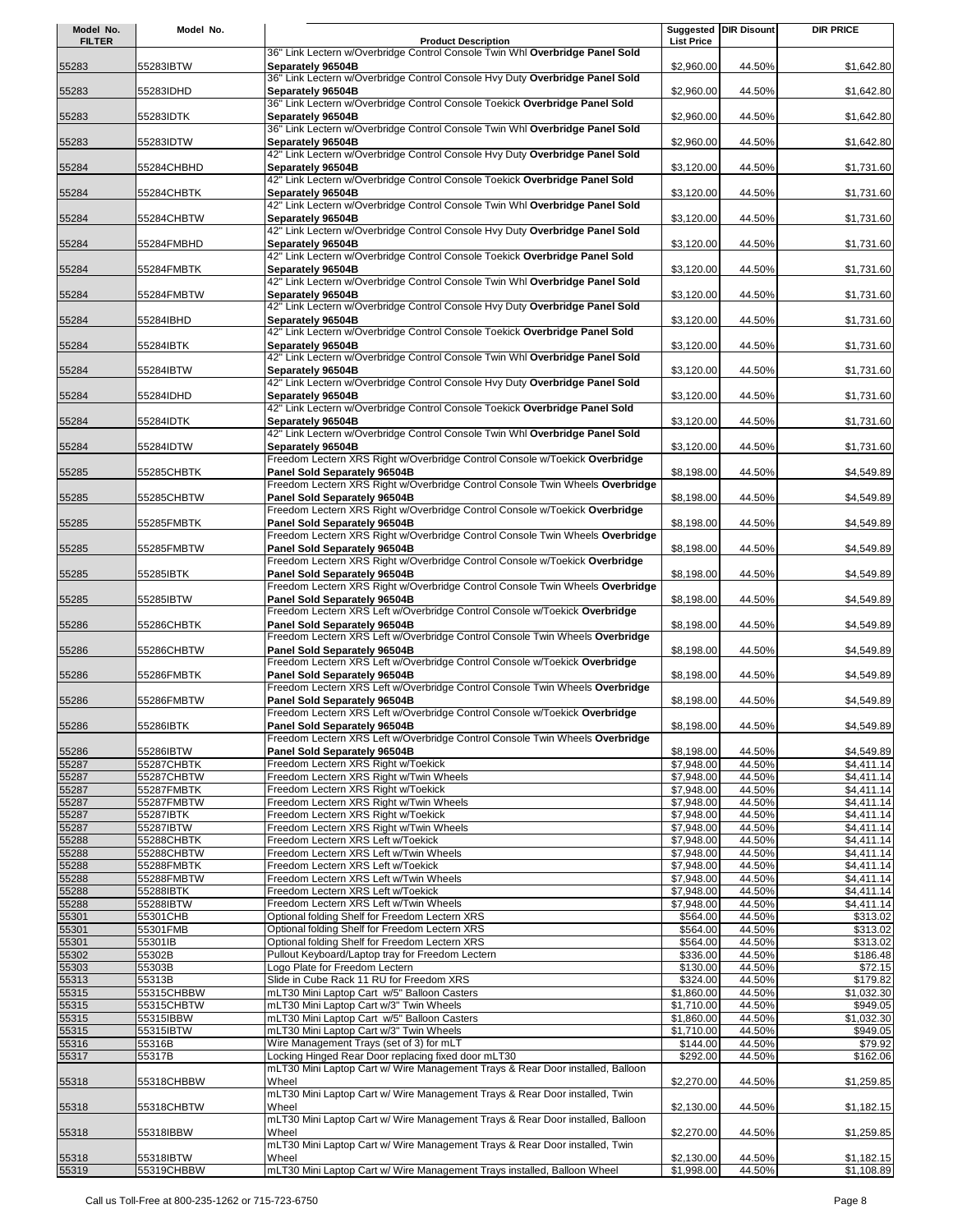| Model No.              | Model No.                        |                                                                                                                         |                          | <b>Suggested DIR Disount</b> | <b>DIR PRICE</b>         |
|------------------------|----------------------------------|-------------------------------------------------------------------------------------------------------------------------|--------------------------|------------------------------|--------------------------|
| <b>FILTER</b>          |                                  | <b>Product Description</b>                                                                                              | <b>List Price</b>        |                              |                          |
| 55319                  | 55319CHBTW                       | mLT30 Mini Laptop Cart w/ Wire Management Trays installed, Twin Wheel                                                   | \$1,848.00               | 44.50%                       | \$1,025.64               |
| 55319                  | 55319IBBW                        | mLT30 Mini Laptop Cart w/ Wire Management Trays installed, Balloon Wheel                                                | \$1,998.00               | 44.50%                       | \$1,108.89               |
| 55319                  | 55319IBTW<br>55320CHBBW          | mLT30 Mini Laptop Cart w/ Wire Management Trays installed, Twin Wheel<br>vLT15 Laptop Cart w/Balloon Wheels             | \$1,848.00<br>\$1,998.00 | 44.50%<br>44.50%             | \$1,025.64<br>\$1,108.89 |
| 55320<br>55320         | 55320CHBSR                       | vLT15 Laptop Cart w/2Swivel-2Rigid Casters                                                                              | \$1,998.00               | 44.50%                       | \$1,108.89               |
| 55320                  | 55320IBBW                        | vLT15 Laptop Cart w/Balloon Wheels                                                                                      | \$1,998.00               | 44.50%                       | \$1,108.89               |
| 55320                  | 55320IBSR                        | vLT15 Laptop Cart w/2Swivel-2Rigid Casters                                                                              | \$1,998.00               | 44.50%                       | \$1,108.89               |
| 55321                  | 55321CHBBW                       | vLT30 Laptop Cart w/Balloon Wheels                                                                                      | \$2,750.00               | 44.50%                       | \$1,526.25               |
| 55321                  | 55321CHBSR                       | vLT30 Laptop Cart w/2Swivel-2Rigid Casters                                                                              | \$2,750.00               | 44.50%                       | \$1,526.25               |
| 55321                  | 55321IBBW                        | vLT30 Laptop Cart w/Balloon Wheels                                                                                      | \$2,750.00               | 44.50%                       | \$1,526.25               |
| 55321                  | 55321IBSR                        | vLT30 Laptop Cart w/2Swivel-2Rigid Casters                                                                              | \$2,750.00               | 44.50%                       | \$1,526.25               |
|                        |                                  | mLT30 Mini Laptop Cart w/Value Cycle Timer, Wire Mgmt Trays, Rear Door w/Balloon                                        |                          |                              |                          |
| 55331                  | 55331CHBBW                       | Wheels                                                                                                                  | \$2,678.00               | 44.50%                       | \$1,486.29               |
| 55331                  | 55331IBBW                        | mLT30 Mini Laptop Cart w/Value Cycle Timer, Wire Mgmt Trays, Rear Door w/Twin<br>Wheels                                 | \$2,678.00               | 44.50%                       | \$1,486.29               |
| 55332                  | 55332CHBBW                       | vLT30 Laptop Cart w/Value Cycle Timer, Balloon Wheels                                                                   | \$3,164.00               | 44.50%                       | \$1,756.02               |
| 55332                  | 55332CHBSR                       | vLT30 Laptop Cart w/Value Cycle Timer, Swivel-Rigid Casters                                                             | \$3,164.00               | 44.50%                       | \$1,756.02               |
| 55332                  | 55332IBBW                        | vLT30 Laptop Cart w/Value Cycle Timer, Balloon Wheels                                                                   | \$3,164.00               | 44.50%                       | \$1,756.02               |
| 55332                  | 55332IBSR                        | vLT30 Laptop Cart w/Value Cycle Timer,Swivel-Rigid Casters                                                              | \$3,164.00               | 44.50%                       | \$1,756.02               |
| 55350                  | 55350B                           | Cover Touchlink 350CV Black                                                                                             | \$66.00                  | 44.50%                       | \$36.63                  |
| 55351                  | 55351B                           | Cover Touchlink 700MV Black                                                                                             | \$66.00                  | 44.50%                       | \$36.63                  |
| 55352                  | 55352CHBTK                       | Masters Lectern w/Overbridge Control Console w/Toekick                                                                  | \$6,228.00               | 44.50%                       | \$3,456.54               |
| 55352                  | 55352CHBTW                       | Masters Lectern w/Overbridge Control Console w/Twin Wheels                                                              | \$6,228.00               | 44.50%                       | \$3,456.54               |
| 55352                  | 55352FMBTK                       | Masters Lectern w/Overbridge Control Console w/Toekick                                                                  | \$6,228.00               | 44.50%                       | \$3,456.54               |
| 55352                  | 55352FMBTW                       | Masters Lectern w/Overbridge Control Console w/Twin Wheels<br>Masters Lectern w/Overbridge Control Console w/Toekick    | \$6,228.00               | 44.50%                       | \$3,456.54<br>\$3,456.54 |
| 55352<br>55352         | 55352IBTK<br>55352IBTW           | Masters Lectern w/Overbridge Control Console w/Twin Wheels                                                              | \$6,228.00<br>\$6,228.00 | 44.50%<br>44.50%             | \$3,456.54               |
| 55352                  | 55352IDTK                        | Masters Lectern w/Overbridge Control Console w/Toekick                                                                  | \$6,228.00               | 44.50%                       | \$3,456.54               |
| 55352                  | 55352IDTW                        | Masters Lectern w/Overbridge Control Console w/Twin Wheels                                                              | \$6,228.00               | 44.50%                       | \$3,456.54               |
| 55353                  | 55353CHBTK                       | Doctorate Lectern w/Overbridge Control Console w/Toekick                                                                | \$8,228.00               | 44.50%                       | \$4,566.54               |
| 55353                  | 55353CHBTW                       | Doctorate Lectern w/Overbridge Control Console w/Twin Wheels                                                            | \$8,228.00               | 44.50%                       | \$4,566.54               |
| 55353                  | 55353FMBTK                       | Doctorate Lectern w/Overbridge Control Console w/Toekick                                                                | \$8,228.00               | 44.50%                       | \$4,566.54               |
| 55353                  | 55353FMBTW                       | Doctorate Lectern w/Overbridge Control Console w/Twin Wheels                                                            | \$8,228.00               | 44.50%                       | \$4,566.54               |
| 55353                  | 55353IBTK                        | Doctorate Lectern w/Overbridge Control Console w/Toekick                                                                | \$8,228.00               | 44.50%                       | \$4,566.54               |
| 55353                  | 55353IBTW                        | Doctorate Lectern w/Overbridge Control Console w/Twin Wheels                                                            | \$8,228.00               | 44.50%                       | \$4,566.54               |
| 55353                  | 55353IDTK                        | Doctorate Lectern w/Overbridge Control Console w/Toekick                                                                | \$8,228.00               | 44.50%                       | \$4,566.54               |
| 55353                  | 55353IDTW                        | Doctorate Lectern w/Overbridge Control Console w/Twin Wheels                                                            | \$8,228.00               | 44.50%                       | \$4,566.54               |
| 55356<br>55366         | 55356B<br>55366CHB               | Freedom One Keyboard Tray<br>Freedom One Equipment Rack                                                                 | \$284.00<br>\$1,362.00   | 44.50%<br>44.50%             | \$157.62<br>\$755.91     |
| 55366                  | 55366FMB                         | Freedom One Equipment Rack                                                                                              | \$1,362.00               | 44.50%                       | \$755.91                 |
| 55366                  | 55366FMS                         | Freedom One Equipment Rack                                                                                              | \$1,362.00               | 44.50%                       | \$755.91                 |
| 55366                  | 55366IB                          | Freedom One Equipment Rack                                                                                              | \$1,362.00               | 44.50%                       | \$755.91                 |
| 55366                  | 55366IS                          | Freedom One Equipment Rack                                                                                              | \$1,362.00               | 44.50%                       | \$755.91                 |
| 55367                  | 55367B                           | Freedom One Unit to Unit Kit                                                                                            | \$124.00                 | 44.50%                       | \$68.82                  |
| 55367                  | 55367S                           | Freedom One Unit to Unit Kit                                                                                            | \$124.00                 | 44.50%                       | \$68.82                  |
| 55393                  | 55393B                           | Optional handle InTouch40 Cart, InTouch20 Cart, Cloud 32, Ultrabook                                                     | \$120.00                 | 44.50%                       | \$66.60                  |
| 55393                  | 55393CW                          | Optional handle InTouch40 Cart, InTouch20 Cart, Cloud 32, Ultrabook                                                     | \$120.00                 | 44.50%                       | \$66.60                  |
|                        |                                  | <b>INSPIRATION LECTERN</b>                                                                                              |                          |                              |                          |
|                        |                                  | When ordered at the same time as the Inspiration Lectern, options will be<br>configured and installed into the lectern. |                          |                              |                          |
|                        |                                  | A "Smart" number will be generated and one list price will be used and invoiced.                                        |                          |                              |                          |
|                        |                                  | "Smart" number example - If you ordered a: 36" Inspiration Lectern in Cherry/Black                                      |                          |                              |                          |
|                        |                                  | with Balloon Wheels and a Left Shelf                                                                                    |                          |                              |                          |
|                        |                                  | The resulting part number would look like this: 55400CHBBW-360010                                                       |                          |                              |                          |
|                        |                                  | (Note: the Optional Inspiration Side Table is shipped separately and is customer                                        |                          |                              |                          |
|                        |                                  | assembled)                                                                                                              |                          |                              |                          |
|                        |                                  |                                                                                                                         |                          | 44.50%                       | \$0.00                   |
| 55400-36               | 55400CHBBW-36                    | 36"H Inspiration Lectern w/Balloon Casters<br>36"H Inspiration Lectern w/Overbridge Control Console w/Balloon Casters   | \$1,278.00               | 44.50%                       | \$709.29                 |
| 55400-36OB             | 55400CHBBW-36OB                  | Overbridge Panel Sold Separately 96501B                                                                                 | \$1,578.00               | 44.50%                       | \$875.79                 |
| 55400-42               | 55400CHBBW-42                    | 42"H Inspiration Lectern w/Balloon Casters                                                                              | \$1,438.00               | 44.50%                       | \$798.09                 |
|                        |                                  | 42"H Inspiration Lectern w/Overbridge Control Console w/Balloon Casters                                                 |                          |                              |                          |
| 55400-42OB             | 55400CHBBW-42OB                  | Overbridge Panel Sold Separately 96501B                                                                                 | \$1,738.00               | 44.50%                       | \$964.59                 |
| 55400-36               | 55400CHBSR-36                    | 36"H Inspiration Lectern w/Swivel-Rigid Casters                                                                         | \$1,278.00               | 44.50%                       | \$709.29                 |
|                        |                                  | 36"H Inspiration Lectern w/Overbridge Control Console Swivel-Rigid Casters                                              |                          |                              |                          |
| 55400-36OB             | 55400CHBSR-36OB                  | Overbridge Panel Sold Separately 96501B                                                                                 | \$1,578.00               | 44.50%                       | \$875.79                 |
| 55400-42               | 55400CHBSR-42                    | 42"H Inspiration Lectern w/Swivel-Rigid Casters                                                                         | \$1,438.00               | 44.50%                       | \$798.09                 |
|                        |                                  | 42"H Inspiration Lectern w/Overbridge Control Console Swivel-Rigid Casters                                              |                          |                              |                          |
| 55400-42OB<br>55400-36 | 55400CHBSR-42OB<br>55400CHBTK-36 | Overbridge Panel Sold Separately 96501B<br>36"H Inspiration Lectern w/Toekick                                           | \$1,738.00<br>\$1,278.00 | 44.50%<br>44.50%             | \$964.59<br>\$709.29     |
|                        |                                  | 36"H Inspiration Lectern w/Overbridge Control Console w/Toekick Overbridge Panel                                        |                          |                              |                          |
| 55400-36OB             | 55400CHBTK-36OB                  | Sold Separately 96501B                                                                                                  | \$1,578.00               | 44.50%                       | \$875.79                 |
| 55400-42               | 55400CHBTK-42                    | 42"H Inspiration Lectern w/Toekick                                                                                      | \$1,438.00               | 44.50%                       | \$798.09                 |
|                        |                                  | 42"H Inspiration Lectern w/Overbridge Control Console w/Toekick Overbridge Panel                                        |                          |                              |                          |
| 55400-42OB             | 55400CHBTK-42OB                  | Sold Separately 96501B                                                                                                  | \$1,738.00               | 44.50%                       | \$964.59                 |
| 55400-36               | 55400FMBBW-36                    | 36"H Inspiration Lectern w/Balloon Casters                                                                              | \$1,278.00               | 44.50%                       | \$709.29                 |
|                        |                                  | 36"H Inspiration Lectern w/Overbridge Control Console w/Balloon Casters                                                 |                          |                              |                          |
| 55400-36OB             | 55400FMBBW-36OB                  | Overbridge Panel Sold Separately 96501B                                                                                 | \$1,578.00               | 44.50%                       | \$875.79                 |
| 55400-42               | 55400FMBBW-42                    | 42"H Inspiration Lectern w/Balloon Casters                                                                              | \$1,438.00               | 44.50%                       | \$798.09                 |
|                        |                                  | 42"H Inspiration Lectern w/Overbridge Control Console w/Balloon Casters<br>Overbridge Panel Sold Separately 96501B      |                          | 44.50%                       |                          |
| 55400-42OB<br>55400-36 | 55400FMBBW-42OB<br>55400FMBSR-36 | 36"H Inspiration Lectern w/Swivel-Rigid Casters                                                                         | \$1,738.00<br>\$1,278.00 | 44.50%                       | \$964.59<br>\$709.29     |
|                        |                                  | 36"H Inspiration Lectern w/Overbridge Control Console Swivel-Rigid Casters                                              |                          |                              |                          |
| 55400-36OB             | 55400FMBSR-36OB                  | Overbridge Panel Sold Separately 96501B                                                                                 | \$1,578.00               | 44.50%                       | \$875.79                 |
| 55400-42               | 55400FMBSR-42                    | 42"H Inspiration Lectern w/Swivel-Rigid Casters                                                                         | \$1,438.00               | 44.50%                       | \$798.09                 |
|                        |                                  | 42"H Inspiration Lectern w/Overbridge Control Console Swivel-Rigid Casters                                              |                          |                              |                          |
| 55400-42OB             | 55400FMBSR-42OB                  | Overbridge Panel Sold Separately 96501B                                                                                 | \$1,738.00               | 44.50%                       | \$964.59                 |
| 55400-36               | 55400FMBTK-36                    | 36"H Inspiration Lectern w/Toekick                                                                                      | \$1,278.00               | 44.50%                       | \$709.29                 |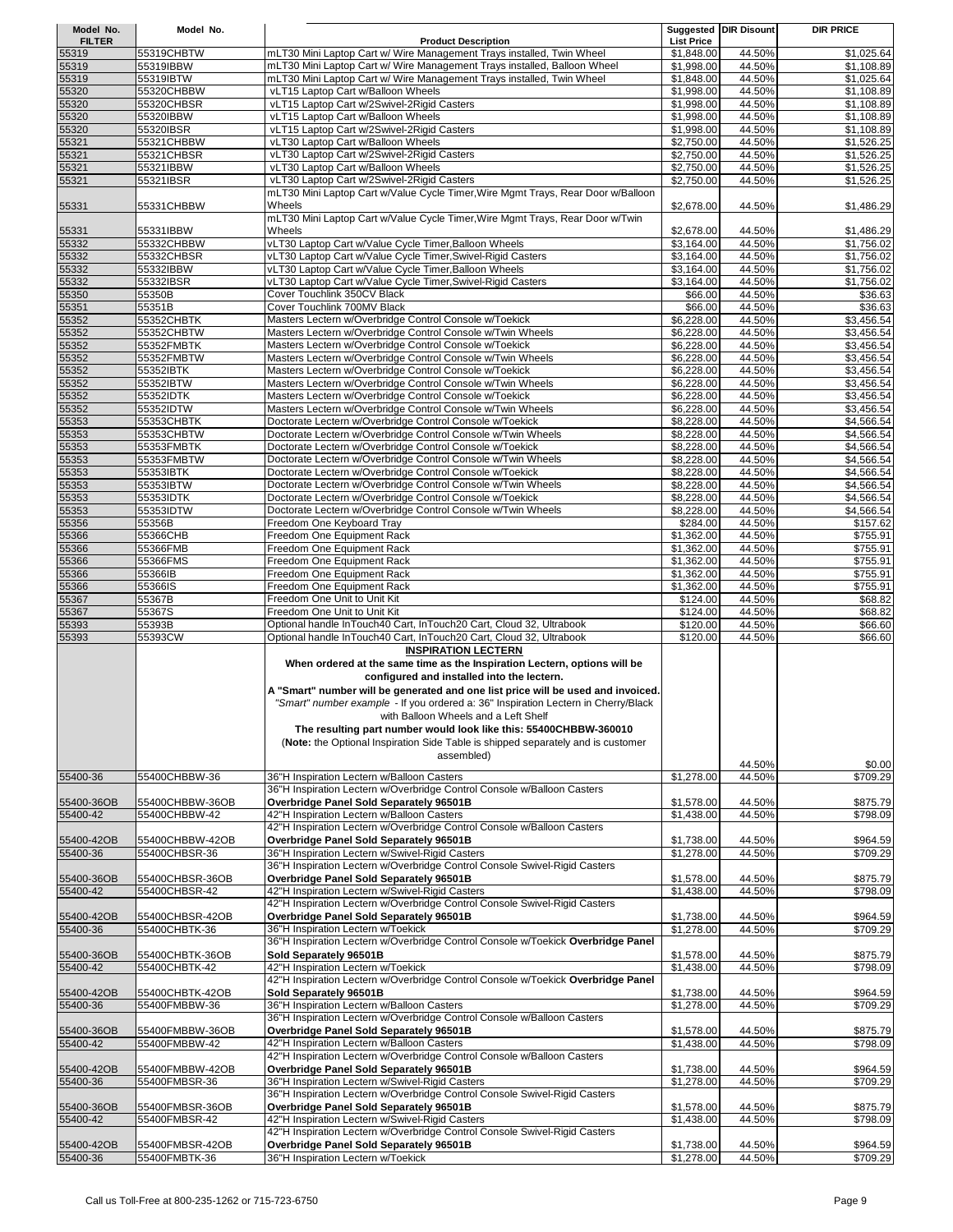| Model No.      | Model No.               |                                                                                              |                          | Suggested DIR Disount | <b>DIR PRICE</b>         |
|----------------|-------------------------|----------------------------------------------------------------------------------------------|--------------------------|-----------------------|--------------------------|
| <b>FILTER</b>  |                         | <b>Product Description</b>                                                                   | <b>List Price</b>        |                       |                          |
|                |                         | 36"H Inspiration Lectern w/Overbridge Control Console w/Toekick Overbridge Panel             |                          |                       |                          |
| 55400-36OB     | 55400FMBTK-36OB         | Sold Separately 96501B                                                                       | \$1,578.00               | 44.50%                | \$875.79                 |
| 55400-42       | 55400FMBTK-42           | 42"H Inspiration Lectern w/Toekick                                                           | \$1,438.00               | 44.50%                | \$798.09                 |
|                |                         | 42"H Inspiration Lectern w/Overbridge Control Console w/Toekick Overbridge Panel             |                          |                       |                          |
| 55400-42OB     | 55400FMBTK-42OB         | Sold Separately 96501B<br>36"H Inspiration Lectern w/Balloon Casters                         | \$1,738.00               | 44.50%                | \$964.59                 |
| 55400-36       | 55400IBBW-36            | 36"H Inspiration Lectern w/Overbridge Control Console w/Balloon Casters                      | \$1,278.00               | 44.50%                | \$709.29                 |
| 55400-36OB     | 55400IBBW-36OB          | Overbridge Panel Sold Separately 96501B                                                      | \$1,578.00               | 44.50%                | \$875.79                 |
| 55400-42       | 55400IBBW-42            | 42"H Inspiration Lectern w/Balloon Casters                                                   | \$1,438.00               | 44.50%                | \$798.09                 |
|                |                         | 42"H Inspiration Lectern w/Overbridge Control Console w/Balloon Casters                      |                          |                       |                          |
| 55400-42OB     | 55400IBBW-42OB          | Overbridge Panel Sold Separately 96501B                                                      | \$1,738.00               | 44.50%                | \$964.59                 |
| 55400-36       | 55400IBSR-36            | 36"H Inspiration Lectern w/Swivel-Rigid Casters                                              | \$1,278.00               | 44.50%                | \$709.29                 |
|                |                         | 36"H Inspiration Lectern w/Overbridge Control Console Swivel-Rigid Casters                   |                          |                       |                          |
| 55400-36OB     | 55400IBSR-36OB          | Overbridge Panel Sold Separately 96501B                                                      | \$1,578.00               | 44.50%                | \$875.79                 |
| 55400-42       | 55400IBSR-42            | 42"H Inspiration Lectern w/Swivel-Rigid Casters                                              | \$1,438.00               | 44.50%                | \$798.09                 |
|                |                         | 42"H Inspiration Lectern w/Overbridge Control Console Swivel-Rigid Casters                   |                          |                       |                          |
| 55400-42OB     | 55400IBSR-42OB          | Overbridge Panel Sold Separately 96501B                                                      | \$1,738.00               | 44.50%                | \$964.59                 |
| 55400-36       | 55400IBTK-36            | 36"H Inspiration Lectern w/Toekick                                                           | \$1,278.00               | 44.50%                | \$709.29                 |
|                |                         | 36"H Inspiration Lectern w/Overbridge Control Console w/Toekick Overbridge Panel             |                          |                       |                          |
| 55400-36OB     | 55400IBTK-36OB          | Sold Separately 96501B                                                                       | \$1,578.00               | 44.50%                | \$875.79                 |
| 55400-42       | 55400IBTK-42            | 42"H Inspiration Lectern w/Toekick                                                           | \$1,438.00               | 44.50%                | \$798.09                 |
|                |                         | 42"H Inspiration Lectern w/Overbridge Control Console w/Toekick Overbridge Panel             |                          |                       |                          |
| 55400-42OB     | 55400IBTK-42OB          | Sold Separately 96501B                                                                       | \$1,738.00               | 44.50%                | \$964.59                 |
| 55402          | 55402B                  | Optional Folding Shelf for Compact Lecterns                                                  | \$344.00                 | 44.50%                | \$190.92                 |
| 55402          | 55402CH                 | Optional Folding Shelf for Compact Lecterns                                                  | \$344.00                 | 44.50%                | \$190.92                 |
| 55402          | 55402FM                 | Optional Folding Shelf for Compact Lecterns                                                  | \$344.00                 | 44.50%                | \$190.92                 |
| 55402          | 554021                  | Optional Folding Shelf for Compact Lecterns                                                  | \$344.00                 | 44.50%                | \$190.92                 |
| 55404          | 55404                   | Power Strip Kit for Inspiration Lectern (contains Power Strip and Cord Wraps)                | \$88.00                  | 44.50%                | \$48.84                  |
| 55405          | 55405B                  | Inspiration Optional Door                                                                    | \$308.00                 | 44.50%                | \$170.94                 |
| 55407          | 55407B                  | Inspiration 42" Rack Rail Kit                                                                | \$110.00                 | 44.50%                | \$61.05                  |
| 55408          | 55408B                  | Inspiration 36" Rack Rail Kit                                                                | \$98.00                  | 44.50%                | \$54.39                  |
| 55409          | 55409CHBTK              | Inspiration Side Table - Toekick                                                             | \$470.00                 | 44.50%                | \$260.85                 |
| 55409          | 55409FMBTK              | Inspiration Side Table - Toekick                                                             | \$470.00                 | 44.50%                | \$260.85                 |
| 55409          | 55409IBTK               | Inspiration Side Table - Toekick                                                             | \$470.00                 | 44.50%                | \$260.85                 |
| 55410          | 55410CHBTW              | Inspiration Side Table - Mobile                                                              | \$492.00                 | 44.50%                | \$273.06                 |
| 55410<br>55410 | 55410FMBTW<br>55410IBTW | Inspiration Side Table - Mobile                                                              | \$492.00<br>\$492.00     | 44.50%<br>44.50%      | \$273.06<br>3273.06      |
| 55430          | 55430S                  | Inspiration Side Table - Mobile<br>InTouch16 w/o Power Tablet/Chromebook/Laptop Cabinet      | \$1,066.00               | 44.50%                | \$591.63                 |
| 55431          | 55431S                  | InTouch16 Tablet/Chromebook/Laptop Cabinet w/Power                                           | \$1,226.00               | 44.50%                | \$680.43                 |
| 55432          | 55432WFSSR              | InTouch32 Table Cart w/2Swivel 2Rigid Casters                                                | \$2,446.00               | 44.50%                | \$1,357.53               |
| 55432          | 55432WFSTW              | InTouch32 Tablet Cart w/Twin Wheels                                                          | \$2,296.00               | 44.50%                | \$1,274.28               |
| 55434          | 55434CW                 | InTouch 32 Secure Tablet Locker                                                              | \$1,794.00               | 44.50%                | \$995.67                 |
| 55447          | 55447CW                 | InTouch20 Secure Tablet Locker                                                               | \$1,432.00               | 44.50%                | \$794.76                 |
| 68020          | 68020CB                 | IMC Console #1 Straight Triple in 29"H                                                       | \$1,902.00               | 44.50%                | \$1,055.61               |
| 68020          | 68020CD                 | IMC Console #1 Straight Triple in 29"H                                                       | \$1,902.00               | 44.50%                | \$1,055.61               |
| 68020          | 68020CHB                | IMC Console #1 Straight Triple in 29"H                                                       | \$1,902.00               | 44.50%                | \$1,055.61               |
| 68020          | 68020FMB                | IMC Console #1 Straight Triple in 29"H                                                       | \$1,902.00               | 44.50%                | \$1,055.61               |
| 68020          | 68020IB                 | IMC Console #1 Straight Triple in 29"H                                                       | \$1,902.00               | 44.50%                | \$1,055.61               |
| 68020          | 68020ID                 | IMC Console #1 Straight Triple in 29"H                                                       | \$1,902.00               | 44.50%                | \$1,055.61               |
| 68021          | 68021CB                 | IMC Console #1 Straight Triple in 36"H                                                       | \$2,028.00               | 44.50%                | \$1,125.54               |
| 68021          | 68021CD                 | IMC Console #1 Straight Triple in 36"H                                                       | \$2,028.00               | 44.50%                | \$1,125.54               |
| 68021          | 68021CHB                | IMC Console #1 Straight Triple in 36"H                                                       | \$2,028.00               | 44.50%                | \$1,125.54               |
| 68021          | 68021FMB                | IMC Console #1 Straight Triple in 36"H                                                       | \$2,028.00               | 44.50%                | \$1,125.54               |
| 68021          | 68021IB                 | IMC Console #1 Straight Triple in 36"H                                                       | \$2,028.00               | 44.50%                | \$1,125.54               |
| 68021          | 68021ID                 | IMC Console #1 Straight Triple in 36"H                                                       | \$2,028.00               | 44.50%                | \$1,125.54               |
| 68022          | 68022CB                 | IMC Console #2 L Shape Single/Double in 29"H                                                 | \$3,436.00               | 44.50%                | \$1,906.98               |
| 68022          | 68022CD                 | IMC Console #2 L Shape Single/Double in 29"H                                                 | \$3,436.00               | 44.50%                | \$1,906.98               |
| 68022          | 68022CHB                | IMC Console #2 L Shape Single/Double in 29"H                                                 | \$3,436.00               | 44.50%                | \$1,906.98               |
| 68022          | 68022FMB                | IMC Console #2 L Shape Single/Double in 29"H                                                 | \$3,436.00               | 44.50%                | \$1,906.98               |
| 68022          | 68022IB                 | IMC Console #2 L Shape Single/Double in 29"H                                                 | \$3,436.00               | 44.50%                | \$1,906.98               |
| 68022          | 68022ID                 | IMC Console #2 L Shape Single/Double in 29"H                                                 | \$3,436.00               | 44.50%                | \$1,906.98               |
| 68023          | 68023CB                 | IMC Console #2 L Shape Single/Double in 36"H                                                 | \$3,794.00               | 44.50%<br>44.50%      | \$2,105.67               |
| 68023          | 68023CD<br>68023CHB     | IMC Console #2 L Shape Single/Double in 36"H<br>IMC Console #2 L Shape Single/Double in 36"H | \$3,794.00<br>\$3,794.00 | 44.50%                | \$2,105.67<br>\$2,105.67 |
| 68023<br>68023 | 68023FMB                | IMC Console #2 L Shape Single/Double in 36"H                                                 | \$3,794.00               | 44.50%                | \$2,105.67               |
| 68023          | 68023IB                 | IMC Console #2 L Shape Single/Double in 36"H                                                 | \$3,794.00               | 44.50%                | \$2,105.67               |
| 68023          | 68023ID                 | IMC Console #2 L Shape Single/Double in 36"H                                                 | \$3,794.00               | 44.50%                | \$2,105.67               |
| 68024          | 68024CB                 | IMC Console #3 L Shape Double/Double in 29"H                                                 | \$3,742.00               | 44.50%                | \$2,076.81               |
| 68024          | 68024CD                 | IMC Console #3 L Shape Double/Double in 29"H                                                 | \$3,742.00               | 44.50%                | \$2,076.81               |
| 68024          | 68024CHB                | IMC Console #3 L Shape Double/Double in 29"H                                                 | \$3,742.00               | 44.50%                | \$2,076.81               |
| 68024          | 68024FMB                | IMC Console #3 L Shape Double/Double in 29"H                                                 | \$3,742.00               | 44.50%                | \$2,076.81               |
| 68024          | 68024IB                 | IMC Console #3 L Shape Double/Double in 29"H                                                 | \$3,742.00               | 44.50%                | \$2,076.81               |
| 68024          | 68024ID                 | IMC Console #3 L Shape Double/Double in 29"H                                                 | \$3,742.00               | 44.50%                | \$2,076.81               |
| 68025          | 68025CB                 | IMC Console #3 L Shape Double/Double in 36"H                                                 | \$4,120.00               | 44.50%                | \$2,286.60               |
| 68025          | 68025CD                 | IMC Console #3 L Shape Double/Double in 36"H                                                 | \$4,120.00               | 44.50%                | \$2,286.60               |
| 68025          | 68025CHB                | IMC Console #3 L Shape Double/Double in 36"H                                                 | \$4,120.00               | 44.50%                | \$2,286.60               |
| 68025          | 68025FMB                | IMC Console #3 L Shape Double/Double in 36"H                                                 | \$4,120.00               | 44.50%                | \$2,286.60               |
| 68025          | 68025IB                 | IMC Console #3 L Shape Double/Double in 36"H                                                 | \$4,120.00               | 44.50%                | \$2,286.60               |
| 68025          | 68025ID                 | IMC Console #3 L Shape Double/Double in 36"H                                                 | \$4,120.00               | 44.50%                | \$2,286.60               |
| 68026          | 68026CB                 | IMC Console #4 L Shape Single/Triple in 29"H                                                 | \$3,888.00               | 44.50%                | \$2,157.84               |
| 68026          | 68026CD                 | IMC Console #4 L Shape Single/Triple in 29"H                                                 | \$3,888.00               | 44.50%                | \$2,157.84               |
| 68026          | 68026CHB                | IMC Console #4 L Shape Single/Triple in 29"H                                                 | \$3,888.00               | 44.50%                | \$2,157.84               |
| 68026          | 68026FMB                | IMC Console #4 L Shape Single/Triple in 29"H                                                 | \$3,888.00               | 44.50%                | \$2,157.84               |
| 68026          | 68026IB                 | IMC Console #4 L Shape Single/Triple in 29"H                                                 | \$3,888.00               | 44.50%                | \$2,157.84               |
| 68026          | 68026ID                 | IMC Console #4 L Shape Single/Triple in 29"H                                                 | \$3,888.00               | 44.50%                | \$2,157.84               |
| 68027          | 68027CB                 | IMC Console #4 L Shape Single/Triple in 36"H                                                 | \$4,286.00               | 44.50%                | \$2,378.73               |
| 68027          | 68027CD                 | IMC Console #4 L Shape Single/Triple in 36"H                                                 | \$4,286.00               | 44.50%                | \$2,378.73               |
| 68027          | 68027CHB                | IMC Console #4 L Shape Single/Triple in 36"H                                                 | \$4,286.00               | 44.50%                | \$2,378.73               |
| 68027          | 68027FMB                | IMC Console #4 L Shape Single/Triple in 36"H                                                 | \$4,286.00               | 44.50%                | \$2,378.73               |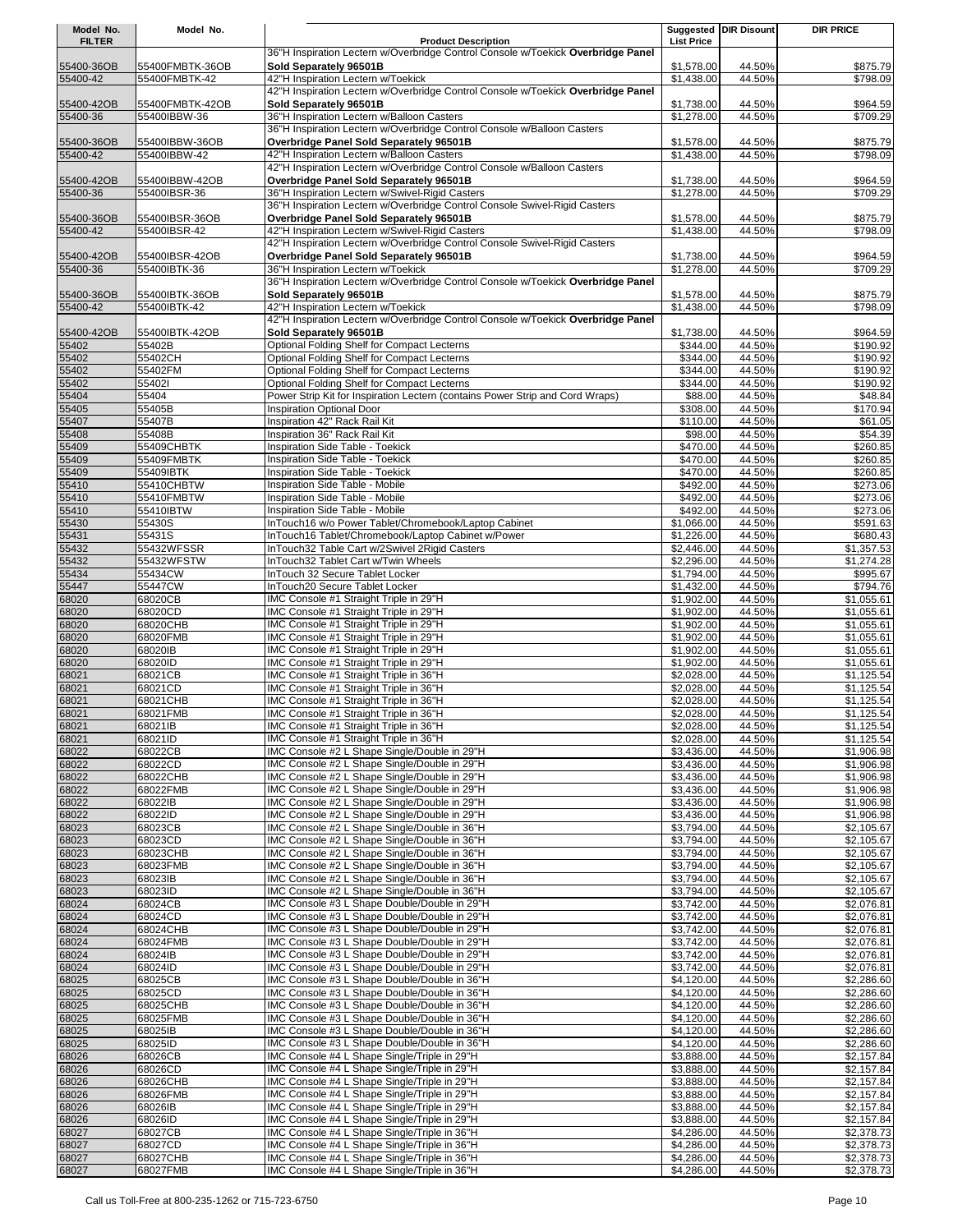| Model No.      | Model No.           |                                                                |                          | <b>Suggested DIR Disount</b> | <b>DIR PRICE</b>     |
|----------------|---------------------|----------------------------------------------------------------|--------------------------|------------------------------|----------------------|
| <b>FILTER</b>  |                     | <b>Product Description</b>                                     | <b>List Price</b>        |                              |                      |
| 68027          | 68027IB             | IMC Console #4 L Shape Single/Triple in 36"H                   | \$4,286.00               | 44.50%                       | \$2,378.73           |
| 68027          | 68027ID             | IMC Console #4 L Shape Single/Triple in 36"H                   | \$4,286.00               | 44.50%                       | \$2,378.73           |
| 68028          | 68028CB             | IMC Console #5 Single in 29"H                                  | \$1,082.00               | 44.50%                       | \$600.51             |
| 68028          | 68028CD             | IMC Console #5 Single in 29"H                                  | \$1,082.00               | 44.50%                       | \$600.51             |
| 68028          | 68028CHB            | IMC Console #5 Single in 29"H                                  | \$1,082.00               | 44.50%                       | \$600.51             |
| 68028<br>68028 | 68028FMB<br>68028IB | IMC Console #5 Single in 29"H<br>IMC Console #5 Single in 29"H | \$1,082.00<br>\$1,082.00 | 44.50%<br>44.50%             | \$600.51<br>\$600.51 |
| 68028          | 68028ID             | IMC Console #5 Single in 29"H                                  | \$1,082.00               | 44.50%                       | \$600.51             |
| 68029          | 68029CB             | IMC Console #5 Single in 36"H                                  | \$1,146.00               | 44.50%                       | \$636.03             |
| 68029          | 68029CD             | IMC Console #5 Single in 36"H                                  | \$1,146.00               | 44.50%                       | \$636.03             |
| 68029          | 68029CHB            | IMC Console #5 Single in 36"H                                  | \$1,146.00               | 44.50%                       | \$636.03             |
| 68029          | 68029FMB            | IMC Console #5 Single in 36"H                                  | \$1,146.00               | 44.50%                       | \$636.03             |
| 68029          | 68029IB             | IMC Console #5 Single in 36"H                                  | \$1,146.00               | 44.50%                       | \$636.03             |
| 68029          | 68029ID             | IMC Console #5 Single in 36"H                                  | \$1,146.00               | 44.50%                       | \$636.03             |
| 68030          | 68030CB             | IMC Console #6 Straight Single 36"H/Triple 29"H                | \$2,892.00               | 44.50%                       | \$1,605.06           |
| 68030          | 68030CD             | IMC Console #6 Straight Single 36"H/Triple 29"H                | \$2,892.00               | 44.50%                       | \$1,605.06           |
| 68030          | 68030CHB            | IMC Console #6 Straight Single 36"H/Triple 29"H                | \$2,892.00               | 44.50%                       | \$1,605.06           |
| 68030          | 68030FMB            | IMC Console #6 Straight Single 36"H/Triple 29"H                | \$2,892.00               | 44.50%                       | \$1,605.06           |
| 68030          | 68030IB             | IMC Console #6 Straight Single 36"H/Triple 29"H                | \$2,892.00               | 44.50%                       | \$1,605.06           |
| 68030          | 68030ID             | IMC Console #6 Straight Single 36"H/Triple 29"H                | \$2,892.00               | 44.50%                       | \$1,605.06           |
| 68100          | 68100               | IMC 29"H Rear Rack Rail                                        | \$106.00                 | 44.50%                       | \$58.83              |
| 68101          | 68101B              | IMC 29"H Wall Filler Panel                                     | \$148.00                 | 44.50%                       | \$82.14              |
| 68101          | 68101D              | IMC 29"H Wall Filler Panel                                     | \$148.00                 | 44.50%                       | \$82.14              |
| 68102          | 68102B              | IMC 29"H Solid Door                                            | \$316.00                 | 44.50%                       | \$175.38             |
| 68102          | 68102D<br>68103B    | IMC 29"H Solid Door<br>IMC 29"H Acrylic Door                   | \$316.00<br>\$336.00     | 44.50%<br>44.50%             | \$175.38             |
| 68103<br>68103 | 68103D              | IMC 29"H Acrylic Door                                          | \$336.00                 | 44.50%                       | \$186.48<br>\$186.48 |
| 68104          | 68104B              | IMC 29"H Mid Support Leg                                       | \$158.00                 | 44.50%                       | \$87.69              |
| 68104          | 68104D              | IMC 29"H Mid Support Leg                                       | \$158.00                 | 44.50%                       | \$87.69              |
| 68105          | 68105B              | IMC 29"H End Support Leg                                       | \$220.00                 | 44.50%                       | \$122.10             |
| 68105          | 68105D              | IMC 29"H End Support Leg                                       | \$220.00                 | 44.50%                       | \$122.10             |
| 68106          | 68106CB             | IMC 29"H Radius Corner                                         | \$966.00                 | 44.50%                       | \$536.13             |
| 68106          | 68106CD             | IMC 29"H Radius Corner                                         | \$966.00                 | 44.50%                       | \$536.13             |
| 68106          | 68106CHB            | IMC 29"H Radius Corner                                         | \$966.00                 | 44.50%                       | \$536.13             |
| 68106          | 68106FMB            | IMC 29"H Radius Corner                                         | \$966.00                 | 44.50%                       | \$536.13             |
| 68106          | 68106IB             | IMC 29"H Radius Corner                                         | \$966.00                 | 44.50%                       | \$536.13             |
| 68106          | 68106ID             | IMC 29"H Radius Corner                                         | \$966.00                 | 44.50%                       | \$536.13             |
| 68107          | 68107B              | IMC 29"H Equipment Rack                                        | \$798.00                 | 44.50%                       | \$442.89             |
| 68107          | 68107D              | IMC 29"H Equipment Rack                                        | \$798.00                 | 44.50%                       | \$442.89             |
| 68150          | 68150               | IMC 36"H Rear Rack Rail                                        | \$126.00                 | 44.50%                       | \$69.93              |
| 68151          | 68151B              | IMC 36"H Wall Filler Panel                                     | \$168.00                 | 44.50%                       | \$93.24              |
| 68151          | 68151D              | IMC 36"H Wall Filler Panel                                     | \$168.00                 | 44.50%                       | \$93.24              |
| 68152<br>68152 | 68152B<br>68152D    | IMC 36"H Solid Door<br>IMC 36"H Solid Door                     | \$336.00<br>\$336.00     | 44.50%<br>44.50%             | \$186.48             |
| 68152          | 68152S              | IMC 36"H Solid Door                                            | \$336.00                 | 44.50%                       | \$186.48<br>\$186.48 |
| 68153          | 68153B              | IMC 36"H Acrylic Door                                          | \$358.00                 | 44.50%                       | \$198.69             |
| 68153          | 68153D              | IMC 36"H Acrylic Door                                          | \$358.00                 | 44.50%                       | \$198.69             |
| 68153          | 68153S              | IMC 36"H Acrylic Door                                          | \$358.00                 | 44.50%                       | \$198.69             |
| 68154          | 68154B              | IMC 36"H Mid Support Leg                                       | \$178.00                 | 44.50%                       | \$98.79              |
| 68154          | 68154D              | IMC 36"H Mid Support Leg                                       | \$178.00                 | 44.50%                       | \$98.79              |
| 68155          | 68155B              | IMC 36"H End Support Leg                                       | \$242.00                 | 44.50%                       | \$134.31             |
| 68155          | 68155D              | IMC 36"H End Support Leg                                       | \$242.00                 | 44.50%                       | \$134.31             |
| 68156          | 68156CB             | IMC 36"H Radius Corner                                         | \$1,176.00               | 44.50%                       | \$652.68             |
| 68156          | 68156CD             | IMC 36"H Radius Corner                                         | \$1,176.00               | 44.50%                       | \$652.68             |
| 68156          | 68156CHB            | IMC 36"H Radius Corner                                         | \$1,176.00               | 44.50%                       | \$652.68             |
| 68156          | 68156FMB            | IMC 36"H Radius Corner                                         | \$1,176.00               | 44.50%                       | \$652.68             |
| 68156          | 68156IB<br>68156ID  | IMC 36"H Radius Corner<br>IMC 36"H Radius Corner               | \$1,176.00<br>\$1,176.00 | 44.50%<br>44.50%             | \$652.68<br>\$652.68 |
| 68156<br>68157 | 68157B              | IMC 36"H Equipment Rack                                        | \$862.00                 | 44.50%                       | \$478.41             |
| 68157          | 68157D              | IMC 36"H Equipment Rack                                        | \$862.00                 | 44.50%                       | \$478.41             |
| 68200          | 68200C              | <b>IMC Single Worksurface</b>                                  | \$284.00                 | 44.50%                       | \$157.62             |
| 68200          | 68200CH             | <b>IMC Single Worksurface</b>                                  | \$284.00                 | 44.50%                       | \$157.62             |
| 68200          | 68200FM             | <b>IMC Single Worksurface</b>                                  | \$284.00                 | 44.50%                       | \$157.62             |
| 68200          | 682001              | <b>IMC Single Worksurface</b>                                  | \$284.00                 | 44.50%                       | \$157.62             |
| 68201          | 68201C              | IMC Double Worksurface                                         | \$442.00                 | 44.50%                       | \$245.31             |
| 68201          | 68201CH             | IMC Double Worksurface                                         | \$442.00                 | 44.50%                       | \$245.31             |
| 68201          | 68201FM             | IMC Double Worksurface                                         | \$442.00                 | 44.50%                       | \$245.31             |
| 68201          | 682011              | IMC Double Worksurface                                         | \$442.00                 | 44.50%                       | \$245.31             |
| 68202          | 68202C              | <b>IMC Triple Worksurface</b>                                  | \$588.00                 | 44.50%                       | \$326.34             |
| 68202          | 68202CH             | <b>IMC Triple Worksurface</b>                                  | \$588.00                 | 44.50%                       | \$326.34             |
| 68202          | 68202FM             | <b>IMC Triple Worksurface</b>                                  | \$588.00                 | 44.50%                       | \$326.34             |
| 68202          | 682021              | <b>IMC Triple Worksurface</b>                                  | \$588.00                 | 44.50%                       | \$326.34             |
| 68203<br>68203 | 68203B<br>68203D    | <b>IMC Bottom Shelf</b><br><b>IMC Bottom Shelf</b>             | \$148.00<br>\$148.00     | 44.50%<br>44.50%             | \$82.14<br>\$82.14   |
| 68204          | 68204CB             | IMC Flip Up Shelf                                              | \$462.00                 | 44.50%                       | \$256.41             |
| 68204          | 68204CD             | IMC Flip Up Shelf                                              | \$462.00                 | 44.50%                       | \$256.41             |
| 68204          | 68204CHB            | <b>IMC Flip Up Shelf</b>                                       | \$462.00                 | 44.50%                       | \$256.41             |
| 68204          | 68204FMB            | <b>IMC Flip Up Shelf</b>                                       | \$462.00                 | 44.50%                       | \$256.41             |
| 68204          | 68204IB             | IMC Flip Up Shelf                                              | \$462.00                 | 44.50%                       | \$256.41             |
| 68204          | 68204ID             | <b>IMC Flip Up Shelf</b>                                       | \$462.00                 | 44.50%                       | \$256.41             |
| 68205          | 68205B              | <b>IMC Stepped Height Bracket</b>                              | \$64.00                  | 44.50%                       | \$35.52              |
| 68205          | 68205D              | <b>IMC Stepped Height Bracket</b>                              | \$64.00                  | 44.50%                       | \$35.52              |
| 68206          | 68206B              | IMC Wire Management (Set of 3 brackets)                        | \$84.00                  | 44.50%                       | \$46.62              |
| 68206          | 68206D              | IMC Wire Management (Set of 3 brackets)                        | \$84.00                  | 44.50%                       | \$46.62              |
| 68207          | 68207B              | <b>IMC Level Height Bracket Kit</b>                            | \$22.00                  | 44.50%                       | \$12.21              |
| 95003          | 95003CHB            | Optional Overbridge 3RU                                        | \$368.00                 | 44.50%                       | \$204.24             |
| 95003          | 95003IB             | Optional Overbridge 3RU                                        | \$368.00                 | 44.50%                       | \$204.24             |
| 95004          | 95004               | Velcro Straps includes (16)12" straps and (32)5" straps        | \$74.00                  | 44.50%                       | \$41.07              |
| 95500          | 95500B              | Adjustable CPU Sling                                           | \$180.00                 | 44.50%                       | \$99.90              |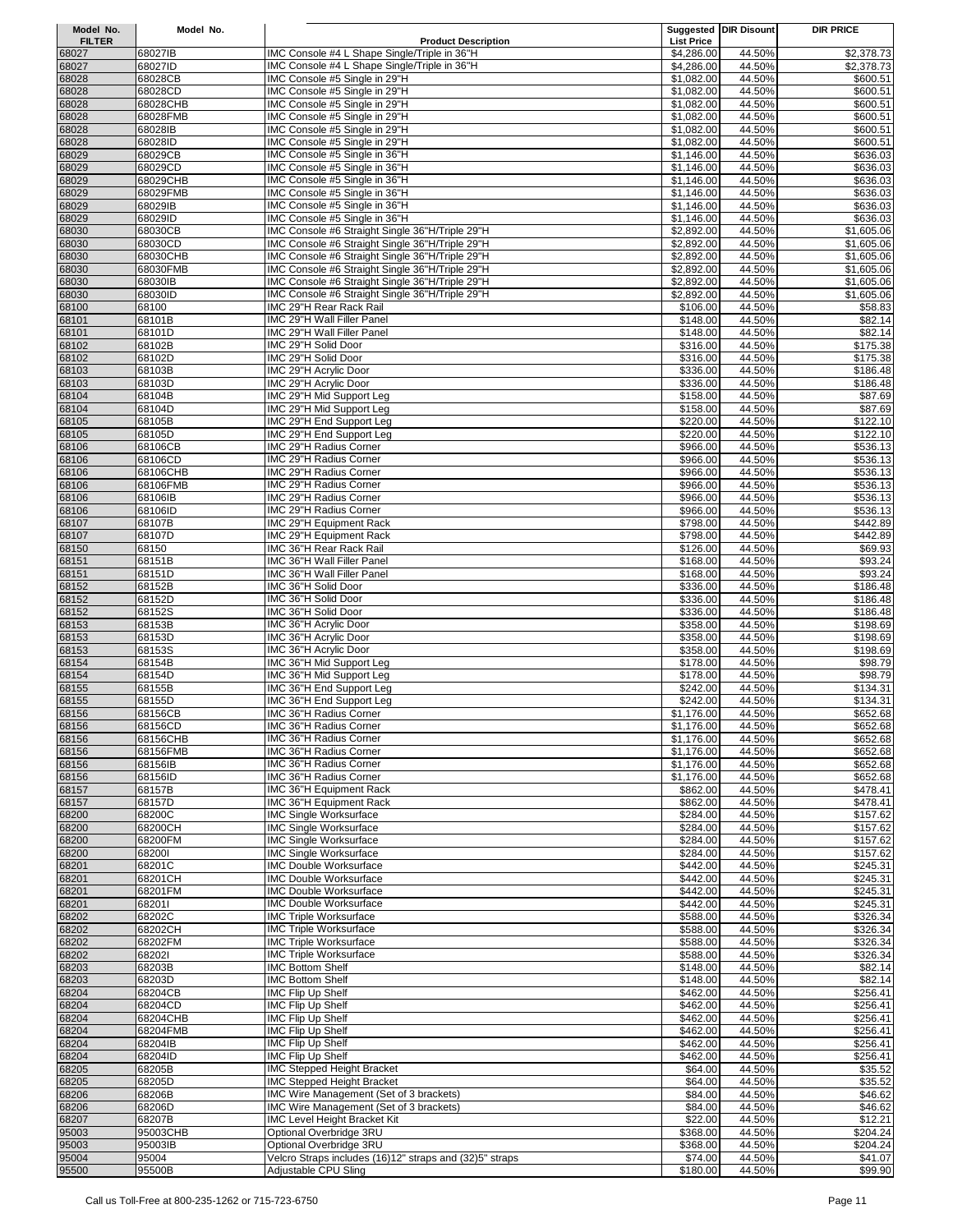| Model No.              | Model No.           |                                                                                                                                                                    |                                 | Suggested DIR Disount | <b>DIR PRICE</b>       |
|------------------------|---------------------|--------------------------------------------------------------------------------------------------------------------------------------------------------------------|---------------------------------|-----------------------|------------------------|
| <b>FILTER</b><br>95500 | 95500BX24           | <b>Product Description</b><br>Adjustable CPU Sling (Pkg of 24)                                                                                                     | <b>List Price</b><br>\$4,082.00 | 44.50%                | \$2,265.51             |
| 95500                  | 95500D              | Adjustable CPU Sling                                                                                                                                               | \$180.00                        | 44.50%                | \$99.90                |
| 95500                  | 95500DX24           | Adjustable CPU Sling (Pkg of 24)                                                                                                                                   | \$4,082.00                      | 44.50%                | $\overline{$2,265.51}$ |
| 95500<br>95500         | 95500P<br>95500PX24 | Adjustable CPU Sling<br>Adjustable CPU Sling (Pkg of 24)                                                                                                           | \$180.00<br>\$4,082.00          | 44.50%<br>44.50%      | \$99.90<br>\$2,265.51  |
| 95506                  | 95506               | Micro Arm Keyboard Tray                                                                                                                                            | \$328.00                        | 44.50%                | \$182.04               |
| 95509                  | 95509               | Flat Panel Monitor Arm-Heavy Monitor 12-31 lbs                                                                                                                     | \$556.00                        | 44.50%                | \$308.58               |
| 95512<br>95513         | 95512<br>95513B     | Flat Panel Monitor Arm-Light Monitor 2-13 lbs<br>Adjustable CPU Sling for Small CPUs                                                                               | \$556.00<br>\$170.00            | 44.50%<br>44.50%      | \$308.58<br>\$94.35    |
| 95513                  | 95513D              | Adjustable CPU Sling for Small CPUs                                                                                                                                | \$170.00                        | 44.50%                | \$94.35                |
| 95513                  | 95513P              | Adjustable CPU Sling for Small CPUs                                                                                                                                | \$170.00                        | 44.50%                | \$94.35                |
| 95517<br>95518         | 95517B<br>95518     | Rack Mount Wire Lace Kit w/Ties<br><b>CPU Pad</b>                                                                                                                  | \$78.00<br>\$32.00              | 44.50%<br>44.50%      | \$43.29<br>\$17.76     |
| 95520                  | 95520               | Econo Keyboard Tray                                                                                                                                                | \$228.00                        | 44.50%                | \$126.54               |
| 95522                  | 95522B              | Flat Panel Monitor Arm-Medium Monitor 7.5-25 lbs                                                                                                                   | \$556.00                        | 44.50%                | \$308.58               |
| 95531                  | 95531B              | Econo Keyboard Tray for Inspiration with Overbridge Control Console                                                                                                | \$268.00                        | 44.50%                | \$148.74               |
| 95532<br>95532         | 95532B<br>95532S    | <b>Access Display Shroud</b><br><b>Access Display Shroud</b>                                                                                                       | \$838.00<br>\$838.00            | 44.50%<br>44.50%      | \$465.09<br>\$465.09   |
| 95533                  | 95533B              | FPM Arm Dual 7000 Switch                                                                                                                                           | \$838.00                        | 44.50%                | \$465.09               |
| 95534                  | 95534B              | Busby Retrofit Kit for FPM 7000                                                                                                                                    | \$166.00                        | 44.50%                | \$92.13                |
| 95535                  | 95535B              | Base Extension 6"                                                                                                                                                  | \$166.00                        | 44.50%                | \$92.13                |
| 96501<br>96504         | 96501B<br>96504B    | CPL or Inspiration OCC Insert Panel Blank<br>Link Lectern, Freedom XRS OCC Insert Panel Blank                                                                      | \$120.00<br>\$142.00            | 44.50%<br>44.50%      | \$66.60<br>\$78.81     |
| 96507                  | 96507B              | Media Manager, Media Director, Doctorate, Masters OCC Insert Panel Blank                                                                                           | \$164.00                        | 44.50%                | \$91.02                |
| 97502                  | 97502               | <b>3RU Rack Mount Cantilever Shelf</b>                                                                                                                             | \$84.00                         | 44.50%                | \$46.62                |
| 97503                  | 97503<br>97504B     | 21-3/4"D Rack Mount Pull-Out Shelf<br>2RU Rack Mount Cantilever Shelf                                                                                              | \$340.00<br>\$80.00             | 44.50%<br>44.50%      | \$188.70<br>\$44.40    |
| 97504<br>97505         | 97505B              | 17-3/4"D Rack Mount Pull-Out Shelf                                                                                                                                 | \$310.00                        | 44.50%                | $\overline{$172.05}$   |
| 97506                  | 97506B              | Rack Mount Fan Double                                                                                                                                              | \$374.00                        | 44.50%                | \$207.57               |
| 97507                  | 97507B              | Rack Mount Fan Single                                                                                                                                              | \$340.00                        | 44.50%                | \$188.70               |
| 97510                  | 97510B              | Rack Mount Blank 1RU Black<br>Rack Mount Blank 2RU Black                                                                                                           | \$46.00                         | 44.50%                | \$25.53                |
| 97511<br>97512         | 97511B<br>97512B    | Rack Mount Blank 3RU Black                                                                                                                                         | \$50.00<br>\$54.00              | 44.50%<br>44.50%      | \$27.75<br>\$29.97     |
| 97513                  | 97513B              | Rack Mount Blank 4RU Black                                                                                                                                         | \$58.00                         | 44.50%                | \$32.19                |
| 97517                  | 97517B              | LT4 Rack Rail Storage Option (Storage for 4 laptops)                                                                                                               | \$386.00                        | 44.50%                | \$214.23               |
| 98501<br>98502         | 98501<br>98502      | Medium-Duty 4" Locking Swivel Caster (Set of 4)<br>Heavy-Duty 4" Total Locking Casters (Set of 4)                                                                  | \$92.00<br>\$424.00             | 44.50%<br>44.50%      | \$51.06<br>\$235.32    |
| 98503                  | 98503               | 5" Balloon Wheels (Set of 4)                                                                                                                                       | \$262.00                        | 44.50%                | \$145.41               |
| 98506                  | 98506               | Caster, 5" Balloon Wheel w/Plate (Set of 4)                                                                                                                        | \$284.00                        | 44.50%                | \$157.62               |
| 98508                  | 98508               | 3" Locking Casters (Set of 4)                                                                                                                                      | \$46.00                         | 44.50%                | \$25.53                |
| 98509<br>98511         | 98509<br>98511      | Glides for chairs<br>Soft Casters for chairs                                                                                                                       | \$90.00<br>\$90.00              | 44.50%<br>44.50%      | \$49.95<br>\$49.95     |
| 98513                  | 98513               | Bell Glide Kit - Set of 4                                                                                                                                          | \$32.00                         | 44.50%                | \$17.76                |
| 99008                  | 99008               | EP8 Kit 36" Desks                                                                                                                                                  | \$200.00                        | 44.50%                | \$111.00               |
| 99009                  | 99009               | EP8 Kit 44" Desks                                                                                                                                                  | \$222.00                        | 44.50%                | \$123.21               |
| 99010<br>99011         | 99010<br>99011      | EP8 Kit 60" Desks<br>EP8 Kit 72" Desks                                                                                                                             | \$246.00<br>\$268.00            | 44.50%<br>44.50%      | \$136.53<br>\$148.74   |
| 99013                  | 99013               | EP8 Kit 24" Desks                                                                                                                                                  | \$178.00                        | 44.50%                | \$98.79                |
| 99014                  | 99014               | EP8 Kit 30" Desks                                                                                                                                                  | \$190.00                        | 44.50%                | \$105.45               |
| 99016                  | 99016               | EP8 In-Line Surge Suppressor                                                                                                                                       | \$334.00                        | 44.50%                | \$185.37               |
| 99017<br>99018         | 99017<br>99018      | EP8 Starter Surge Suppressor<br>EP8 Kit 48" Desks                                                                                                                  | \$720.00<br>\$222.00            | 44.50%<br>44.50%      | \$399.60<br>\$123.21   |
| 99021                  | 99021               | 9-Outlet Rack Rail Power Strip                                                                                                                                     | \$336.00                        | 44.50%                | \$186.48               |
| 99022                  | 99022               | EP8 Base Power Feed w/36"Cord straight connection                                                                                                                  | \$242.00                        | 44.50%                | \$134.31               |
| 99024                  | 99024<br>99024X12   | <b>Insured 7-Outlet Power Strip</b>                                                                                                                                | \$78.00                         | 44.50%                | \$43.29<br>\$515.04    |
| 99024<br>99037         | 99037               | Insured 7-Outlet Power Strip<br>Cord Reel Kit - Universal                                                                                                          | \$928.00<br>\$342.00            | 44.50%<br>44.50%      | \$189.81               |
| 99040                  | 99040B              | Drifter Portable Power and USB Charging Hub, Tabletop                                                                                                              | \$628.00                        | 44.50%                | \$348.54               |
| 99040                  | 99040S              | Drifter Portable Power and USB Charging Hub, Tabletop                                                                                                              | \$628.00                        | 44.50%                | \$348.54               |
| 99041<br>99041         | 99041B<br>99041S    | Seclusion Power Module, Undermount Clamp-on (1 A/C & 2 USB)<br>Seclusion Power Module, Undermount Clamp-on (1 A/C & 2 USB)                                         | \$346.00<br>\$346.00            | 44.50%<br>44.50%      | \$192.03               |
| 99042                  | 99042B              | Seclusion Power Module, Undermount Clamp-on (2 A/C & 2 CAT6)                                                                                                       | \$326.00                        | 44.50%                | \$192.03<br>\$180.93   |
| 99042                  | 99042S              | Seclusion Power Module, Undermount Clamp-on (2 A/C & 2 CAT6)                                                                                                       | \$326.00                        | 44.50%                | \$180.93               |
| 99043                  | 99043B              | Cove Power Module w/USB Charging, Mount Plate (2 A/C & 2 USB)                                                                                                      | \$418.00                        | 44.50%                | \$231.99               |
| 99043                  | 99043S<br>99044B    | Cove Power Module w/USB Charging, Mount Plate (2 A/C & 2 USB)<br>Cove Power Module w/USB Charging, Flush Mount (2 A/C & 2 USB)                                     | \$418.00                        | 44.50%                | \$231.99               |
| 99044<br>99044         | 99044S              | Cove Power Module w/USB Charging, Flush Mount (2 A/C & 2 USB)                                                                                                      | \$356.00<br>\$356.00            | 44.50%<br>44.50%      | \$197.58<br>\$197.58   |
|                        |                     | <b>AVAILABLE WHILE QUANTITIES LAST</b>                                                                                                                             |                                 |                       |                        |
|                        |                     | Please note that all items coded "Available While Quantities Last" are                                                                                             |                                 |                       |                        |
|                        |                     | products that are being discontinued and may not be available for sales                                                                                            |                                 |                       |                        |
|                        |                     | contracts.                                                                                                                                                         |                                 | 44.50%                | \$0.00                 |
| 0101658                | 0101658B            | Additional Shelf for Evolution 44"W Stand-Up Desk Available While Quantities Last                                                                                  |                                 | 44.50%                |                        |
|                        |                     |                                                                                                                                                                    | \$136.00                        |                       | \$75.48                |
| 0101658                | 0101658D            | Additional Shelf for Evolution 44"W Stand-Up Desk Available While Quantities Last                                                                                  | \$136.00                        | 44.50%                | \$75.48                |
|                        |                     |                                                                                                                                                                    |                                 |                       |                        |
| 0101658                | 0101658P            | Additional Shelf for Evolution 44"W Stand-Up Desk Available While Quantities Last<br>InVision Media Collaboration Table w/InSight All-in-One Computer Monitor Lift | \$136.00                        | 44.50%                | \$75.48                |
| 37100                  | 37100CHB            | <b>Available While Quantities Last</b>                                                                                                                             | \$2,598.00                      | 44.50%                | \$1,441.89             |
|                        |                     | InVision Media Collaboration Table w/InSight All-in-One Computer Monitor Lift                                                                                      |                                 |                       |                        |
| 37100                  | 37100FMB            | Available While Quantities Last                                                                                                                                    | \$2,598.00                      | 44.50%                | \$1,441.89             |
| 37100                  | 37100FMS            | InVision Media Collaboration Table w/lnSight All-in-One Computer Monitor Lift<br><b>Available While Quantities Last</b>                                            | \$2,598.00                      | 44.50%                | \$1,441.89             |
|                        |                     | InVision Media Collaboration Table w/InSight All-in-One Computer Monitor Lift                                                                                      |                                 |                       |                        |
| 37100                  | 37100IB             | <b>Available While Quantities Last</b>                                                                                                                             | \$2,598.00                      | 44.50%                | \$1,441.89             |
|                        |                     | InVision Media Collaboration Table w/lnSight All-in-One Computer Monitor Lift                                                                                      |                                 |                       |                        |
| 37100                  | 37100IS             | <b>Available While Quantities Last</b><br>InVision Media Collaboration Table w/InSight Dual Monitor Lift Available While                                           | \$2,598.00                      | 44.50%                | \$1,441.89             |
| 37101                  | 37101CHB            | <b>Quantities Last</b>                                                                                                                                             | \$2,698.00                      | 44.50%                | \$1,497.39             |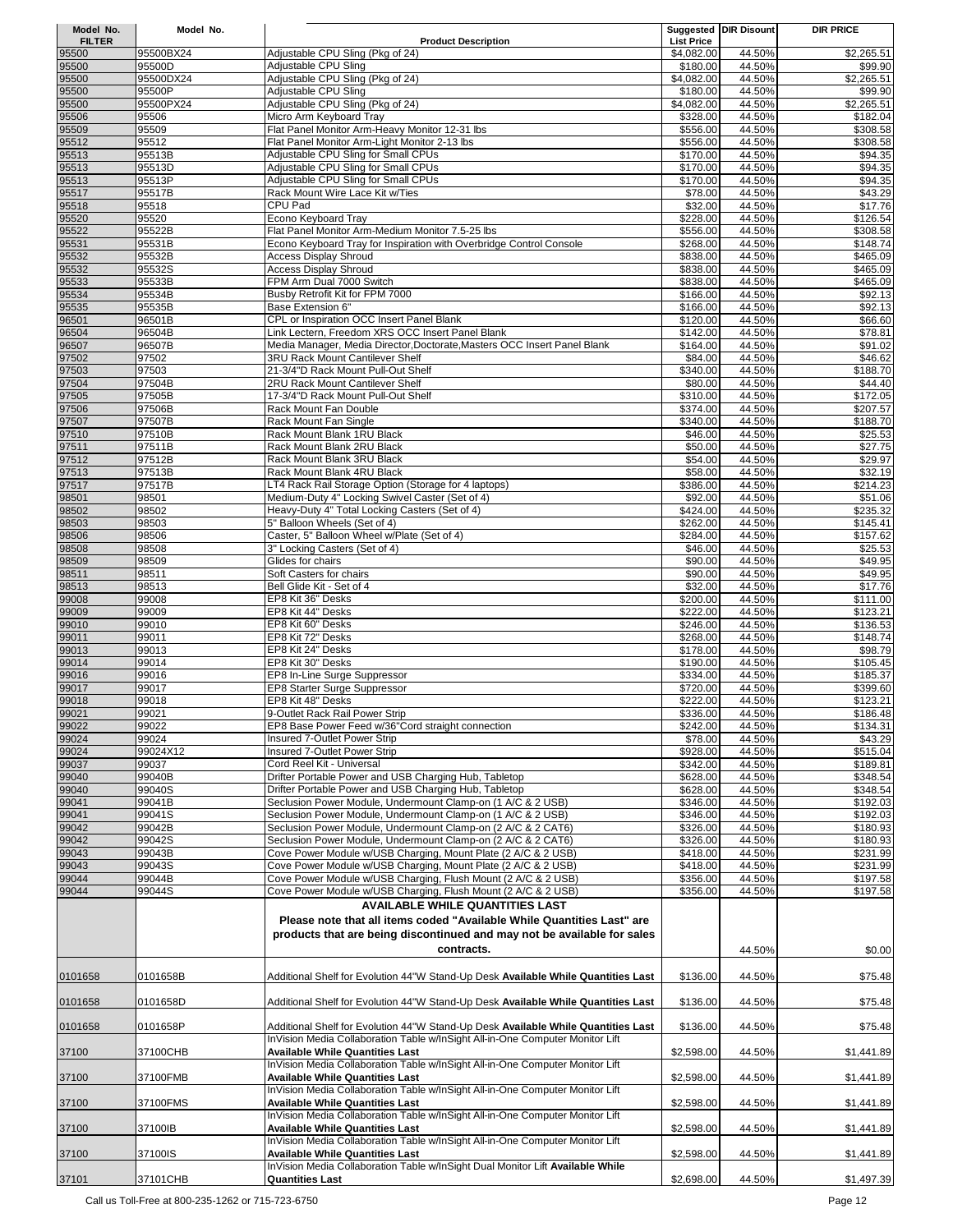| Model No.      | Model No.           |                                                                                                                                                      |                          | Suggested DIR Disount | <b>DIR PRICE</b>         |
|----------------|---------------------|------------------------------------------------------------------------------------------------------------------------------------------------------|--------------------------|-----------------------|--------------------------|
| <b>FILTER</b>  |                     | <b>Product Description</b><br>InVision Media Collaboration Table w/InSight Dual Monitor Lift Available While                                         | <b>List Price</b>        |                       |                          |
| 37101          | 37101FMB            | <b>Quantities Last</b>                                                                                                                               | \$2,698.00               | 44.50%                | \$1,497.39               |
|                |                     | InVision Media Collaboration Table w/InSight Dual Monitor Lift Available While                                                                       |                          |                       |                          |
| 37101          | 37101FMS            | <b>Quantities Last</b><br>InVision Media Collaboration Table w/InSight Dual Monitor Lift Available While                                             | \$2,698.00               | 44.50%                | \$1,497.39               |
| 37101          | 37101IB             | <b>Quantities Last</b>                                                                                                                               | \$2,698.00               | 44.50%                | \$1,497.39               |
|                |                     | InVision Media Collaboration Table w/InSight Dual Monitor Lift Available While                                                                       |                          |                       |                          |
| 37101<br>37115 | 37101IS<br>37115CHB | <b>Quantities Last</b><br>InVision Access Table - Fixed Leg Available While Quantities Last                                                          | \$2,698.00<br>\$2,500.00 | 44.50%<br>44.50%      | \$1,497.39<br>\$1,387.50 |
| 37115          | 37115FMB            | InVision Access Table - Fixed Leg Available While Quantities Last                                                                                    | \$2,500.00               | 44.50%                | \$1,387.50               |
| 37115          | 37115FMS            | InVision Access Table - Fixed Leg Available While Quantities Last                                                                                    | \$2,500.00               | 44.50%                | \$1,387.50               |
| 37115          | 37115IB             | InVision Access Table - Fixed Leg Available While Quantities Last                                                                                    | \$2,500.00               | 44.50%                | \$1,387.50               |
| 37115          | 37115IS             | InVision Access Table - Fixed Leg Available While Quantities Last                                                                                    | \$2,500.00               | 44.50%                | \$1,387.50               |
|                |                     |                                                                                                                                                      |                          |                       |                          |
| 37116          | 37116CHB            | InVision Access Table - Set and Go Adjustable Leg Available While Quantities Last                                                                    | \$3,100.00               | 44.50%                | \$1,720.50               |
| 37116          | 37116FMB            | InVision Access Table - Set and Go Adjustable Leg Available While Quantities Last                                                                    | \$3,100.00               | 44.50%                | \$1,720.50               |
| 37116          | 37116FMS            | InVision Access Table - Set and Go Adjustable Leg Available While Quantities Last                                                                    | \$3,100.00               | 44.50%                | \$1,720.50               |
| 37116          | 37116IB             | InVision Access Table - Set and Go Adjustable Leg Available While Quantities Last                                                                    | \$3,100.00               | 44.50%                | \$1,720.50               |
| 37116          | 37116IS             | InVision Access Table - Set and Go Adjustable Leg Available While Quantities Last                                                                    | \$3,100.00               | 44.50%                | \$1,720.50               |
| 37117          | 37117CHB            | InVision Access Electric Lift Adjustable-Height Legs Available While Quantities Last                                                                 | \$7,998.00               | 44.50%                | \$4,438.89               |
| 37117          | 37117FMB            | InVision Access Electric Lift Adjustable-Height Legs Available While Quantities Last                                                                 | \$7,998.00               | 44.50%                | \$4,438.89               |
| 37117          | 37117FMS            | InVision Access Electric Lift Adjustable-Height Legs Available While Quantities Last                                                                 | \$7,998.00               | 44.50%                | \$4,438.89               |
| 37117          | 37117IB             | InVision Access Electric Lift Adjustable-Height Legs Available While Quantities Last                                                                 | \$7,998.00               | 44.50%                | \$4,438.89               |
| 37117          | 37117IS             | InVision Access Electric Lift Adjustable-Height Legs Available While Quantities Last                                                                 | \$7,998.00               | 44.50%                | \$4,438.89               |
| 37118          | 37118CHB            | InVision Access Worksurface Curved Available While Quantities Last                                                                                   | \$460.00                 | 44.50%                | \$255.30                 |
| 37118          | 37118FMB            | InVision Access Worksurface Curved Available While Quantities Last                                                                                   | \$460.00                 | 44.50%                | \$255.30                 |
| 37118          | 37118IB             | InVision Access Worksurface Curved Available While Quantities Last                                                                                   | \$460.00                 | 44.50%                | \$255.30                 |
| 37119          | 37119CHB            | InVision Access Worksurface Rectangular Available While Quantities last                                                                              | \$440.00                 | 44.50%                | \$244.20                 |
| 37119<br>37119 | 37119FMB<br>37119IB | InVision Access Worksurface Rectangular Available While Quantities last<br>InVision Access Worksurface Rectangular Available While Quantities last   | \$440.00<br>\$440.00     | 44.50%<br>44.50%      | \$244.20<br>\$244.20     |
|                |                     |                                                                                                                                                      |                          |                       |                          |
| 37121          | 37121B              | InVision Access Center Console Panel (Blank) Available While Quantities Last                                                                         | \$198.00                 | 44.50%                | \$109.89                 |
| 37121          | 37121CH             | InVision Access Center Console Panel (Blank) Available While Quantities Last                                                                         | \$198.00                 | 44.50%                | \$109.89                 |
| 37121          | 37121FM             | InVision Access Center Console Panel (Blank) Available While Quantities Last                                                                         | \$198.00                 | 44.50%                | \$109.89                 |
| 37121          | 371211              | InVision Access Center Console Panel (Blank) Available While Quantities Last                                                                         | \$198.00                 | 44.50%                | \$109.89                 |
| 37253          | 37253B              | Flex Training Table 48" Modesty Panel Available While Quantities Last                                                                                | \$112.00                 | 44.50%                | \$62.16                  |
| 37253          | 37253D              | Flex Training Table 48" Modesty Panel Available While Quantities Last                                                                                | \$112.00                 | 44.50%                | \$62.16                  |
| 37253          | 37253P              | Flex Training Table 48" Modesty Panel Available While Quantities Last                                                                                | \$112.00                 | 44.50%                | \$62.16                  |
| 37253          | 37253S              | Flex Training Table 48" Modesty Panel Available While Quantities Last                                                                                | \$112.00                 | 44.50%                | \$62.16                  |
| 37256          | 37256B              | Flex Training Table 48" Cord Channel Available While Quantities Last                                                                                 | \$112.00                 | 44.50%                | \$62.16                  |
| 37256<br>37256 | 37256D<br>37256P    | Flex Training Table 48" Cord Channel Available While Quantities Last<br>Flex Training Table 48" Cord Channel Available While Quantities Last         | \$112.00<br>\$112.00     | 44.50%<br>44.50%      | \$62.16<br>\$62.16       |
| 37256          | 37256S              | Flex Training Table 48" Cord Channel Available While Quantities Last                                                                                 | \$112.00                 | 44.50%                | \$62.16                  |
| 37259          | 37259CHB            | Flex Training Table 48"W x 24"D 4 Glides Available While Quantities Last                                                                             | \$500.00                 | 44.50%                | \$277.50                 |
| 37259          | 37259FMB            | Flex Training Table 48"W x 24"D 4 Glides Available While Quantities Last                                                                             | \$500.00                 | 44.50%                | \$277.50                 |
| 37259          | 37259FMS            | Flex Training Table 48"W x 24"D 4 Glides Available While Quantities Last                                                                             | \$500.00                 | 44.50%                | \$277.50                 |
| 37259          | 37259IB             | Flex Training Table 48"W x 24"D 4 Glides Available While Quantities Last                                                                             | \$500.00                 | 44.50%                | \$277.50                 |
| 37259          | 37259ID             | Flex Training Table 48"W x 24"D 4 Glides Available While Quantities Last                                                                             | \$500.00                 | 44.50%                | \$277.50                 |
| 37259          | 37259IS             | Flex Training Table 48"W x 24"D 4 Glides Available While Quantities Last                                                                             | \$500.00                 | 44.50%                | \$277.50                 |
| 37259          | 37259KP             | Flex Training Table 48"W x 24"D 4 Glides Available While Quantities Last                                                                             | \$500.00                 | 44.50%                | \$277.50                 |
| 37262          | 37262CHB            | Flex Training Table 48"W x 30"D 4 Glides Available While Quantities Last                                                                             | \$540.00                 | 44.50%                | \$299.70                 |
| 37262          | 37262FMB            | Flex Training Table 48"W x 30"D 4 Glides Available While Quantities Last                                                                             | \$540.00                 | 44.50%                | \$299.70                 |
| 37262          | 37262FMS            | Flex Training Table 48"W x 30"D 4 Glides Available While Quantities Last                                                                             | \$540.00                 | 44.50%                | \$299.70                 |
| 37262<br>37262 | 37262IB<br>37262ID  | Flex Training Table 48"W x 30"D 4 Glides Available While Quantities Last<br>Flex Training Table 48"W x 30"D 4 Glides Available While Quantities Last | \$540.00<br>\$540.00     | 44.50%<br>44.50%      | \$299.70<br>\$299.70     |
| 37262          | 37262IS             | Flex Training Table 48"W x 30"D 4 Glides Available While Quantities Last                                                                             | \$540.00                 | 44.50%                | \$299.70                 |
| 37262          | 37262KP             | Flex Training Table 48"W x 30"D 4 Glides Available While Quantities Last                                                                             | \$540.00                 | 44.50%                | \$299.70                 |
| 37265          | 37265CHB            | Flex Training Table 48"W x 24"D 2 Glides/2 Casters Available While Quantities Last                                                                   | \$530.00                 | 44.50%                | \$294.15                 |
| 37265          | 37265FMB            | Flex Training Table 48"W x 24"D 2 Glides/2 Casters Available While Quantities Last                                                                   | \$530.00                 | 44.50%                | \$294.15                 |
| 37265          | 37265FMS            | Flex Training Table 48"W x 24"D 2 Glides/2 Casters Available While Quantities Last                                                                   | \$530.00                 | 44.50%                | \$294.15                 |
| 37265          | 37265IB             | Flex Training Table 48"W x 24"D 2 Glides/2 Casters Available While Quantities Last                                                                   | \$530.00                 | 44.50%                | \$294.15                 |
| 37265          | 37265ID             | Flex Training Table 48"W x 24"D 2 Glides/2 Casters Available While Quantities Last                                                                   | \$530.00                 | 44.50%                | \$294.15                 |
| 37265          | 37265IS             | Flex Training Table 48"W x 24"D 2 Glides/2 Casters Available While Quantities Last                                                                   | \$530.00                 | 44.50%                | \$294.15                 |
| 37265          | 37265KP             | Flex Training Table 48"W x 24"D 2 Glides/2 Casters Available While Quantities Last                                                                   | \$530.00                 | 44.50%                | \$294.15                 |
| 37268          | 37268CHB            | Flex Training Table 48"W x 30"D 2 Glides/2 Casters Available While Quantities Last                                                                   | \$570.00                 | 44.50%                | \$316.35                 |
| 37268          | 37268FMB            | Flex Training Table 48"W x 30"D 2 Glides/2 Casters Available While Quantities Last                                                                   | \$570.00                 | 44.50%                | \$316.35                 |
| 37268          | 37268FMS            | Flex Training Table 48"W x 30"D 2 Glides/2 Casters Available While Quantities Last                                                                   | \$570.00                 | 44.50%                | \$316.35                 |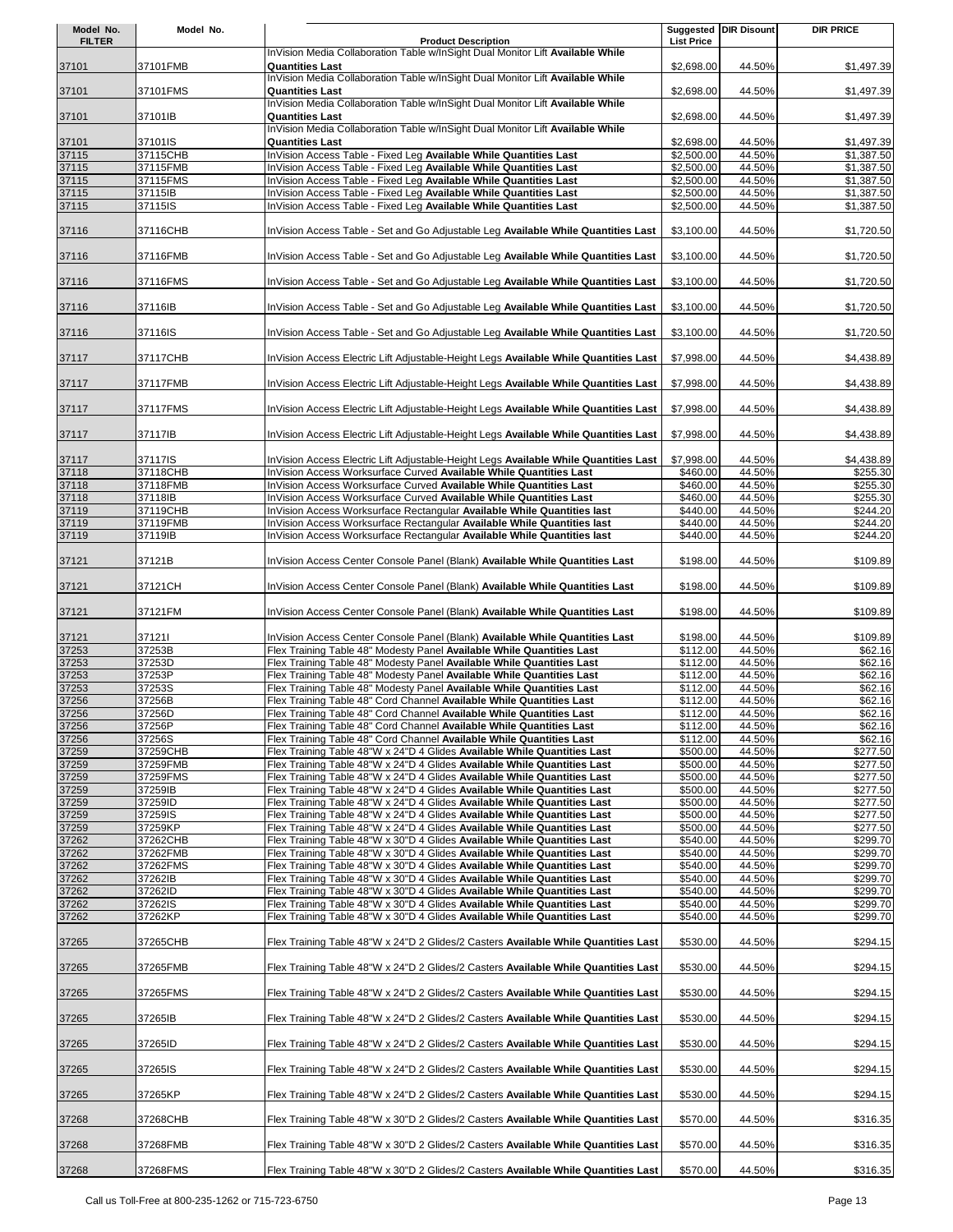| Model No.<br><b>FILTER</b> | Model No.           | <b>Product Description</b>                                                                                                                                      | <b>List Price</b>    | <b>Suggested DIR Disount</b> | <b>DIR PRICE</b>     |
|----------------------------|---------------------|-----------------------------------------------------------------------------------------------------------------------------------------------------------------|----------------------|------------------------------|----------------------|
| 37268                      | 37268IB             | Flex Training Table 48"W x 30"D 2 Glides/2 Casters Available While Quantities Last                                                                              | \$570.00             | 44.50%                       | \$316.35             |
| 37268                      | 37268ID             | Flex Training Table 48"W x 30"D 2 Glides/2 Casters Available While Quantities Last                                                                              | \$570.00             | 44.50%                       | \$316.35             |
| 37268                      | 37268IS             | Flex Training Table 48"W x 30"D 2 Glides/2 Casters Available While Quantities Last                                                                              | \$570.00             | 44.50%                       | \$316.35             |
| 37268                      | 37268KP             | Flex Training Table 48"W x 30"D 2 Glides/2 Casters Available While Quantities Last                                                                              | \$570.00             | 44.50%                       | \$316.35             |
| 37271                      | 37271CHB            | Flex Training Table 48"W x 24"D 4 Casters Available While Quantities Last                                                                                       | \$550.00             | 44.50%                       | \$305.25             |
| 37271                      | 37271FMB            | Flex Training Table 48"W x 24"D 4 Casters Available While Quantities Last<br>Flex Training Table 48"W x 24"D 4 Casters Available While Quantities Last          | \$550.00<br>\$550.00 | 44.50%<br>44.50%             | \$305.25             |
| 37271<br>37271             | 37271FMS<br>37271IB | Flex Training Table 48"W x 24"D 4 Casters Available While Quantities Last                                                                                       | \$550.00             | 44.50%                       | \$305.25<br>\$305.25 |
| 37271                      | 37271ID             | Flex Training Table 48"W x 24"D 4 Casters Available While Quantities Last                                                                                       | \$550.00             | 44.50%                       | \$305.25             |
| 37271                      | 37271IS             | Flex Training Table 48"W x 24"D 4 Casters Available While Quantities Last                                                                                       | \$550.00             | 44.50%                       | \$305.25             |
| 37271                      | 37271KP             | Flex Training Table 48"W x 24"D 4 Casters Available While Quantities Last                                                                                       | \$550.00             | 44.50%                       | \$305.25             |
| 37274                      | 37274CHB            | Flex Training Table 48"W x 30"D 4 Casters Available While Quantities Last                                                                                       | \$590.00             | 44.50%                       | \$327.45             |
| 37274                      | 37274FMB            | Flex Training Table 48"W x 30"D 4 Casters Available While Quantities Last                                                                                       | \$590.00             | 44.50%                       | \$327.45             |
| 37274                      | 37274FMS<br>37274IB | Flex Training Table 48"W x 30"D 4 Casters Available While Quantities Last<br>Flex Training Table 48"W x 30"D 4 Casters Available While Quantities Last          | \$590.00<br>\$590.00 | 44.50%<br>44.50%             | \$327.45             |
| 37274<br>37274             | 37274ID             | Flex Training Table 48"W x 30"D 4 Casters Available While Quantities Last                                                                                       | \$590.00             | 44.50%                       | \$327.45<br>\$327.45 |
| 37274                      | 37274IS             | Flex Training Table 48"W x 30"D 4 Casters Available While Quantities Last                                                                                       | \$590.00             | 44.50%                       | \$327.45             |
| 37274                      | 37274KP             | Flex Training Table 48"W x 30"D 4 Casters Available While Quantities Last                                                                                       | \$590.00             | 44.50%                       | \$327.45             |
| 38062                      | 38062BK             | Stack 1.0 Series Stacking Chairs Available While Quantities Last                                                                                                | \$248.00             | 44.50%                       | \$137.64             |
| 38062                      | 38062BL             | Stack 1.0 Series Stacking Chairs Available While Quantities Last                                                                                                | \$248.00             | 44.50%                       | \$137.64             |
| 38062                      | 38062BN             | Stack 1.0 Series Stacking Chairs Available While Quantities Last                                                                                                | \$248.00             | 44.50%                       | \$137.64             |
| 38062                      | 38062BU             | Stack 1.0 Series Stacking Chairs Available While Quantities Last                                                                                                | \$248.00             | 44.50%                       | \$137.64             |
| 38062                      | 38062G<br>38062LG   | Stack 1.0 Series Stacking Chairs Available While Quantities Last<br>Stack 1.0 Series Stacking Chairs Available While Quantities Last                            | \$248.00<br>\$248.00 | 44.50%<br>44.50%             | \$137.64<br>\$137.64 |
| 38062<br>38201             | 38201BK             | Adjustable Executive Chair Available While Quantities Last                                                                                                      | \$480.00             | 44.50%                       | \$266.40             |
| 38201                      | 38201BL             | Adjustable Executive Chair Available While Quantities Last                                                                                                      | \$480.00             | 44.50%                       | \$266.40             |
| 38201                      | 38201BU             | Adjustable Executive Chair Available While Quantities Last                                                                                                      | \$480.00             | 44.50%                       | \$266.40             |
| 38201GR1                   | 38201GR1            | Adjustable Executive Chair Grade 1 Fabric Available While Quantities Last                                                                                       | \$480.00             | 44.50%                       | \$266.40             |
| 38201GR2                   | 38201GR2            | Adjustable Executive Chair Grade 2 Fabric Available While Quantities Last                                                                                       | \$510.00             | 44.50%                       | \$283.05             |
| 38201GR3                   | 38201GR3            | Adjustable Executive Chair Grade 3 Fabric Available While Quantities Last                                                                                       | \$530.00             | 44.50%                       | \$294.15             |
| 38201                      | 38201HG             | Adjustable Executive Chair Available While Quantities Last                                                                                                      | \$480.00             | 44.50%                       | \$266.40             |
| 38212                      | 38212               | Stack 5.0 Chair Storage Dolly Available While Quantities Last                                                                                                   | \$170.00             | 44.50%                       | \$94.35              |
| 38218<br>38241             | 38218HG1<br>38241   | Adjustable Height Chair Available While Quantities Last<br>Loop Arms for chair 38234 Available While Quantities Last                                            | \$242.00<br>\$70.00  | 44.50%<br>44.50%             | \$134.31<br>\$38.85  |
| 38245                      | 38245BK             | Executive Instructors Drafting Stool Available While Quantities Last                                                                                            | \$630.00             | 44.50%                       | \$349.65             |
| 38245                      | 38245BL             | Executive Instructors Drafting Stool Available While Quantities Last                                                                                            | \$630.00             | 44.50%                       | 3349.65              |
| 38245                      | 38245BU             | Executive Instructors Drafting Stool Available While Quantities Last                                                                                            | \$630.00             | 44.50%                       | \$349.65             |
| 38245                      | 38245G              | Executive Instructors Drafting Stool Available While Quantities Last                                                                                            | \$630.00             | 44.50%                       | \$349.65             |
| 38245GR1                   | 38245GR1            | Executive Instructors Drafting Stool Grade 1 Fabric Available While Quantities Last                                                                             | \$630.00             | 44.50%                       | \$349.65             |
| 38245GR2                   | 38245GR2            | Executive Instructors Drafting Stool Grade 2 Fabric Available While Quantities Last                                                                             | \$650.00             | 44.50%                       | \$360.75             |
| 38245GR3                   | 38245GR3            | Executive Instructors Drafting Stool Grade 3 Fabric Available While Quantities Last                                                                             | \$680.00             | 44.50%                       | \$377.40             |
| 38245                      | 38245HG             | Executive Instructors Drafting Stool Available While Quantities Last                                                                                            | \$630.00             | 44.50%                       | \$349.65             |
| 38247                      | 38247               | OM5 Executive Office Chair (Grade 1,2,3 Fabric) Available While Quantities Last                                                                                 | \$1,198.00           | 44.50%                       | \$664.89             |
| 38248                      | 38248               | CE Series Leather Conferencing Chair with Arms Available While Quantities Last                                                                                  | \$998.00             | 44.50%                       | \$553.89             |
| 38255                      | 38255BK             | Stack 2.0 Compact Sled-Base Stacking Chair Available While Quantities Last                                                                                      | \$172.00             | 44.50%                       | \$95.46              |
| 38255                      | 38255BL             | Stack 2.0 Compact Sled-Base Stacking Chair Available While Quantities Last                                                                                      | \$172.00             | 44.50%                       | \$95.46              |
| 38255                      | 38255BU             | Stack 2.0 Compact Sled-Base Stacking Chair Available While Quantities Last                                                                                      | \$172.00             | 44.50%                       | \$95.46              |
| 38256                      | 38256BK             | Stack 2.0 Compact Stacking Chair w/Casters Available While Quantities Last                                                                                      | \$198.00             | 44.50%                       | \$109.89             |
| 38257                      | 38257               | Dolly for Stack 2.0 Compact Sled-Base Chairs Available While Quantities Last                                                                                    | \$300.00             | 44.50%                       | \$166.50             |
| 38258                      | 38258               | Arm Set for Stack 2.0 Compact Sled-Base Chairs Available While Quantities Last<br>Tablet w/Arm for Stack 2.0 Compact Sled-Base Stack Chair Available While      | \$122.00             | 44.50%                       | \$67.71              |
| 38259                      | 38259L              | <b>Quantities Last</b><br>Tablet w/Arm for Stack 2.0 Compact Sled-Base Stack Chair Available While                                                              | \$134.00             | 44.50%                       | \$74.37              |
| 38259                      | 38259R              | <b>Quantities Last</b><br>Upholstered Seat-Stack 2.0 Chair Fabric Grades 1-3 Available While Quantities                                                         | \$134.00             | 44.50%                       | \$74.37              |
| 38260G1                    | 38260G1             | Last                                                                                                                                                            | \$88.00              | 44.50%                       | \$48.84              |
| 38260G2                    | 38260G2             | Upholstered Seat-Stack 2.0 Chair Fabric Grade A Available While Quantities last                                                                                 | \$206.00             | 44.50%                       | \$114.33             |
| 38263                      | 38263BL             | Stack 3.0 Compact Stacking Chair Available While Quantities Last                                                                                                | \$264.00             | 44.50%                       | \$146.52             |
| 38263                      | 38263CH             | Stack 3.0 Compact Stacking Chair Available While Quantities Last                                                                                                | \$264.00             | 44.50%                       | \$146.52             |
| 38264                      | 38264               | Dolly for Stack 3.0 Compact Stacking Chairs Available While Quantities Last                                                                                     | \$268.00             | 44.50%                       | \$148.74             |
| 38265                      | 38265               | T-Shaped Arm Set for Stack 3.0 Compact Stacking Chairs Available While<br><b>Quantities Last</b>                                                                | \$104.00             | 44.50%                       | \$57.72              |
| 38266                      | 38266L              | P-Tablet w/Arm for Stack 3.0 and Stack 1.0 Chairs Available While Quantities Last                                                                               | \$200.00             | 44.50%                       | \$111.00             |
| 38266                      | 38266R              | P-Tablet w/Arm for Stack 3.0 and Stack 1.0 Chairs Available While Quantities Last<br>Quick-Exit Tablet w/Arm for Stack 3.0 and Stack 1.0 Chairs Available While | \$200.00             | 44.50%                       | \$111.00             |
| 38267                      | 38267L              | <b>Quantities Last</b>                                                                                                                                          | \$208.00             | 44.50%                       | \$115.44             |
| 38267                      | 38267R              | Quick-Exit Tablet w/Arm for Stack 3.0 and Stack 1.0 Chairs Available While<br><b>Quantities Last</b>                                                            | \$208.00             | 44.50%                       | \$115.44             |
| 38268                      | 38268               | Document Basket Stack 3.0 Compact Stacking Chairs Available While Quantities<br>Last                                                                            | \$44.00              | 44.50%                       | \$24.42              |
| 38269G1                    | 38269G1             | Upholstered Seat-Stack 3.0 Chair Fabric Grades 1-3 Available While Quantities<br>Last                                                                           | \$72.00              | 44.50%                       | \$39.96              |
| 38269G2                    | 38269G2             | Upholstered Seat-Stack 3.0 Chair Fabric Grade A Available While Quantities Last                                                                                 | \$180.00             | 44.50%                       | \$99.90              |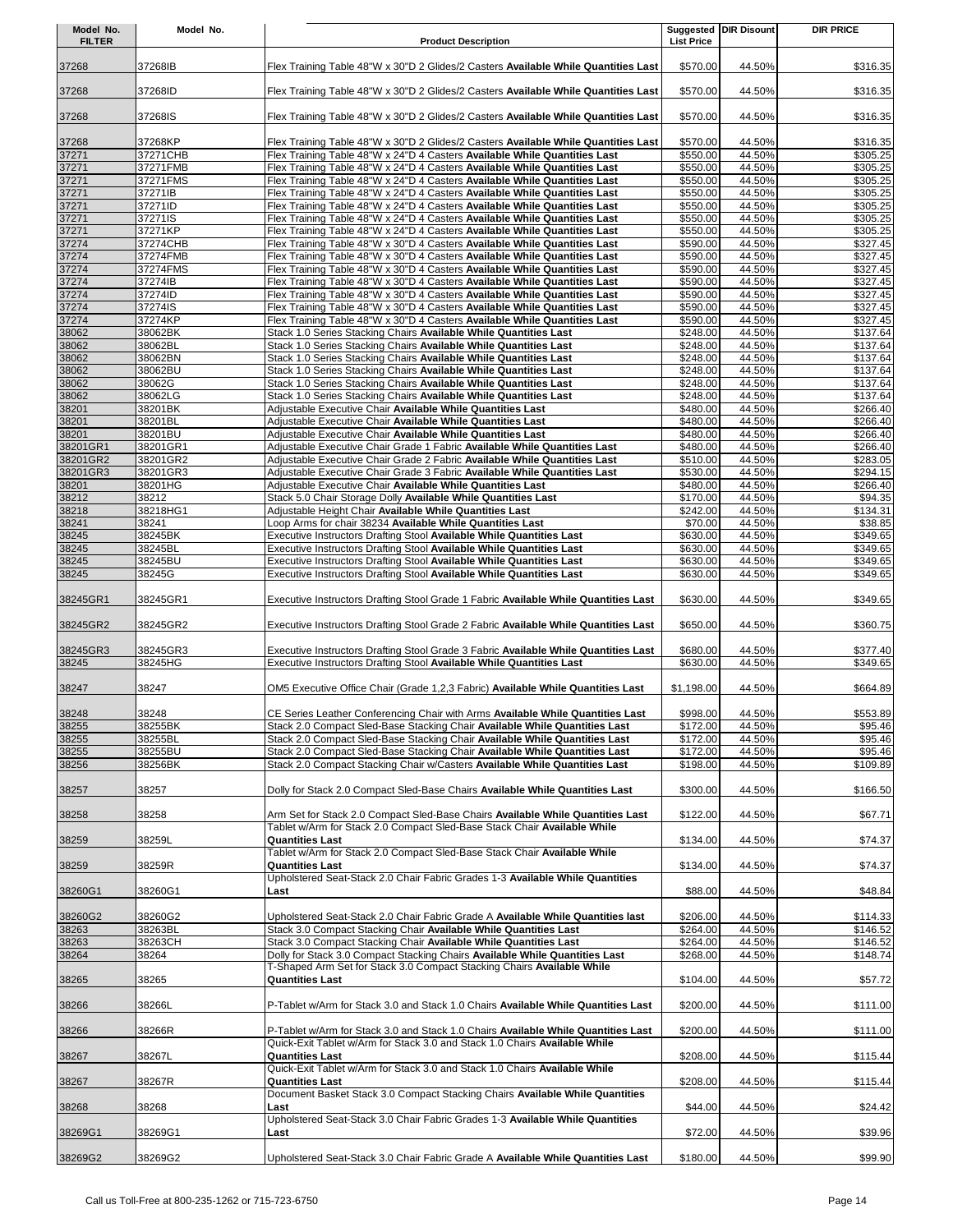| Model No.         | Model No.                   |                                                                                                                                              |                          | Suggested DIR Disount | <b>DIR PRICE</b>         |
|-------------------|-----------------------------|----------------------------------------------------------------------------------------------------------------------------------------------|--------------------------|-----------------------|--------------------------|
| <b>FILTER</b>     |                             | <b>Product Description</b>                                                                                                                   | <b>List Price</b>        |                       |                          |
|                   | 38275                       | Stack 5.0 Chair w/Poly Seat and Back ** Price per box of 3** Not Available Individually<br><b>Available While Quantities Last</b>            | \$420.00                 | 44.50%                | \$233.10                 |
| 38275             |                             | Stack 5.0 Chair w/Fabric Seat/Back Fabric Grade 1 ** Price per box of 2** Not                                                                |                          |                       |                          |
| 38276GR1          | 38276GR1                    | Available Individually Available While Quantities Last                                                                                       | \$624.00                 | 44.50%                | \$346.32                 |
|                   |                             | Stack 5.0 Chair w/Fabric Seat/Back Fabric Grade 2 ** Price per box of 2** Not                                                                |                          |                       |                          |
| 38276GR2          | 38276GR2                    | Available Individually Available While Quantities Last                                                                                       | \$666.00                 | 44.50%                | \$369.63                 |
|                   |                             | Stack 5.0 Chair w/Fabric Seat/Back Fabric Grade 3 ** Price per box of 2** Not                                                                |                          |                       |                          |
| 38276GR3          | 38276GR3                    | Available Individually Available While Quantities Last<br>Arm Set for Stack 5.0 Chair Available While Quantities Last                        | \$708.00                 | 44.50%<br>44.50%      | \$392.94                 |
| 38277<br>38278    | 38277<br>38278              | Ganging Set for Stack 5.0 Chair Available While Quantities Last                                                                              | \$78.00<br>\$14.00       | 44.50%                | \$43.29<br>\$7.77        |
| 38902             | 38902CHB                    | 44"W x 30"D Evolution Computer Desk Available While Quantities Last                                                                          | \$588.00                 | 44.50%                | \$326.34                 |
|                   |                             | 44"W x 30"D Evolution Computer Desk w/Adjustable Legs Available While                                                                        |                          |                       |                          |
| 38902ADJ          | 38902CHBADJ                 | <b>Quantities Last</b>                                                                                                                       | \$658.00                 | 44.50%                | \$365.19                 |
|                   |                             | 44"W x 30"D Evolution Computer Desk w/Adjustable Legs Available While                                                                        |                          |                       |                          |
| 38902ADJ          | 38902CHBADJX24              | <b>Quantities Last</b>                                                                                                                       | \$14,352.00              | 44.50%                | \$7,965.36               |
| 38902             | 38902CHBX24                 | 44"W x 30"D Evolution Computer Desk Available While Quantities Last                                                                          | \$12,672.00              | 44.50%                | \$7,032.96               |
| 38902             | 38902ID                     | 44"W x 30"D Evolution Computer Desk Available While Quantities Last<br>44"W x 30"D Evolution Computer Desk w/Adjustable Legs Available While | \$588.00                 | 44.50%                | \$326.34                 |
| 38902ADJ          | 38902IDADJ                  | <b>Quantities Last</b>                                                                                                                       | \$658.00                 | 44.50%                | \$365.19                 |
|                   |                             | 44"W x 30"D Evolution Computer Desk w/Adjustable Legs Available While                                                                        |                          |                       |                          |
| 38902ADJ          | 38902IDADJX24               | <b>Quantities Last</b>                                                                                                                       | \$14,352.00              | 44.50%                | \$7,965.36               |
| 38902             | 38902IDX24                  | 44"W x 30"D Evolution Computer Desk Available While Quantities Last                                                                          | \$12,672.00              | 44.50%                | \$7,032.96               |
| 38902             | 38902KP                     | 44"W x 30"D Evolution Computer Desk Available While Quantities Last                                                                          | \$588.00                 | 44.50%                | \$326.34                 |
|                   |                             | 44"W x 30"D Evolution Computer Desk w/Adjustable Legs Available While                                                                        |                          |                       |                          |
| 38902ADJ          | 38902KPADJ                  | <b>Quantities Last</b>                                                                                                                       | \$658.00                 | 44.50%                | \$365.19                 |
|                   |                             | 44"W x 30"D Evolution Computer Desk w/Adjustable Legs Available While                                                                        |                          |                       |                          |
| 38902ADJ          | 38902KPADJx24               | <b>Quantities Last</b><br>44"W x 30"D Evolution Computer Desk Available While Quantities Last                                                | \$14,352.00              | 44.50%<br>44.50%      | \$7,965.36               |
| 38902<br>38903    | 38902KPX24<br>38903CHB      | 48"W x 30"D Evolution Computer Desk Available While Quantities Last                                                                          | \$12,672.00<br>\$638.00  | 44.50%                | \$7,032.96<br>\$354.09   |
|                   |                             | 48"W x 30"D Evolution Computer Desk w/Adjustable Legs Available While                                                                        |                          |                       |                          |
| 38903ADJ          | 38903CHBADJ                 | <b>Quantities Last</b>                                                                                                                       | \$708.00                 | 44.50%                | \$392.94                 |
|                   |                             | 48"W x 30"D Evolution Computer Desk w/Adjustable Legs Available While                                                                        |                          |                       |                          |
| 38903ADJ          | 38903CHBADJX12              | <b>Quantities Last</b>                                                                                                                       | \$7,776.00               | 44.50%                | \$4,315.68               |
| 38903             | 38903CHBX12                 | 48"W x 30"D Evolution Computer Desk Available While Quantities Last                                                                          | \$6,936.00               | 44.50%                | \$3,849.48               |
| 38903             | 38903ID                     | 48"W x 30"D Evolution Computer Desk Available While Quantities Last                                                                          | \$638.00                 | 44.50%                | \$354.09                 |
|                   |                             | 48"W x 30"D Evolution Computer Desk w/Adjustable Legs Available While                                                                        |                          |                       |                          |
| 38903ADJ          | 38903IDADJ                  | <b>Quantities Last</b>                                                                                                                       | \$708.00                 | 44.50%                | \$392.94                 |
|                   |                             | 48"W x 30"D Evolution Computer Desk w/Adjustable Legs Available While                                                                        |                          |                       |                          |
| 38903ADJ<br>38903 | 38903IDADJX12<br>38903IDX12 | <b>Quantities Last</b><br>48"W x 30"D Evolution Computer Desk Available While Quantities Last                                                | \$7,776.00<br>\$6,936.00 | 44.50%<br>44.50%      | \$4,315.68<br>\$3,849.48 |
| 38903             | 38903KP                     | 48"W x 30"D Evolution Computer Desk Available While Quantities Last                                                                          | \$638.00                 | 44.50%                | \$354.09                 |
|                   |                             | 48"W x 30"D Evolution Computer Desk w/Adjustable Legs Available While                                                                        |                          |                       |                          |
| 38903ADJ          | 38903KPADJ                  | <b>Quantities Last</b>                                                                                                                       | \$708.00                 | 44.50%                | \$392.94                 |
|                   |                             | 48"W x 30"D Evolution Computer Desk w/Adjustable Legs Available While                                                                        |                          |                       |                          |
| 38903ADJ          | 38903KPADJx12               | <b>Quantities Last</b>                                                                                                                       | \$7,776.00               | 44.50%                | \$4,315.68               |
| 38903             | 38903KPX12                  | 48"W x 30"D Evolution Computer Desk Available While Quantities Last                                                                          | \$6,936.00               | 44.50%                | \$3,849.48               |
| 38913             | 38913CHB                    | 44"W x 24"D Evolution Computer Desk Available While Quantities Last                                                                          | \$544.00                 | 44.50%                | \$301.92                 |
|                   |                             | 44"W x 24"D Evolution Computer Desk w/Adjustable Legs Available While                                                                        |                          |                       |                          |
| 38913ADJ          | 38913CHBADJ                 | <b>Quantities Last</b><br>44"W x 24"D Evolution Computer Desk w/Adjustable Legs Available While                                              | \$614.00                 | 44.50%                | \$340.77                 |
| 38913ADJ          | 38913CHBADJX24              | <b>Quantities Last</b>                                                                                                                       | \$13,632.00              | 44.50%                | \$7,565.76               |
| 38913             | 38913CHBX24                 | 44"W x 24"D Evolution Computer Desk Available While Quantities Last                                                                          | \$11,952.00              | 44.50%                | \$6,633.36               |
| 38913             | 38913ID                     | 44"W x 24"D Evolution Computer Desk Available While Quantities Last                                                                          | \$544.00                 | 44.50%                | \$301.92                 |
|                   |                             | 44"W x 24"D Evolution Computer Desk w/Adjustable Legs Available While                                                                        |                          |                       |                          |
| 38913ADJ          | 38913IDADJ                  | <b>Quantities Last</b>                                                                                                                       | \$614.00                 | 44.50%                | \$340.77                 |
| 38913             | 38913IDX24                  | 44"W x 24"D Evolution Computer Desk Available While Quantities Last                                                                          | \$11.952.00              | 44.50%                | \$6,633.36               |
| 38913             | 38913KP                     | 44"W x 24"D Evolution Computer Desk Available While Quantities Last<br>44"W x 24"D Evolution Computer Desk w/Adjustable Legs Available While | \$544.00                 | 44.50%                | \$301.92                 |
|                   |                             | <b>Quantities Last</b>                                                                                                                       | \$614.00                 |                       |                          |
| 38913ADJ          | 38913KPADJ                  | 44"W x 24"D Evolution Computer Desk w/Adjustable Legs Available While                                                                        |                          | 44.50%                | \$340.77                 |
| 38913ADJ          | 38913KPADJX24               | <b>Quantities Last</b>                                                                                                                       | \$13,632.00              | 44.50%                | \$7,565.76               |
| 38913             | 38913KPX24                  | 44"W x 24"D Evolution Computer Desk Available While Quantities Last                                                                          | \$11,952.00              | 44.50%                | \$6,633.36               |
| 38914             | 38914CHB                    | 48"W x 24"D Evolution Computer Desk Available While Quantities Last                                                                          | \$584.00                 | 44.50%                | \$324.12                 |
|                   |                             | 48"W x 24"D Evolution Computer Desk w/Adjustable Legs Available While                                                                        |                          |                       |                          |
| 38914ADJ          | 38914CHBADJ                 | <b>Quantities Last</b>                                                                                                                       | \$654.00                 | 44.50%                | \$362.97                 |
|                   |                             | 48"W x 24"D Evolution Computer Desk w/Adjustable Legs Available While                                                                        |                          |                       |                          |
| 38914ADJ          | 38914CHBADJX12              | <b>Quantities Last</b>                                                                                                                       | \$7,296.00               | 44.50%                | \$4,049.28               |
| 38914             | 38914CHBX12<br>38914ID      | 48"W x 24"D Evolution Computer Desk Available While Quantities Last                                                                          | \$6,456.00               | 44.50%                | \$3,583.08               |
| 38914             |                             | 48"W x 24"D Evolution Computer Desk Available While Quantities Last<br>48"W x 24"D Evolution Computer Desk w/Adjustable Legs Available While | \$584.00                 | 44.50%                | \$324.12                 |
| 38914ADJ          | 38914IDADJ                  | <b>Quantities Last</b>                                                                                                                       | \$654.00                 | 44.50%                | \$362.97                 |
|                   |                             | 48"W x 24"D Evolution Computer Desk w/Adjustable Legs Available While                                                                        |                          |                       |                          |
| 38914ADJ          | 38914IDADJX12               | <b>Quantities Last</b>                                                                                                                       | \$7,296.00               | 44.50%                | \$4,049.28               |
| 38914             | 38914IDX12                  | 48"W x 24"D Evolution Computer Desk Available While Quantities Last                                                                          | \$6,456.00               | 44.50%                | $\overline{$3,583.08}$   |
| 38914             | 38914KP                     | 48"W x 24"D Evolution Computer Desk Available While Quantities Last                                                                          | \$584.00                 | 44.50%                | \$324.12                 |
|                   |                             | 48"W x 24"D Evolution Computer Desk w/Adjustable Legs Available While                                                                        |                          |                       |                          |
| 38914ADJ          | 38914KPADJ                  | <b>Quantities Last</b>                                                                                                                       | \$654.00                 | 44.50%                | \$362.97                 |
|                   |                             | 48"W x 24"D Evolution Computer Desk w/Adjustable Legs Available While                                                                        |                          |                       |                          |
| 38914ADJ<br>38914 | 38914KPADJX12<br>38914KPX12 | <b>Quantities Last</b><br>48"W x 24"D Evolution Computer Desk Available While Quantities Last                                                | \$7,296.00<br>\$6,456.00 | 44.50%<br>44.50%      | \$4,049.28<br>\$3,583.08 |
| 38931             | 38931CHB                    | 44" Evolution Stand-up Desk Available While Quantities Last                                                                                  | \$798.00                 | 44.50%                | \$442.89                 |
| 38931             | 38931ID                     | 44" Evolution Stand-up Desk Available While Quantities Last                                                                                  | \$798.00                 | 44.50%                | \$442.89                 |
| 38931             | 38931KP                     | 44" Evolution Stand-up Desk Available While Quantities Last                                                                                  | \$798.00                 | 44.50%                | \$442.89                 |
| 38932             | 38932CHB                    | 44"W Evolution Liberty ADA Crank Desk Available While Quantities Last                                                                        | \$1,798.00               | 44.50%                | \$997.89                 |
| 38932             | 38932ID                     | 44"W Evolution Liberty ADA Crank Desk Available While Quantities Last                                                                        | \$1,798.00               | 44.50%                | \$997.89                 |
| 38932             | 38932KP                     | 44"W Evolution Liberty ADA Crank Desk Available While Quantities Last                                                                        | \$1,798.00               | 44.50%                | \$997.89                 |
| 38933             | 38933CHB                    | 48"W Evolution Liberty ADA Crank Desk Available While Quantities Last                                                                        | \$1,860.00               | 44.50%                | \$1,032.30               |
| 38933             | 38933ID                     | 48"W Evolution Liberty ADA Crank Desk Available While Quantities Last                                                                        | \$1,860.00               | 44.50%                | \$1,032.30               |
| 38933             | 38933KP                     | 48"W Evolution Liberty ADA Crank Desk Available While Quantities Last                                                                        | \$1,860.00               | 44.50%                | \$1,032.30               |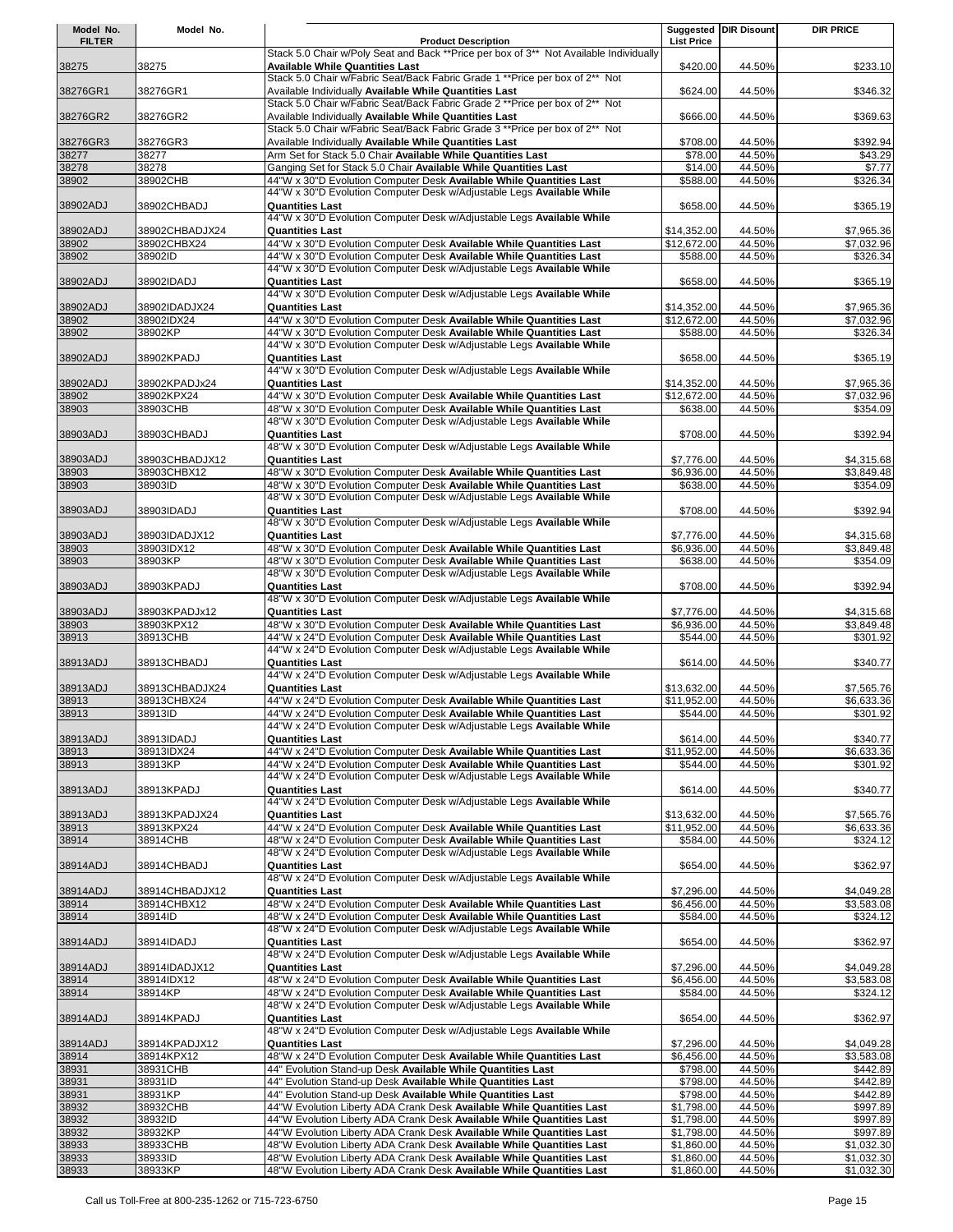| Model No.              | Model No.           |                                                                                                                                                                                                          |                                 | <b>Suggested DIR Disount</b> | <b>DIR PRICE</b>         |
|------------------------|---------------------|----------------------------------------------------------------------------------------------------------------------------------------------------------------------------------------------------------|---------------------------------|------------------------------|--------------------------|
| <b>FILTER</b><br>38934 | 38934CHB            | <b>Product Description</b><br>60"W Evolution Liberty ADA Crank Desk Available While Quantities Last                                                                                                      | <b>List Price</b><br>\$1,934.00 | 44.50%                       | \$1,073.37               |
| 38934                  | 38934ID             | 60"W Evolution Liberty ADA Crank Desk Available While Quantities Last                                                                                                                                    | \$1,934.00                      | 44.50%                       | \$1,073.37               |
| 38934<br>38935         | 38934KP<br>38935CHB | 60"W Evolution Liberty ADA Crank Desk Available While Quantities Last<br>44"W Evolution Liberty ADA Electric Desk Available While Quantities Last                                                        | \$1,934.00<br>\$2,798.00        | 44.50%<br>44.50%             | \$1,073.37<br>\$1,552.89 |
| 38935                  | 38935ID             | 44"W Evolution Liberty ADA Electric Desk Available While Quantities Last                                                                                                                                 | \$2,798.00                      | 44.50%                       | \$1,552.89               |
| 38935<br>38936         | 38935KP<br>38936CHB | 44"W Evolution Liberty ADA Electric Desk Available While Quantities Last<br>48"W Evolution Liberty ADA Electric Desk Available While Quantities Last                                                     | \$2,798.00<br>\$2,860.00        | 44.50%<br>44.50%             | \$1,552.89<br>\$1,587.30 |
| 38936                  | 38936ID             | 48"W Evolution Liberty ADA Electric Desk Available While Quantities Last                                                                                                                                 | \$2,860.00                      | 44.50%                       | \$1,587.30               |
| 38936                  | 38936KP             | 48"W Evolution Liberty ADA Electric Desk Available While Quantities Last                                                                                                                                 | \$2,860.00                      | 44.50%                       | \$1,587.30               |
| 38937<br>38937         | 38937CHB<br>38937ID | 60"W Evolution Liberty ADA Electric Desk Available While Quantities Last<br>60"W Evolution Liberty ADA Electric Desk Available While Quantities Last                                                     | \$2,914.00<br>\$2,914.00        | 44.50%<br>44.50%             | \$1,617.27<br>\$1,617.27 |
| 38937                  | 38937KP             | 60"W Evolution Liberty ADA Electric Desk Available While Quantities Last                                                                                                                                 | \$2,914.00                      | 44.50%                       | \$1,617.27               |
| 38941                  | 38941CHBBW          | 60" Evolution Teacher Instructor Center w/Wheels Available While Quantities Last                                                                                                                         | \$1,528.00                      | 44.50%                       | \$848.04                 |
| 38941                  | 38941CHBC           | 60" Evolution Teacher Instructor Center w/Casters Available While Quantities Last                                                                                                                        | \$1,380.00                      | 44.50%                       | \$765.90                 |
| 38941                  | 38941FMBBW          | 60" Evolution Teacher Instructor Center w/Wheels Available While Quantities Last                                                                                                                         | \$1,528.00                      | 44.50%                       | \$848.04                 |
| 38941                  | 38941FMBC           | 60" Evolution Teacher Instructor Center w/Casters Available While Quantities Last                                                                                                                        | \$1,380.00                      | 44.50%                       | \$765.90                 |
| 38941                  | 38941IDBW           | 60" Evolution Teacher Instructor Center w/Wheels Available While Quantities Last                                                                                                                         | \$1,528.00                      | 44.50%                       | \$848.04                 |
| 38941                  | 38941IDC            | 60" Evolution Teacher Instructor Center w/Casters Available While Quantities Last                                                                                                                        | \$1,380.00                      | 44.50%                       | \$765.90                 |
| 38941                  | 38941KPBW           | 60" Evolution Teacher Instructor Center w/Wheels Available While Quantities Last                                                                                                                         | \$1,528.00                      | 44.50%                       | \$848.04                 |
| 38941                  | 38941KPC            | 60" Evolution Teacher Instructor Center w/Casters Available While Quantities Last                                                                                                                        | \$1,380.00                      | 44.50%                       | \$765.90                 |
| 38944<br>38944         | 38944B<br>38944D    | Evolution Front Door for 60" TIC Available While Quantities Last<br>Evolution Front Door for 60" TIC Available While Quantities Last                                                                     | \$458.00<br>\$458.00            | 44.50%<br>44.50%             | \$254.19<br>\$254.19     |
| 38944                  | 38944P              | Evolution Front Door for 60" TIC Available While Quantities Last                                                                                                                                         | \$458.00                        | 44.50%                       | \$254.19                 |
| 38946                  | 38946CHB            | 72"W Evolution E-FPM Double Desk Available While Quantities Last                                                                                                                                         | \$4,396.00                      | 44.50%                       | \$2,439.78               |
| 38946<br>38946         | 38946IB<br>38946KB  | 72"W Evolution E-FPM Double Desk Available While Quantities Last<br>72"W Evolution E-FPM Double Desk Available While Quantities Last                                                                     | \$4,396.00<br>\$4,396.00        | 44.50%<br>44.50%             | \$2,439.78<br>\$2,439.78 |
| 38947                  | 38947CHB            | E-FPM ADA Desk Available While Quantities Last                                                                                                                                                           | \$2,998.00                      | 44.50%                       | \$1,663.89               |
| 38961                  | 38961CHB            | 36" Flex InSight Xtreme-Monitor System (XMS) for All-in-One Computer Monitor<br><b>Available While Quantities Last</b>                                                                                   | \$1,540.00                      | 44.50%                       | \$854.70                 |
| 38961                  | 38961FMB            | 36" Flex InSight Xtreme-Monitor System (XMS) for All-in-One Computer Monitor<br><b>Available While Quantities Last</b>                                                                                   | \$1,540.00                      | 44.50%                       | \$854.70                 |
| 38961                  | 38961IB             | 36" Flex InSight Xtreme-Monitor System (XMS) for All-in-One Computer Monitor<br><b>Available While Quantities Last</b>                                                                                   | \$1,540.00                      | 44.50%                       | \$854.70                 |
| 38961                  | 38961ICW            | 36" Flex InSight Xtreme-Monitor System (XMS) for All-in-One Computer Monitor<br><b>Available While Quantities Last</b>                                                                                   | \$1,540.00                      | 44.50%                       | \$854.70                 |
| 38961                  | 38961WFCW           | 36" Flex InSight Xtreme-Monitor System (XMS) for All-in-One Computer Monitor<br><b>Available While Quantities Last</b><br>42" Flex InSight Xtreme-Monitor System (XMS) for Dual Monitors Available While | \$1,540.00                      | 44.50%                       | \$854.70                 |
| 38962                  | 38962CHB            | <b>Quantities Last</b><br>42" Flex InSight Xtreme-Monitor System (XMS) for Dual Monitors Available While                                                                                                 | \$1,680.00                      | 44.50%                       | \$932.40                 |
| 38962                  | 38962FMB            | <b>Quantities Last</b><br>42" Flex InSight Xtreme-Monitor System (XMS) for Dual Monitors Available While                                                                                                 | \$1,680.00                      | 44.50%                       | \$932.40                 |
| 38962                  | 38962IB             | <b>Quantities Last</b><br>42" Flex InSight Xtreme-Monitor System (XMS) for Dual Monitors Available While                                                                                                 | \$1,680.00                      | 44.50%                       | \$932.40                 |
| 38962                  | 38962ICW            | <b>Quantities Last</b><br>42" Flex InSight Xtreme-Monitor System (XMS) for Dual Monitors Available While                                                                                                 | \$1,680.00                      | 44.50%                       | \$932.40                 |
| 38962                  | 38962WFCW           | <b>Quantities Last</b><br>36" Flex InSight Xtreme-Monitor System (XMS) for All-in-One Computer Monitor                                                                                                   | \$1,680.00                      | 44.50%                       | \$932.40                 |
| 38963                  | 38963CHB            | w/Lock Available While Quantities Last<br>36" Flex InSight Xtreme-Monitor System (XMS) for All-in-One Computer Monitor                                                                                   | \$1,560.00                      | 44.50%                       | \$865.80                 |
| 38963                  | 38963FMB            | w/Lock Available While Quantities Last<br>36" Flex InSight Xtreme-Monitor System (XMS) for All-in-One Computer Monitor                                                                                   | \$1,560.00                      | 44.50%                       | \$865.80                 |
| 38963                  | 38963IB             | w/Lock Available While Quantities Last<br>36" Flex InSight Xtreme-Monitor System (XMS) for All-in-One Computer Monitor                                                                                   | \$1,560.00                      | 44.50%                       | \$865.80                 |
| 38963                  | 38963ICW            | w/Lock Available While Quantities Last<br>36" Flex InSight Xtreme-Monitor System (XMS) for All-in-One Computer Monitor                                                                                   | \$1,560.00                      | 44.50%                       | \$865.80                 |
| 38963                  | 38963WFCW           | w/Lock Available While Quantities Last<br>42" Flex InSight Xtreme-Monitor System (XMS) for Dual Monitors w/Lock Available                                                                                | \$1,560.00                      | 44.50%                       | \$865.80                 |
| 38964                  | 38964CHB            | <b>While Quantities Last</b><br>42" Flex InSight Xtreme-Monitor System (XMS) for Dual Monitors w/Lock Available                                                                                          | \$1,700.00                      | 44.50%                       | \$943.50                 |
| 38964                  | 38964FMB            | <b>While Quantities Last</b><br>42" Flex InSight Xtreme-Monitor System (XMS) for Dual Monitors w/Lock Available                                                                                          | \$1,700.00                      | 44.50%                       | \$943.50                 |
| 38964                  | 38964IB             | <b>While Quantities Last</b><br>42" Flex InSight Xtreme-Monitor System (XMS) for Dual Monitors w/Lock Available                                                                                          | \$1,700.00                      | 44.50%                       | \$943.50                 |
| 38964                  | 38964ICW            | <b>While Quantities Last</b><br>42" Flex InSight Xtreme-Monitor System (XMS) for Dual Monitors w/Lock Available                                                                                          | \$1,700.00                      | 44.50%                       | \$943.50                 |
| 38964                  | 38964WFCW           | <b>While Quantities Last</b><br>72" Flex InSight Xtreme-Monitor System (XMS) for All-in-One Computer Monitor                                                                                             | \$1,700.00                      | 44.50%                       | \$943.50                 |
| 38966                  | 38966CHB            | <b>Available While Quantities Last</b><br>72" Flex InSight Xtreme-Monitor System (XMS) for All-in-One Computer Monitor                                                                                   | \$2,560.00                      | 44.50%                       | \$1,420.80               |
| 38966                  | 38966FMB            | <b>Available While Quantities Last</b><br>72" Flex InSight Xtreme-Monitor System (XMS) for All-in-One Computer Monitor                                                                                   | \$2,560.00                      | 44.50%                       | \$1,420.80               |
| 38966                  | 38966IB             | <b>Available While Quantities Last</b><br>72" Flex InSight Xtreme-Monitor System (XMS) for All-in-One Computer Monitor                                                                                   | \$2,560.00                      | 44.50%                       | \$1,420.80               |
| 38966                  | 38966ICW            | <b>Available While Quantities Last</b><br>72" Flex InSight Xtreme-Monitor System (XMS) for All-in-One Computer Monitor                                                                                   | \$2,560.00                      | 44.50%                       | \$1,420.80               |
| 38966                  | 38966WFCW           | <b>Available While Quantities Last</b><br>72" Flex InSight Xtreme-Monitor System (XMS) for All-in-One Computer Monitor                                                                                   | \$2,560.00                      | 44.50%                       | \$1,420.80               |
| 38967                  | 38967CHB            | w/Lock Available While Quantities Last<br>72" Flex InSight Xtreme-Monitor System (XMS) for All-in-One Computer Monitor                                                                                   | \$2,600.00                      | 44.50%                       | \$1,443.00               |
| 38967                  | 38967FMB            | w/Lock Available While Quantities Last                                                                                                                                                                   | \$2,600.00                      | 44.50%                       | \$1,443.00               |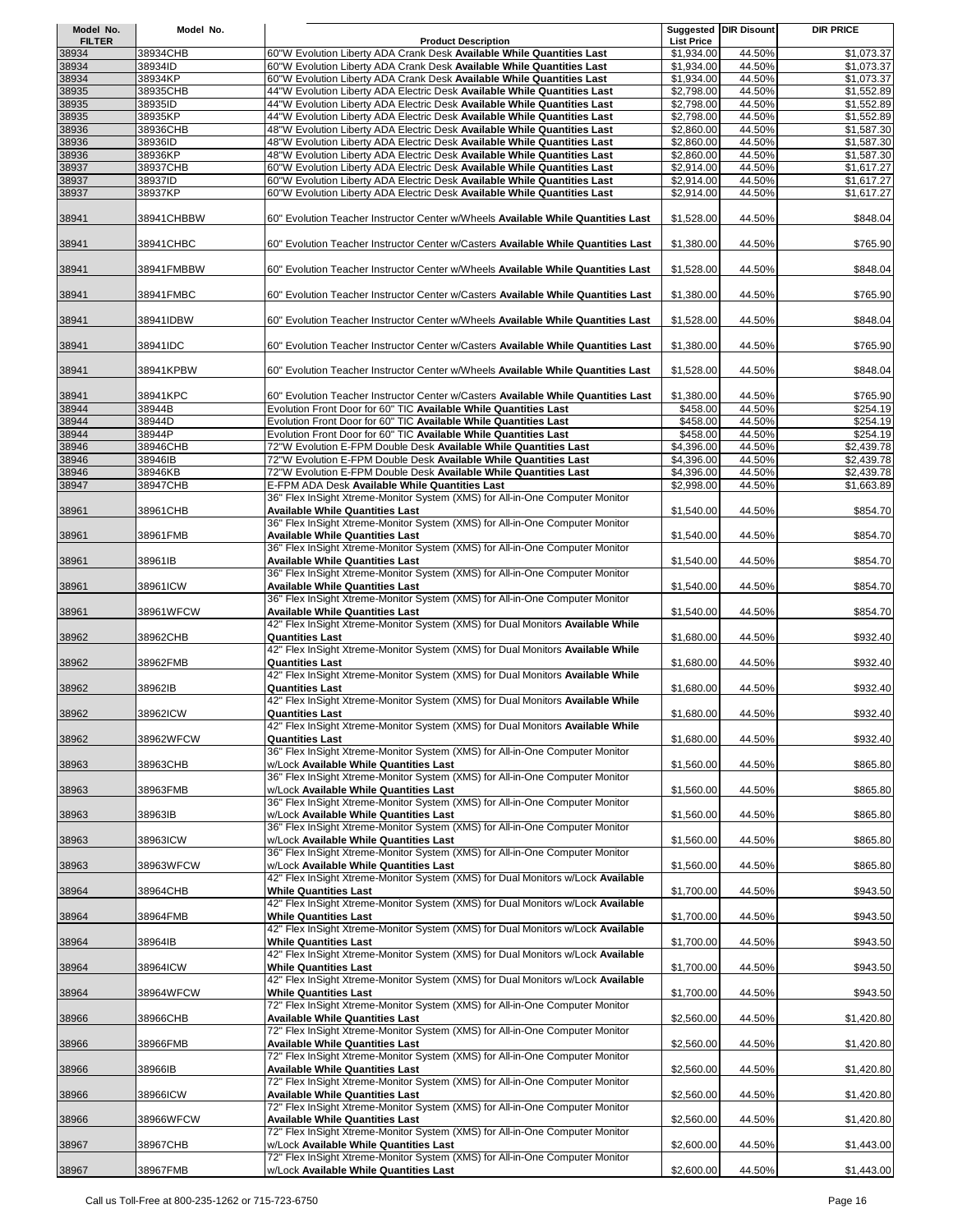| Model No.      | Model No.                |                                                                                                                                                                     |                                   | <b>Suggested DIR Disount</b> | DIR PRICE                |
|----------------|--------------------------|---------------------------------------------------------------------------------------------------------------------------------------------------------------------|-----------------------------------|------------------------------|--------------------------|
| <b>FILTER</b>  |                          | <b>Product Description</b><br>72" Flex InSight Xtreme-Monitor System (XMS) for All-in-One Computer Monitor                                                          | <b>List Price</b>                 |                              |                          |
| 38967          | 38967IB                  | w/Lock Available While Quantities Last                                                                                                                              | \$2,600.00                        | 44.50%                       | \$1,443.00               |
| 38967          | 38967ICW                 | 72" Flex InSight Xtreme-Monitor System (XMS) for All-in-One Computer Monitor<br>w/Lock Available While Quantities Last                                              | \$2,600.00                        | 44.50%                       | \$1,443.00               |
|                |                          | 72" Flex InSight Xtreme-Monitor System (XMS) for All-in-One Computer Monitor                                                                                        |                                   |                              |                          |
| 38967<br>55101 | 38967WFCW<br>55101B      | w/Lock Available While Quantities Last<br>Secure Laptop Locker V2 Available While Quantities Last                                                                   | \$2,600.00<br>\$1,010.00          | 44.50%<br>44.50%             | \$1,443.00<br>\$560.55   |
| 55102          | 55102CH                  | Secure Laptop Locker V2 Worksurface Available While Quantities Last                                                                                                 | \$150.00                          | 44.50%                       | \$83.25                  |
| 55102          | 55102l                   | Secure Laptop Locker V2 Worksurface Available While Quantities Last                                                                                                 | \$150.00                          | 44.50%                       | \$83.25                  |
| 55103          | 55103GW                  | Secure Laptop Locker V2 w/Anti-Microbial Powder Coat Available While Quantities<br>Last                                                                             | \$1,050.00                        | 44.50%                       | \$582.75                 |
| 55171          | 55171B                   | LT24 and LT30 Handle Available While Quantities Last                                                                                                                | \$132.00                          | 44.50%                       | \$73.26                  |
| 55172<br>55177 | 55172<br>55177CHBBW      | Edge Trim for Laptop Carts Available While Quantities Last<br>LT24 Laptop Cart w/timer w/Balloon Wheels Available While Quantities Last                             | \$84.00<br>$\overline{$3,558.00}$ | 44.50%<br>44.50%             | \$46.62<br>\$1.974.69    |
|                |                          |                                                                                                                                                                     |                                   |                              |                          |
| 55177          | 55177CHBSR               | LT24 Laptop Cart w/timer w/2Swivel-2Rigid Casters Available While Quantities Last                                                                                   | \$3,558.00                        | 44.50%                       | \$1,974.69               |
| 55177          | 55177IDBW                | LT24 Laptop Cart w/timer w/Balloon Wheels Available While Quantities Last                                                                                           | \$3,558.00                        | 44.50%                       | \$1,974.69               |
| 55177          | 55177IDSR                | LT24 Laptop Cart w/timer w/2Swivel-2Rigid Casters Available While Quantities Last                                                                                   | \$3,558.00                        | 44.50%                       | \$1,974.69               |
| 55208<br>55208 | 55208CHBSR<br>55208IDSR  | LT30 Laptop Cart w/2Swivel-2Rigid Casters Available While Quantities Last<br>LT30 Laptop Cart w/2Swivel-2Rigid Casters Available While Quantities Last              | \$4,378.00<br>\$4,378.00          | 44.50%<br>44.50%             | \$2,429.79<br>\$2,429.79 |
| 55208          | 55208KBSR                | LT30 Laptop Cart w/2Swivel-2Rigid Casters Available While Quantities Last                                                                                           | \$4,378.00                        | 44.50%                       | \$2,429.79               |
| 55208          | 55208KPSR                | LT30 Laptop Cart w/2Swivel-2Rigid Casters Available While Quantities Last                                                                                           | \$4,378.00                        | 44.50%                       | \$2,429.79               |
| 55209          | 55209CHBBW               | LT15 Laptop Cart w/Balloon Wheels Available While Quantities Last                                                                                                   | \$2,532.00                        | 44.50%                       | \$1,405.26<br>\$1,405.26 |
| 55209<br>55209 | 55209CHBSR<br>55209FMBBW | LT15 Laptop Cart w/2Swivel-2Rigid Casters Available While Quantities Last<br>LT15 Laptop Cart w/Balloon Wheels Available While Quantities Last                      | \$2,532.00<br>\$2,532.00          | 44.50%<br>44.50%             | \$1,405.26               |
| 55209          | 55209IDBW                | LT15 Laptop Cart w/Balloon Wheels Available While Quantities Last                                                                                                   | \$2,532.00                        | 44.50%                       | \$1,405.26               |
| 55209          | 55209IDSR                | LT15 Laptop Cart w/2Swivel-2Rigid Casters Available While Quantities Last                                                                                           | \$2,532.00                        | 44.50%                       | \$1,405.26               |
| 55211          | 55211CHBBW               | Compact Presentation Lectern w/Balloon Wheels Available While Quantities Last                                                                                       | \$1,922.00                        | 44.50%                       | \$1,066.71               |
| 55211          | 55211CHBTK               | Compact Presentation Lectern w/Toe Kick Available While Quantities Last                                                                                             | \$1,922.00                        | 44.50%                       | \$1,066.71               |
| 55211          | 55211FMBBW               | Compact Presentation Lectern w/Balloon Wheels Available While Quantities Last                                                                                       | \$1,922.00                        | 44.50%                       | \$1,066.71               |
| 55211          | 55211FMBTK               | Compact Presentation Lectern w/Toe Kick Available While Quantities Last                                                                                             | \$1,922.00                        | 44.50%                       | \$1,066.71               |
|                |                          |                                                                                                                                                                     |                                   |                              |                          |
| 55211<br>55211 | 55211IBBW<br>55211IBTK   | Compact Presentation Lectern w/Balloon Wheels Available While Quantities Last<br>Compact Presentation Lectern w/Toe Kick Available While Quantities Last            | \$1,922.00<br>\$1,922.00          | 44.50%<br>44.50%             | \$1,066.71<br>\$1,066.71 |
|                |                          |                                                                                                                                                                     |                                   |                              |                          |
| 55211          | 55211IDBW                | Compact Presentation Lectern w/Balloon Wheels Available While Quantities Last                                                                                       | \$1,922.00                        | 44.50%                       | \$1,066.71               |
| 55211          | 55211IDTK                | Compact Presentation Lectern w/Toe Kick Available While Quantities Last                                                                                             | \$1,922.00                        | 44.50%                       | \$1,066.71               |
| 55211          | 55211KBBW                | Compact Presentation Lectern w/Balloon Wheels Available While Quantities Last                                                                                       | \$1,922.00                        | 44.50%                       | \$1,066.71               |
| 55211          | 55211KBTK                | Compact Presentation Lectern w/Toe Kick Available While Quantities Last                                                                                             | \$1,922.00                        | 44.50%                       | \$1,066.71               |
| 55211          | 55211KPBW                | Compact Presentation Lectern w/Balloon Wheels Available While Quantities Last                                                                                       | \$1,922.00                        | 44.50%                       | \$1,066.71               |
| 55211          | 55211KPTK                | Compact Presentation Lectern w/Toe Kick Available While Quantities Last                                                                                             | \$1,922.00                        | 44.50%                       | \$1.066.71               |
| 55219          | 55219CHB                 | Flip-Up Shelf for Compact Presentation Lectern Available While Quantities Last                                                                                      | \$448.00                          | 44.50%                       | \$248.64                 |
|                |                          |                                                                                                                                                                     |                                   |                              |                          |
| 55219          | 55219FMB                 | Flip-Up Shelf for Compact Presentation Lectern Available While Quantities Last                                                                                      | \$448.00                          | 44.50%                       | \$248.64                 |
| 55219          | 55219IB                  | Flip-Up Shelf for Compact Presentation Lectern Available While Quantities Last                                                                                      | \$448.00                          | 44.50%                       | \$248.64                 |
| 55219          | 55219ID                  | Flip-Up Shelf for Compact Presentation Lectern Available While Quantities Last                                                                                      | \$448.00                          | 44.50%                       | \$248.64                 |
|                |                          |                                                                                                                                                                     |                                   |                              |                          |
| 55219          | 55219KB                  | Flip-Up Shelf for Compact Presentation Lectern Available While Quantities Last                                                                                      | \$448.00                          | 44.50%                       | \$248.64                 |
| 55219          | 55219KP                  | Flip-Up Shelf for Compact Presentation Lectern Available While Quantities Last                                                                                      | \$448.00                          | 44.50%                       | \$248.64                 |
| 55221          | 55221B                   | Rear Rack Rail Kit for CPL Available While Quantities Last                                                                                                          | \$148.00                          | 44.50%                       | \$82.14                  |
|                |                          | Compact Presentation Lectern w/Overbridge Control Console w/Balloon Wheels                                                                                          |                                   |                              |                          |
| 55224          | 55224CHBBW               | Overbridge Panel Sold Separately 96501B Available While Quantities Last<br>Compact Presentation Lectern w/Overbridge Control Console w/Toekick Overbridge           | \$2,222.00                        | 44.50%                       | \$1,233.21               |
| 55224          | 55224CHBTK               | Panel Sold Separately 96501B Available While Quantities Last                                                                                                        | \$2,222.00                        | 44.50%                       | \$1,233.21               |
| 55224          | 55224FMBBW               | Compact Presentation Lectern w/Overbridge Control Console w/Balloon Wheels<br>Overbridge Panel Sold Separately 96501B Available While Quantities Last               | \$2,222.00                        | 44.50%                       | \$1,233.21               |
|                |                          | Compact Presentation Lectern w/Overbridge Control Console w/Toekick Overbridge                                                                                      |                                   |                              |                          |
| 55224          | 55224FMBTK               | Panel Sold Separately 96501B Available While Quantities Last<br>Compact Presentation Lectern w/Overbridge Control Console w/Balloon Wheels                          | \$2,222.00                        | 44.50%                       | \$1,233.21               |
| 55224          | 55224IBBW                | Overbridge Panel Sold Separately 96501B Available While Quantities Last                                                                                             | \$2,222.00                        | 44.50%                       | \$1,233.21               |
|                |                          | Compact Presentation Lectern w/Overbridge Control Console w/Toekick Overbridge                                                                                      |                                   |                              |                          |
| 55224          | 55224IBTK                | Panel Sold Separately 96501B Available While Quantities Last<br>Compact Presentation Lectern w/Overbridge Control Console w/Balloon Wheels                          | \$2,222.00                        | 44.50%                       | \$1,233.21               |
| 55224          | 55224IDBW                | Overbridge Panel Sold Separately 96501B Available While Quantities Last                                                                                             | \$2,222.00                        | 44.50%                       | \$1,233.21               |
| 55224          | 55224IDTK                | Compact Presentation Lectern w/Overbridge Control Console w/Toekick Overbridge<br>Panel Sold Separately 96501B Available While Quantities Last                      | \$2,222.00                        | 44.50%                       | \$1,233.21               |
|                |                          |                                                                                                                                                                     |                                   |                              |                          |
| 55245          | 55245CHBTK               | Doctorate Interactive Lectern w/Cut Out&Toekick Available While Quantities Last                                                                                     | \$7,928.00                        | 44.50%                       | \$4,400.04               |
| 55245          | 55245CHBTW               | Doctorate Interactive Lectern with Cutout&Twin Wheels Available While Quantities<br>last                                                                            | \$7,928.00                        | 44.50%                       | \$4,400.04               |
|                |                          |                                                                                                                                                                     |                                   |                              |                          |
| 55245          | 55245FMBTK               | Doctorate Interactive Lectern w/Cut Out&Toekick Available While Quantities Last<br>Doctorate Interactive Lectern with Cutout&Twin Wheels Available While Quantities | \$7,928.00                        | 44.50%                       | \$4,400.04               |
| 55245          | 55245FMBTW               | last                                                                                                                                                                | \$7,928.00                        | 44.50%                       | \$4,400.04               |
|                |                          |                                                                                                                                                                     |                                   |                              |                          |
| 55245          | 55245IBTK                | Doctorate Interactive Lectern w/Cut Out&Toekick Available While Quantities Last<br>Doctorate Interactive Lectern with Cutout&Twin Wheels Available While Quantities | \$7,928.00                        | 44.50%                       | \$4,400.04               |
| 55245          | 55245IBTW                | last                                                                                                                                                                | \$7,928.00                        | 44.50%                       | \$4,400.04               |
|                |                          |                                                                                                                                                                     |                                   |                              |                          |
| 55245          | 55245IDTK                | Doctorate Interactive Lectern w/Cut Out&Toekick Available While Quantities Last                                                                                     | \$7,928.00                        | 44.50%                       | \$4,400.04               |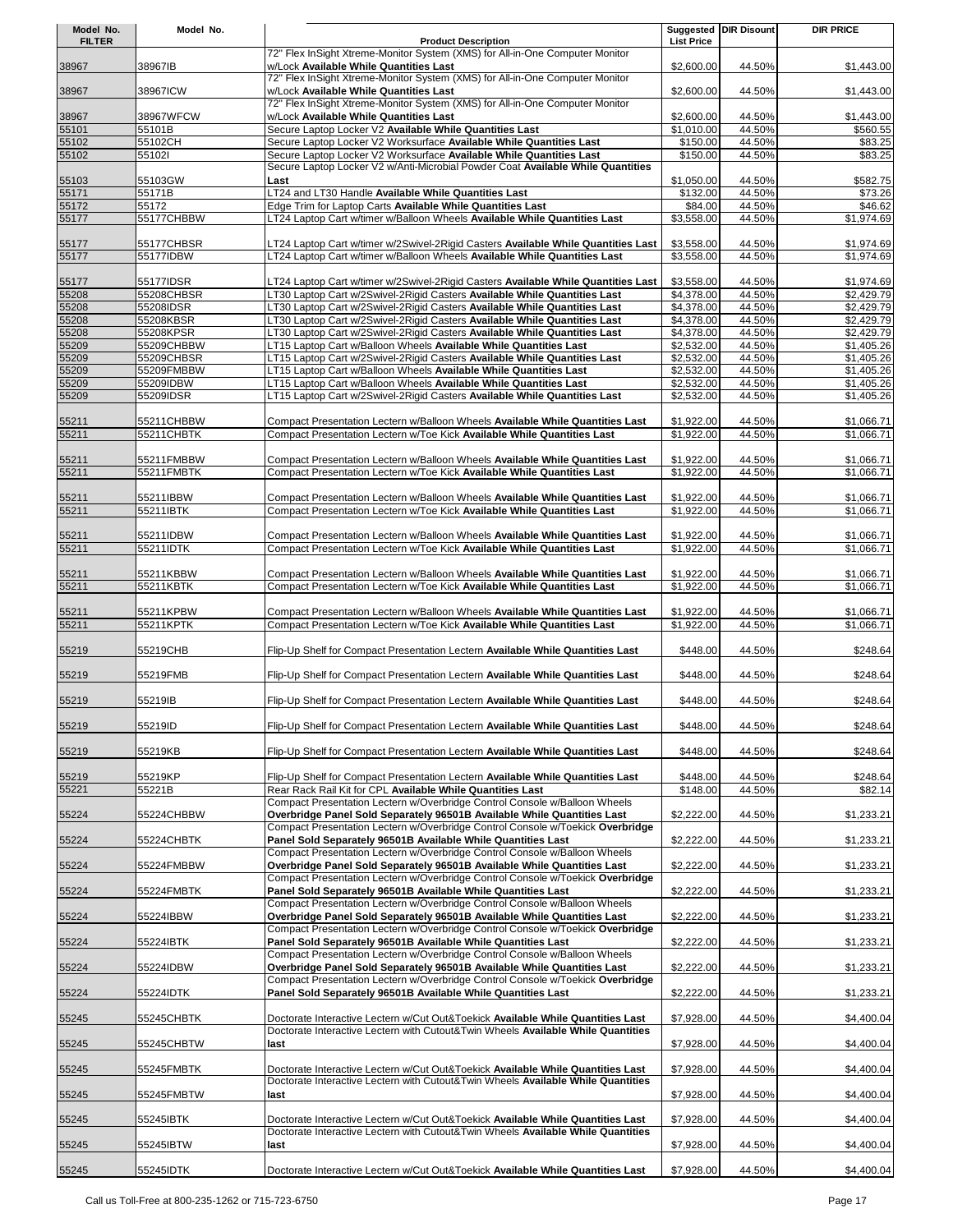| Model No.      | Model No.                |                                                                                                                                                              |                          | <b>Suggested DIR Disount</b> | <b>DIR PRICE</b>         |
|----------------|--------------------------|--------------------------------------------------------------------------------------------------------------------------------------------------------------|--------------------------|------------------------------|--------------------------|
| <b>FILTER</b>  |                          | <b>Product Description</b>                                                                                                                                   | <b>List Price</b>        |                              |                          |
|                |                          | Doctorate Interactive Lectern with Cutout&Twin Wheels Available While Quantities                                                                             |                          |                              |                          |
| 55245          | 55245IDTW                | last                                                                                                                                                         | \$7,928.00               | 44.50%                       | \$4,400.04               |
| 55250          | 55250CHBTK               | Masters Interactive Lectern w/Cut Out&Toekick Available While Quantities Last                                                                                | \$5,928.00               | 44.50%                       | \$3,290.04               |
|                |                          |                                                                                                                                                              |                          |                              |                          |
| 55250          | 55250CHBTW               | Masters Interactive Lectern w/Cut Out&Twin Wheels Available While Quantities last                                                                            | \$5,928.00               | 44.50%                       | \$3,290.04               |
| 55250          | 55250FMBTK               | Masters Interactive Lectern w/Cut Out&Toekick Available While Quantities Last                                                                                | \$5,928.00               | 44.50%                       | \$3,290.04               |
|                |                          |                                                                                                                                                              |                          |                              |                          |
| 55250          | 55250FMBTW               | Masters Interactive Lectern w/Cut Out&Twin Wheels Available While Quantities last                                                                            | \$5,928.00               | 44.50%                       | \$3,290.04               |
|                | 55250IBTK                |                                                                                                                                                              |                          | 44.50%                       |                          |
| 55250          |                          | Masters Interactive Lectern w/Cut Out&Toekick Available While Quantities Last                                                                                | \$5,928.00               |                              | \$3,290.04               |
| 55250          | 55250IBTW                | Masters Interactive Lectern w/Cut Out&Twin Wheels Available While Quantities last                                                                            | \$5,928.00               | 44.50%                       | \$3,290.04               |
|                |                          |                                                                                                                                                              |                          |                              |                          |
| 55250          | 55250IDTK                | Masters Interactive Lectern w/Cut Out&Toekick Available While Quantities Last                                                                                | \$5,928.00               | 44.50%                       | \$3,290.04               |
| 55250          | 55250IDTW                | Masters Interactive Lectern w/Cut Out&Twin Wheels Available While Quantities last                                                                            | \$5,928.00               | 44.50%                       | \$3,290.04               |
| 55267          | 55267CHBBW               | 42" Flat Panel Monitor Cart V2 Balloon Whl Available While Quantities Last                                                                                   | \$1,832.00               | 44.50%                       | \$1,016.76               |
|                |                          |                                                                                                                                                              |                          |                              |                          |
| 55267<br>55267 | 55267CHBSR<br>55267CHBTK | 42" Flat Panel Monitor Cart V2 Swivel-Rigid Caster Available While Quantities Last<br>42" Flat Panel Monitor Cart V2 Toekick Available While Quantities Last | \$1,832.00<br>\$1,832.00 | 44.50%<br>44.50%             | \$1,016.76<br>\$1,016.76 |
| 55267          | 55267FMBBW               | 42" Flat Panel Monitor Cart V2 Balloon Whl Available While Quantities Last                                                                                   | \$1,832.00               | 44.50%                       | \$1,016.76               |
|                |                          |                                                                                                                                                              |                          |                              |                          |
| 55267          | 55267FMBSR               | 42" Flat Panel Monitor Cart V2 Swivel-Rigid Caster Available While Quantities Last                                                                           | \$1,832.00               | 44.50%                       | \$1,016.76               |
| 55267          | 55267FMBTK               | 42" Flat Panel Monitor Cart V2 Toekick Available While Quantities Last                                                                                       | \$1,832.00               | 44.50%                       | \$1,016.76               |
| 55267          | 55267IBBW                | 42" Flat Panel Monitor Cart V2 Balloon Whl Available While Quantities Last                                                                                   | \$1,832.00               | 44.50%                       | \$1,016.76               |
| 55267          | 55267IBSR                | 42" Flat Panel Monitor Cart V2 Swivel-Rigid Caster Available While Quantities Last                                                                           | \$1,832.00               | 44.50%                       | \$1,016.76               |
| 55267          | 55267IBTK                | 42" Flat Panel Monitor Cart V2 Toekick Available While Quantities Last                                                                                       | \$1,832.00               | 44.50%                       | \$1,016.76               |
| 55267          | 55267IDBW                | 42" Flat Panel Monitor Cart V2 Balloon Whl Available While Quantities Last                                                                                   | \$1,832.00               | 44.50%                       | \$1,016.76               |
|                |                          |                                                                                                                                                              |                          |                              |                          |
| 55267          | 55267IDSR                | 42" Flat Panel Monitor Cart V2 Swivel-Rigid Caster Available While Quantities Last                                                                           | \$1,832.00               | 44.50%                       | \$1,016.76               |
| 55267          | 55267IDTK<br>55268CHBBW  | 42" Flat Panel Monitor Cart V2 Toekick Available While Quantities Last<br>36" Flat Panel Monitor Cart V2 Balloon Whl Available While Quantities Last         | \$1,832.00<br>\$1,672.00 | 44.50%<br>44.50%             | \$1,016.76<br>\$927.96   |
| 55268          |                          |                                                                                                                                                              |                          |                              |                          |
| 55268          | 55268CHBSR               | 36" Flat Panel Monitor Cart V2 Swivel-Rigid Caster Available While Quantities Last                                                                           | \$1,672.00               | 44.50%                       | \$927.96                 |
| 55268          | 55268CHBTK               | 36" Flat Panel Monitor Cart V2 Toekick Available While Quantities Last                                                                                       | \$1,672.00               | 44.50%                       | \$927.96                 |
| 55268          | 55268FMBBW               | 36" Flat Panel Monitor Cart V2 Balloon Whl Available While Quantities Last                                                                                   | \$1,672.00               | 44.50%                       | \$927.96                 |
| 55268          | 55268FMBSR               | 36" Flat Panel Monitor Cart V2 Swivel-Rigid Caster Available While Quantities Last                                                                           | \$1,672.00               | 44.50%                       | \$927.96                 |
| 55268          | 55268FMBTK               | 36" Flat Panel Monitor Cart V2 Toekick Available While Quantities Last                                                                                       | \$1,672.00               | 44.50%                       | \$927.96                 |
| 55268          | 55268IBBW                | 36" Flat Panel Monitor Cart V2 Balloon Whl Available While Quantities Last                                                                                   | \$1,672.00               | 44.50%                       | \$927.96                 |
|                |                          |                                                                                                                                                              |                          |                              |                          |
| 55268          | 55268IBSR                | 36" Flat Panel Monitor Cart V2 Swivel-Rigid Caster Available While Quantities Last                                                                           | \$1,672.00               | 44.50%                       | \$927.96                 |
| 55268          | 55268IBTK                | 36" Flat Panel Monitor Cart V2 Toekick Available While Quantities Last<br>36" Flat Panel Monitor Cart V2 Balloon Whl Available While Quantities Last         | \$1,672.00               | 44.50%                       | \$927.96                 |
| 55268          | 55268IDBW                |                                                                                                                                                              | \$1,672.00               | 44.50%                       | \$927.96                 |
| 55268          | 55268IDSR                | 36" Flat Panel Monitor Cart V2 Swivel-Rigid Caster Available While Quantities Last                                                                           | \$1,672.00               | 44.50%                       | \$927.96                 |
| 55268          | 55268IDTK                | 36" Flat Panel Monitor Cart V2 Toekick Available While Quantities Last                                                                                       | \$1,672.00               | 44.50%                       | \$927.96                 |
| 55273          | 55273CH                  | Flip-Up Shelf For Flat Panel Display Cart V2 Available While Quantities Last                                                                                 | \$458.00                 | 44.50%                       | \$254.19                 |
| 55273          | 55273FM                  | Flip-Up Shelf For Flat Panel Display Cart V2 Available While Quantities Last                                                                                 | \$458.00                 | 44.50%                       | \$254.19                 |
| 55273          | 552731                   | Flip-Up Shelf For Flat Panel Display Cart V2 Available While Quantities Last<br>Rear Rack Rail (17 RU) For 42" Flat Panel Display Cart V2 Available While    | \$458.00                 | 44.50%                       | \$254.19                 |
| 55274          | 55274                    | <b>Quantities Last</b>                                                                                                                                       | \$110.00                 | 44.50%                       | \$61.05                  |
|                |                          | Rear Rack Rail (13 RU) For 36" Flat Panel Display Cart V2 Available While                                                                                    |                          |                              |                          |
| 55275          | 55275                    | <b>Quantities Last</b>                                                                                                                                       | \$90.00                  | 44.50%                       | \$49.95                  |
| 55277          | 55277B                   | Logo Plate for Flat Screen Cart Available While Quantities Last                                                                                              | \$150.00                 | 44.50%                       | \$83.25                  |
| 55277          | 55277D                   | Logo Plate for Flat Screen Cart Available While Quantities Last<br>Video Conferencing Camera Shelf for Flat Screen Carts Available While Quantities          | \$150.00                 | 44.50%                       | \$83.25                  |
| 55282          | 55282B                   | Last                                                                                                                                                         | \$198.00                 | 44.50%                       | \$109.89                 |
|                |                          | Freedom Lectern XRS Right w/Overbridge Control Console w/Toekick Available                                                                                   |                          |                              |                          |
| 55306          | 55306CHBTK               | <b>While Quantities Last</b>                                                                                                                                 | \$8,196.00               | 44.50%                       | \$4,548.78               |
|                |                          | Freedom Lectern XRS Right w/Overbridge Control Console w/Twin Wheels Available<br><b>While Quantities Last</b>                                               |                          |                              |                          |
| 55306          | 55306CHBTW               | Freedom Lectern XRS Right w/Overbridge Control Console w/Toekick Available                                                                                   | \$8,196.00               | 44.50%                       | \$4,548.78               |
| 55306          | 55306FMBTK               | <b>While Quantities Last</b>                                                                                                                                 | \$8,196.00               | 44.50%                       | \$4,548.78               |
|                |                          | Freedom Lectern XRS Right w/Overbridge Control Console w/Twin Wheels Available                                                                               |                          |                              |                          |
| 55306          | 55306FMBTW               | <b>While Quantities Last</b>                                                                                                                                 | \$8,196.00               | 44.50%                       | \$4,548.78               |
| 55306          | 55306IBTK                | Freedom Lectern XRS Right w/Overbridge Control Console w/Toekick Available<br><b>While Quantities Last</b>                                                   | \$8,196.00               | 44.50%                       | \$4,548.78               |
|                |                          | Freedom Lectern XRS Right w/Overbridge Control Console w/Twin Wheels Available                                                                               |                          |                              |                          |
| 55306          | 55306IBTW                | <b>While Quantities Last</b>                                                                                                                                 | \$8,196.00               | 44.50%                       | \$4,548.78               |
| 55307          | 55307B                   | Slide in Rack Cube for Freedom Lectern XRS Available While Quantities Last                                                                                   | \$308.00                 | 44.50%                       | \$170.94                 |
|                |                          | Freedom Lectern XRS Left w/Overbridge Control Console w/Toekick Available While                                                                              |                          |                              |                          |
| 55309          | 55309CHBTK               | <b>Quantities Last</b><br>Freedom Lectern XRS Left w/Overbridge Control Console w/Twin Wheels Available                                                      | \$8,196.00               | 44.50%                       | \$4,548.78               |
| 55309          | 55309CHBTW               | <b>While Quantities Last</b>                                                                                                                                 | \$8,196.00               | 44.50%                       | \$4,548.78               |
|                |                          | Freedom Lectern XRS Left w/Overbridge Control Console w/Toekick Available While                                                                              |                          |                              |                          |
| 55309          | 55309FMBTK               | <b>Quantities Last</b>                                                                                                                                       | \$8,196.00               | 44.50%                       | \$4,548.78               |
|                |                          | Freedom Lectern XRS Left w/Overbridge Control Console w/Twin Wheels Available                                                                                |                          |                              |                          |
| 55309          | 55309FMBTW               | <b>While Quantities Last</b><br>Freedom Lectern XRS Left w/Overbridge Control Console w/Toekick Available While                                              | \$8,196.00               | 44.50%                       | \$4,548.78               |
| 55309          | 55309IBTK                | <b>Quantities Last</b>                                                                                                                                       | \$8,196.00               | 44.50%                       | \$4,548.78               |
|                |                          | Freedom Lectern XRS Left w/Overbridge Control Console w/Twin Wheels Available                                                                                |                          |                              |                          |
| 55309          | 55309IBTW                | <b>While Quantities Last</b>                                                                                                                                 | \$8,196.00               | 44.50%                       | \$4,548.78               |
| 55355          | 55355CHBG                | Freedom One Sit-to-Stand Lectern w/Glides Available While Quantities last                                                                                    | \$3,822.00               | 44.50%                       | \$2,121.21               |
| 55355          | 55355CHBTW               | Freedom One Sit-to-Stand Lectern w/Twin Wheels Available While Quantities Last                                                                               | \$3,822.00               | 44.50%                       | \$2,121.21               |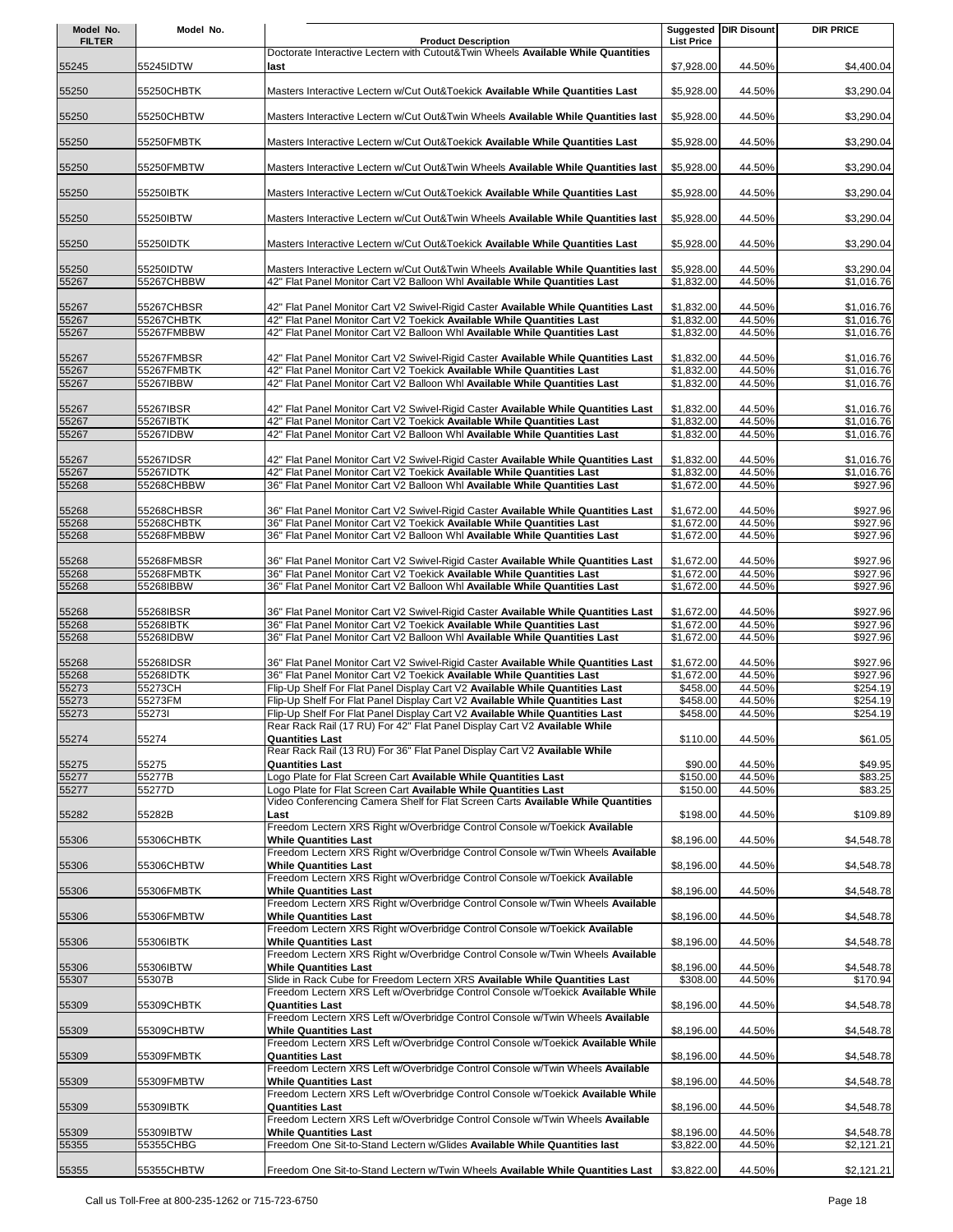| Model No.              | Model No.                 |                                                                                                                                                          |                                 | <b>Suggested DIR Disount</b> | <b>DIR PRICE</b>         |
|------------------------|---------------------------|----------------------------------------------------------------------------------------------------------------------------------------------------------|---------------------------------|------------------------------|--------------------------|
| <b>FILTER</b><br>55355 | 55355FMBG                 | <b>Product Description</b><br>Freedom One Sit-to-Stand Lectern w/Glides Available While Quantities last                                                  | <b>List Price</b><br>\$3,822.00 | 44.50%                       | \$2,121.21               |
| 55355                  | 55355FMBTW                | Freedom One Sit-to-Stand Lectern w/Twin Wheels Available While Quantities Last                                                                           | \$3,822.00                      | 44.50%                       | \$2,121.21               |
| 55355                  | 55355FMSG                 | Freedom One Sit-to-Stand Lectern w/Glides Available While Quantities last                                                                                | \$3,822.00                      | 44.50%                       | \$2,121.21               |
| 55355                  | 55355FMSTW                | Freedom One Sit-to-Stand Lectern w/Twin Wheels Available While Quantities Last                                                                           | \$3,822.00                      | 44.50%                       | \$2,121.21               |
| 55355                  | 55355IBG                  | Freedom One Sit-to-Stand Lectern w/Glides Available While Quantities last                                                                                | \$3,822.00                      | 44.50%                       | \$2,121.21               |
| 55355                  | 55355IBTW                 | Freedom One Sit-to-Stand Lectern w/Twin Wheels Available While Quantities Last                                                                           | \$3,822.00                      | 44.50%                       | \$2,121.21               |
| 55355                  | 55355ISG                  | Freedom One Sit-to-Stand Lectern w/Glides Available While Quantities last                                                                                | \$3,822.00                      | 44.50%                       | \$2,121.21               |
| 55355                  | 55355ISTW                 | Freedom One Sit-to-Stand Lectern w/Twin Wheels Available While Quantities Last                                                                           | \$3,822.00                      | 44.50%                       | \$2,121.21               |
| 55368<br>55368         | 55368CHB<br>55368FMB      | Freedom One Lectern Available While Quantities Last<br>Freedom One Lectern Available While Quantities Last                                               | \$2,336.00<br>\$2,336.00        | 44.50%<br>44.50%             | \$1,296.48<br>\$1,296.48 |
| 55368                  | 55368FMS                  | Freedom One Lectern Available While Quantities Last                                                                                                      | \$2,336.00                      | 44.50%                       | \$1,296.48               |
| 55368                  | 55368IB                   | Freedom One Lectern Available While Quantities Last                                                                                                      | \$2,336.00                      | 44.50%                       | \$1,296.48               |
| 55368<br>55377         | 55368IS<br>55377CHBDW     | Freedom One Lectern Available While Quantities Last<br>Impression 30 Imaging Cart Available While Quantities Last                                        | \$2,336.00<br>\$3,872.00        | 44.50%<br>44.50%             | \$1,296.48<br>\$2,148.96 |
| 55377                  | 55377IBDW                 | Impression 30 Imaging Cart Available While Quantities Last                                                                                               | \$3,872.00                      | 44.50%                       | \$2,148.96               |
| 55377<br>55424         | 55377WFCWDW<br>55424CHBTW | Impression 30 Imaging Cart Available While Quantities Last<br>Bantam Half Rack Lectern Available While Quantities Last                                   | \$3,872.00<br>\$1,572.00        | 44.50%<br>44.50%             | \$2,148.96<br>\$872.46   |
| 55424                  | 55424FMBTW                | Bantam Half Rack Lectern Available While Quantities Last                                                                                                 | \$1,572.00                      | 44.50%                       | \$872.46                 |
| 55424                  | 55424IBTW                 | Bantam Half Rack Lectern Available While Quantities Last                                                                                                 | \$1,572.00                      | 44.50%                       | \$872.46                 |
| 55424<br>55426         | 55424WFCWTW<br>55426B     | Bantam Half Rack Lectern Available While Quantities Last<br>Bantam Lectern Removable Instructor's Panel Available While Quantities Last                  | \$1,572.00<br>\$238.00          | 44.50%<br>44.50%             | \$872.46<br>\$132.09     |
| 55426                  | 55426CW                   | Bantam Lectern Removable Instructor's Panel Available While Quantities Last                                                                              | \$238.00                        | 44.50%                       | \$132.09                 |
| 55427                  | 55427B                    | Logo Panel for Bantam Lectern Available While Quantities Last                                                                                            | \$78.00                         | 44.50%                       | \$43.29                  |
| 55427<br>55432         | 55427CW<br>55432WFSBW     | Logo Panel for Bantam Lectern Available While Quantities Last<br>InTouch32 Tablet Cart w/Balloon Wheels Available While Quantities Last                  | \$78.00<br>\$2,446.00           | 44.50%<br>44.50%             | \$43.29<br>\$1,357.53    |
|                        |                           |                                                                                                                                                          |                                 |                              |                          |
| 55437                  | 55437WFCWDW               | InTouch20 Tablet Cart Sync/Charge (Cord Wrap) Available While Quantities Last                                                                            | \$3,198.00                      | 44.50%                       | \$1,774.89               |
| 55439                  | 55439WFCWDW               | InTouch40 Tablet Cart Sync/Charge (Cord Wrap) Available While Quantities Last                                                                            | \$3,798.00                      | 44.50%                       | \$2,107.89               |
| 55441                  | 55441WFCWDW               | InTouch40 Tablet/Chromebook Cart w/Cord Wrap Available While Quantities last                                                                             | \$2,698.00                      | 44.50%                       | \$1,497.39               |
|                        |                           |                                                                                                                                                          |                                 |                              |                          |
| 55442<br>55443         | 55442CW<br>55443CW        | Optional Pull Out Tray for Tablet/Chromebook Cart Available While Quantities Last<br>Shelf only for USB Hubs - InTouch40 Available While Quantities Last | \$224.00<br>\$138.00            | 44.50%<br>44.50%             | \$124.32<br>\$76.59      |
|                        |                           |                                                                                                                                                          |                                 |                              |                          |
| 55444                  | 55444CW                   | USB Synchronizing Hubs with Tray for In Touch 40 Available While Quantities Last                                                                         | \$798.00                        | 44.50%                       | \$442.89                 |
| 55446                  | 55446WFCWDW               | InTouch20 Tablet/Chromebook Cart w/Cord Wrap Available While Quantities Last                                                                             | \$2,618.00                      | 44.50%                       | \$1,452.99               |
| 55448                  | 55448                     | USB Synchronizing Hubs for InTouch20 Tablet Locker Available While Quantities<br>Last                                                                    | \$598.00                        | 44.50%                       | \$331.89                 |
|                        |                           | USB Synchronizing Hubs w/Tray for InTouch20 Tablet/Chromebook Cart Available                                                                             |                                 |                              |                          |
| 55449<br>55457         | 55449CW<br>55457WF        | <b>While Quantities Last</b><br>Sync/Charge Worksurface Retrofit Kit Available While Quantities Last                                                     | \$558.00<br>\$198.00            | 44.50%<br>44.50%             | \$309.69<br>\$109.89     |
| 55458                  | 55458CW                   | Sync/Charge Retrofit Kit 40 Unit Available While Quantities Last                                                                                         | \$3,118.00                      | 44.50%                       | \$1,730.49               |
| 55459                  | 55459CW                   | Sync/Charge Retrofit Kit 20 Unit Available While Quantities Last                                                                                         | \$2,498.00                      | 44.50%                       | \$1,386.39               |
| 55461                  | 55461WFCWDW               | Ultrabook Cart 32 Available While Quantities Last<br>vLT32 for Large Screen Chromebook Cart with Cycle Timer Available While                             | \$3,272.00                      | 44.50%                       | \$1,815.96               |
| 55463                  | 55463CHBBW                | <b>Quantities Last</b>                                                                                                                                   | \$2,786.00                      | 44.50%                       | \$1,546.23               |
| 55463                  | 55463IBBW                 | vLT32 for Large Screen Chromebook Cart with Cycle Timer Available While<br><b>Quantities Last</b>                                                        | \$2,786.00                      | 44.50%                       | \$1,546.23               |
|                        |                           | vLT32 for Large Screen Chromebook Cart w/out Cycle Timer Available While                                                                                 |                                 |                              |                          |
| 55464                  | 55464CHBBW                | <b>Quantities Last</b><br>vLT32 for Large Screen Chromebook Cart w/out Cycle Timer Available While                                                       | \$2,428.00                      | 44.50%                       | \$1,347.54               |
| 55464                  | 55464IBBW                 | <b>Quantities Last</b><br>Cloud 32 Chromebook Cart w/Rear Door & Balloon Wheel Available While                                                           | \$2,428.00                      | 44.50%                       | \$1,347.54               |
| 55465                  | 55465WFSBW                | <b>Quantities last</b>                                                                                                                                   | \$2,598.00                      | 44.50%                       | \$1,441.89               |
| 55465                  | 55465WFSTW                | Cloud 32 Chromebook Cart w/Rear Door & Twin Wheel Available While Quantities<br>Last                                                                     | \$2,448.00                      | 44.50%                       | \$1,358.64               |
|                        |                           | Cloud 32 Chromebook Cart w/Rear Panel & Balloon Wheel Available While Quantites                                                                          |                                 |                              |                          |
| 55466                  | 55466WFSBW                | Last<br>Cloud 32 Chromebook Cart w/Rear Panel & Twin Wheel Available While Quantities                                                                    | \$2,548.00                      | 44.50%                       | \$1,414.14               |
| 55466                  | 55466WFSTW                | Last                                                                                                                                                     | \$2,398.00                      | 44.50%                       | \$1,330.89               |
| 55467                  | 55467S                    | Cloud 32 Chromebook Cycle Timer Available While Quantities Last                                                                                          | \$300.00                        | 44.50%                       | \$166.50                 |
| 55500                  | 55500S                    | Dynamic Display Cart for 70" Monitors Available While Quantities Last                                                                                    | \$2,018.00                      | 44.50%                       | \$1,119.99               |
| 55501                  | 55501B                    | P-Series Rotation Adapter for Dynamic Display Cart Available While Quantities Last                                                                       | \$598.00                        | 44.50%                       | \$331.89                 |
| 55502                  | 55502B                    | Adjustable Accessory Shelf for Dynamic Display Cart Available While Quantities<br>Last                                                                   | \$280.00                        | 44.50%                       | \$155.40                 |
|                        |                           | Video Conferencing Camera Shelf for Dynamic Display Cart Available While                                                                                 |                                 |                              |                          |
| 55503<br>95002         | 55503B<br>95002CHB        | <b>Quantities Last</b><br>Lectern Riser Available While Quantities Last                                                                                  | \$330.00<br>\$310.00            | 44.50%<br>44.50%             | \$183.15<br>\$172.05     |
| 95002                  | 95002FMB                  | Lectern Riser Available While Quantities Last                                                                                                            | \$310.00                        | 44.50%                       | \$172.05                 |
| 95002                  | 95002IB                   | Lectern Riser Available While Quantities Last                                                                                                            | \$310.00                        | 44.50%                       | \$172.05                 |
| 95510<br>95519         | 95510B<br>95519           | Universal Laptop Drawer Available While Quantities Last<br>Mouse Arm for Econo Keyboard Available While Quantities Last                                  | \$340.00<br>\$98.00             | 44.50%<br>44.50%             | \$188.70<br>\$54.39      |
|                        |                           |                                                                                                                                                          |                                 |                              |                          |
| 95529                  | 95529B                    | Articulating FPM Arm w/12" Pole Flex Mount Vista Available While Quantities Last                                                                         | \$448.00                        | 44.50%                       | \$248.64                 |
| 95529                  | 95529S                    | Articulating FPM Arm w/12" Pole Flex Mount Vista Available While Quantities Last                                                                         | \$448.00                        | 44.50%                       | \$248.64                 |
| 95530                  | 95530B                    | iPad Holder Assembly, Vista (mount only, no base) Available While Quantities Last                                                                        | \$360.00                        | 44.50%                       | \$199.80                 |
| 96500                  | 96500B                    | Cable Cubby 300 Cutout Cover Black Available While Quantities Last                                                                                       | \$64.00                         | 44.50%                       | \$35.52                  |
| 97010<br>97011         | 97010B<br>97011B          | Half Rack Shelf 5.5" Deep Available While Quantities Last<br>Half Rack Shelf 11.5" Deep Available While Quantities Last                                  | \$122.00<br>\$146.00            | 44.50%<br>44.50%             | \$67.71<br>\$81.03       |
| 97012                  | 97012B                    | Half Rack 1 RU Blank Available While Quantities Last                                                                                                     | \$44.00                         | 44.50%                       | \$24.42                  |
|                        |                           |                                                                                                                                                          |                                 |                              |                          |